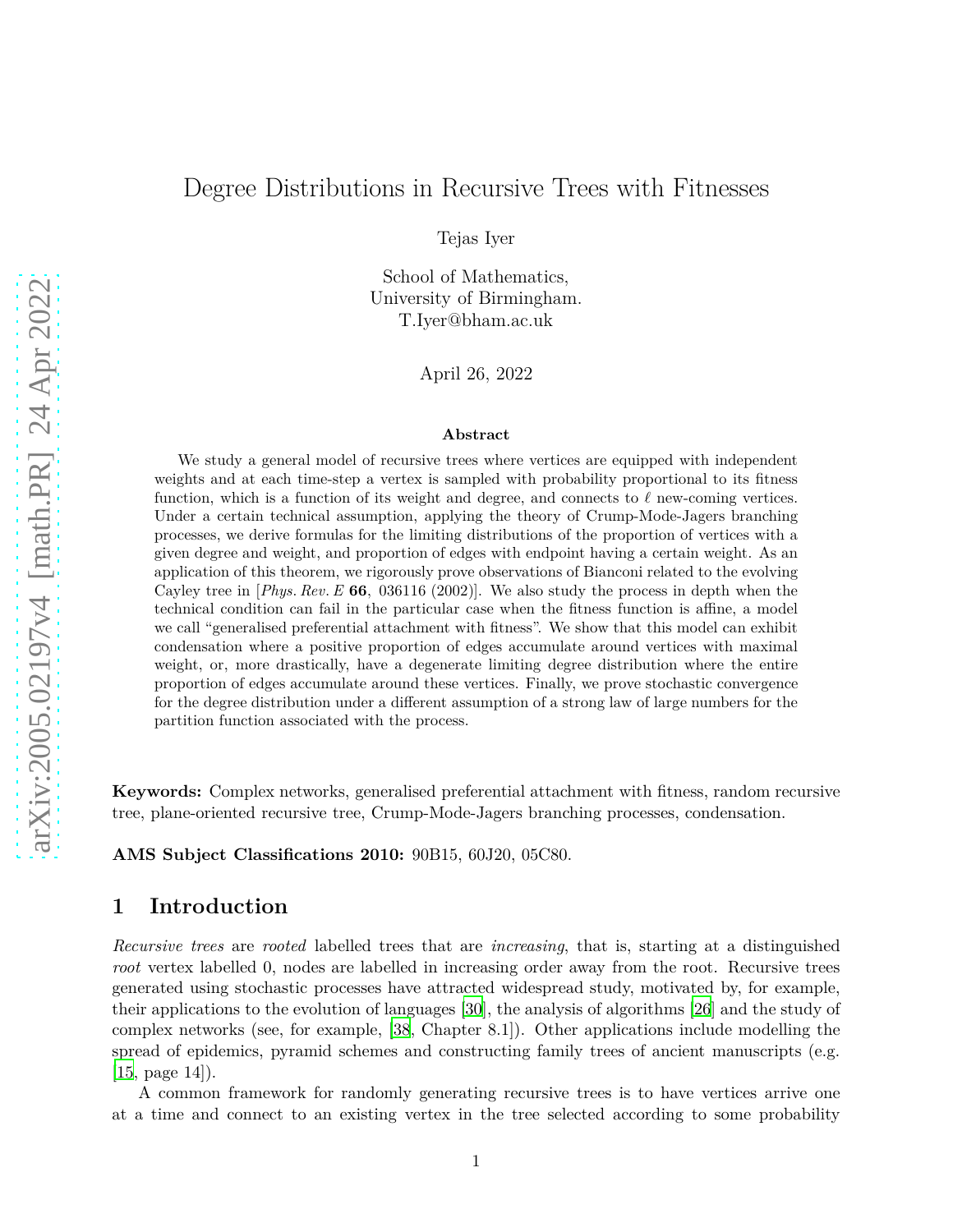distribution. In the *uniform recursive tree*, introduced by Na and Rapoport in [\[29](#page-34-3)], existing vertices are chosen uniformly at random, whilst the well-known random *ordered recursive tree*, introduced by Prodinger and Urbanek in [\[33\]](#page-35-1) may be interpreted as having existing vertices chosen with probability proportional to their degree. The latter model has been studied and rediscovered under various guises: under the name *nonuniform recursive trees* by Szymański in [\[37\]](#page-35-2), random *plane oriented recursive trees* in [\[25](#page-34-4), [27](#page-34-5)], random *heap ordered recursive trees* [\[10](#page-33-0)] and *scale-free trees* [\[7](#page-33-1), [36,](#page-35-3) [6\]](#page-33-2). Random ordered recursive trees, or plane-oriented recursive trees, are so named because the process stopped after *n* vertices arrive is distributed like a tree chosen at random from the set of rooted labelled trees on *n* vertices embedded in the plane where descendants of a node are ordered from left to right. However, as first observed by Albert and Barabási in [\[2](#page-33-3)] and studied in a mathematically precise way in [\[7](#page-33-1), [28](#page-34-6)], these trees, and more generally graphs evolving according to a similar mechanism, possess many interesting, non-trivial properties of real world networks. These properties include having a power law degree distribution with exponent between 2 and 3 and a diameter that scales logarithmically in the number of vertices. The latter may be interpreted as a 'small-world' phenomenon: despite the size of the network being large, the diameter of the network remains relatively small. In this context, the fact that vertices are chosen according to their degree may be interpreted as the network showing 'preference' for vertices of high degree, hence the model is often called *preferential attachment*. This model has been generalised in a number of ways, to encompass the cases where vertices are chosen according to a *super-linear* function of their degree [\[32\]](#page-35-4) and a *sub-linear* function of their degree [\[13](#page-33-4)], or indeed any positive function of the degree [\[34\]](#page-35-5). In [\[21](#page-34-7)], this model is generalised to possibly non-negative functions of the degree and is referred to as *generalised preferential attachment*.

In applications, it is often interesting to add weights to vertices as a measure of the intrinsic 'fitness' of the node the vertex represents. In the *Bianconi-Barab´asi model*, or *preferential attachment with multiplicative fitness*, introduced in [\[5\]](#page-33-5) and studied in a mathematically precise way in [\[8](#page-33-6), [11,](#page-33-7) [14](#page-33-8), [3](#page-33-9), [12](#page-33-10)], vertices are equipped with independent, identically distributed (i.i.d.) weights and connect to previous vertices with probability proportional to the product of their weight and their degree. Interestingly, as observed in [\[5](#page-33-5)] and confirmed rigorously in [\[8](#page-33-6), [14,](#page-33-8) [12\]](#page-33-10), there is a critical condition on the weight distribution under which this model undergoes a phase transition, resulting in a *Bose-Einstein condensation*: in the limit a positive fraction of vertices accumulate around vertices of maximum weight. In a similar model known as *preferential attachment with additive fitness* introduced in [\[16\]](#page-34-8) and studied mathematically in [\[3](#page-33-9), [35](#page-35-6), [24](#page-34-9)], vertices connect to previous vertices with probability proportional to the sum of their degree (or degree minus one) and their weight. A number of other interesting preferential attachment models with fitness have been studied, including a related continuous time model which incorporates *aging* of vertices [\[18\]](#page-34-10) and discrete-time models with co-existing additive and multiplicative attachment rules [\[1](#page-33-11), [23\]](#page-34-11).

Adding weights also allows for a generalisation of the uniform recursive tree called the *weighted recursive tree*, where now vertices connect to previous vertices with probability proportional to their weight. This model was introduced in [\[9](#page-33-12)], for specific types of weights and in full generality in [\[19\]](#page-34-12). It was also introduced independently by Janson in the case that all weights are one except the root, motivated by applications to infinite colour Pólya urns  $[22]$ . In  $[35]$ , Sénizergues showed that a preferential attachment tree with additive fitness with deterministic weights is equal in distribution to an associated weighted random recursive tree with random weights, an interesting link between the two classes of models.

Motivated by applications to invasive percolation models in physics, Bianconi [\[4](#page-33-13)] introduced a similar model of growing *Cayley trees*. In this model, vertices are equipped with independent weights and are either *active* or *inactive*. At each time-step an active vertex is chosen with probability proportional to its weight, produces *ℓ* new vertices with weights of their own and then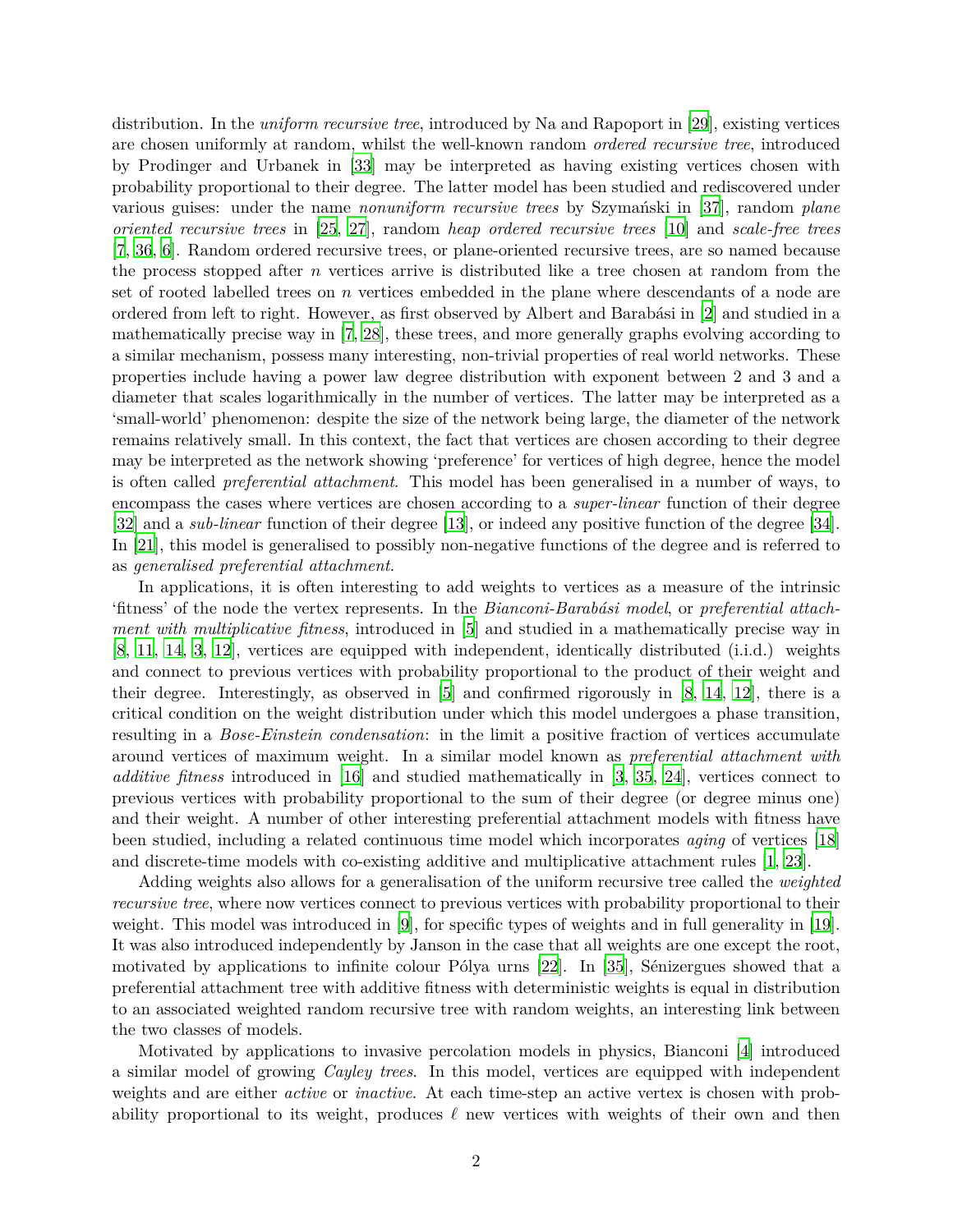becomes inactive. Bianconi observed that in this model, the distribution of weights of active vertices converges to a *Fermi-Dirac distribution*, in contrast to the *Bose distribution* that emerges in the Bianconi-Barabási model.

#### **1.1 Notation**

Generally in this paper we set  $\mathbb{N}_0 := \mathbb{N} \cup \{0\}$  and  $\mathbb{R}_+ := [0, \infty)$ . We assume that  $\mathbb{R}_+$  is equipped with the usual *Borel sigma algebra*, and  $\mu$  will denote a fixed probability measure on  $\mathbb{R}_+$ . Also, in general in this paper, *W* refers to a generic  $\mu$  distributed random variable. Finally, we generally refer to *measurable set*, when referring to an element of the Borel sigma field. Given such a set *A*, we denote by  $\mathbf{1}_A(x)$  the indicator function associated with this set, so that  $\mathbf{1}_A(x) = 1$  if  $x \in A$ and 0 otherwise. Moreover, if  $\mathbf{1}_A(x)$  is a random variable on a probability space  $(\Omega, \mathbb{F}, \mathbb{P})$ , we often omit the dependence on  $x \in \Omega$ , and simply write  $\mathbf{1}_A$ .

#### **1.2 Description of Model**

The goal of this paper is to present a unified model that encompasses most of the models described in the introduction above. In order to define the model, we first require a probability measure  $\mu$ supported on  $\mathbb{R}_+$  and a *fitness function*, which is a function  $f : \mathbb{N}_0 \times \mathbb{R}_+ \to \mathbb{R}_+$ . We consider evolving sequences of *weighted oriented trees*  $\mathcal{T} := (\mathcal{T}_t)_{t \in \mathbb{N}_0}$ ; these are trees with *directed edges*, where vertices have real valued weights assigned to them. The model also has an additional parameter  $\ell \in \mathbb{N}$ . We start with an initial tree  $\mathcal{T}_0$  consisting of a single vertex 0 with weight  $W_0$  sampled from  $\mu$ . To ensure that the evolution of the model is well-defined, for brevity, we assume  $f(0, W_0) > 0$  almost surely. Then, we define  $\mathcal{T}_{t+1}$  recursively as follows:

(i) Sample a vertex  $j$  from  $\mathcal{T}_t$  with probability

$$
\frac{f(\deg^+(j,\mathcal{T}_t)/\ell,W_j)}{\mathcal{Z}_t},
$$

where  $\deg^+(j, \mathcal{T}_t)$  denotes the out-degree of the vertex *j* in the oriented tree  $\mathcal{T}_t$  and  $\mathcal{Z}_t :=$  $\sum_{j=0}^{\ell t} f(\deg^+(j, \mathcal{T}_t)/\ell, W_j)$  is the *partition function* associated with the process.

(ii) Introduce  $\ell$  new vertices  $t + 1, t + 2, \ldots, t + \ell$  with weights  $W_{t+1}, W_{t+2}, \ldots, W_{t+\ell}$  sampled independently from  $\mu$  and the directed edges  $(j, t + 1), (j, t + 2), \ldots, (j, t + \ell)$  oriented towards the newly arriving vertices. We say that *j* is the *parent* of the new-coming vertices.

Note that, since *ℓ* new vertices are connected to a parent at each time-step, for any vertex *i* in the tree, *ℓ* divides the out-degree of *i*. Moreover, the evolution of the out-degree of vertex *i* with weight  $W_i$  is determined by the values  $(f(j, W_i))_{j \in \mathbb{N}_0}$ . In general, when the distribution  $\mu$ , fitness function *f* and  $\ell$  are specified, we refer to this model as a  $(\mu, f, \ell)$ -*recursive tree with independent fitnesses*, often abbreviated as a " $(\mu, f, \ell)$ -RIF tree" for brevity. Here 'independent fitnesses' refers to the fact that the fitness associated with a given vertex does not depend on the weights of its neighbours, in contrast to, for example, the models of dynamical *simplicial complexes* studied in  $|17|$ .

**Remark 1.1.** If we adopt the convention that the process terminates when no vertex can be chosen in the next step, the assumption that  $f(0, W_0) > 0$  almost surely may be dropped in many places in this paper, if we condition on the event that number of vertices in the tree tends to infinity as  $t \to \infty$ .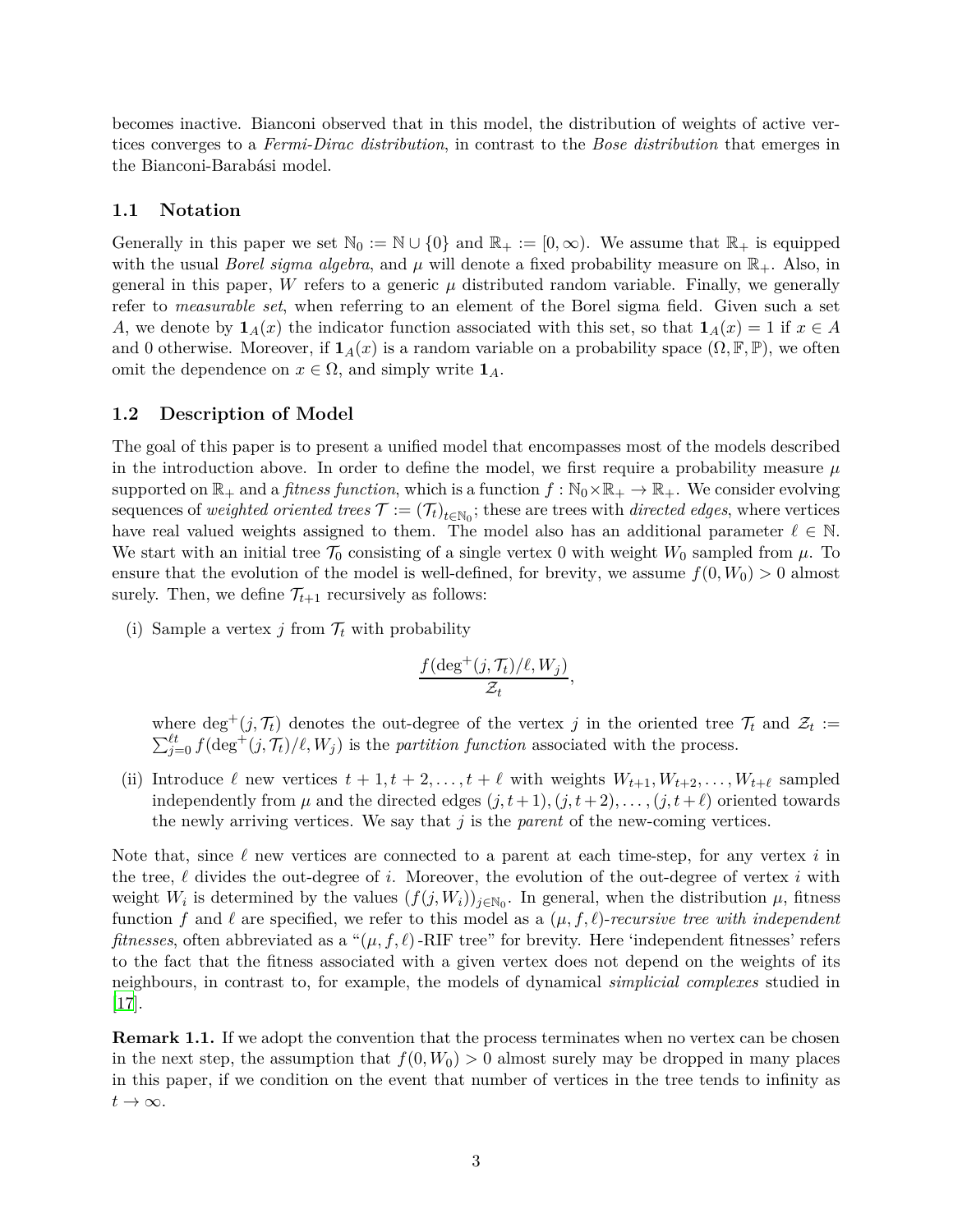<span id="page-3-1"></span>**Remark 1.2.** In this model, the law of the sequence  $(f(k, W))_{k \in \mathbb{N}_0}$  is more important than the function *f*. It is possible, for example, to define this model so that  $(f(k, W))_{k \in \mathbb{N}_0}$  is any law on  $\mathbb{R}^{\mathbb{N}_0}$  depending on *W*, even if one cannot write *f* explicitly, and as long as the sequences associated with different vertices are independent. For example, the sequence could be any stochastic process indexed by the non-negative integers, depending on an initial source of randomness *W*.

### <span id="page-3-0"></span>**1.3 Quantities of Interest Studied in this Paper**

In this section, we will introduce the main quantities we will be interested in studying in this paper, along with some important definitions. Note that the definitions we introduce in this section will depend on the underlying parameters of the tree,  $\mu$ ,  $f$  and  $\ell$ .

In this paper we will generally be concerned with the limiting behaviour of the following quantities:

1. Given a Borel set  $B \subseteq \mathbb{R}_+$ , the quantity  $N_k(t, B)$  denotes the number of vertices v in the tree  $\mathcal{T}_t$  with out-degree  $k\ell$  and weight  $W_v \in B$ , that is,

$$
N_k(t, B) := \sum_{v \in \mathcal{T}_t : \deg^+(v, \mathcal{T}_t) = k\ell} \mathbf{1}_B(W_v). \tag{1}
$$

2. Given a Borel set  $B \subseteq \mathbb{R}_+$ , the quantity  $\Xi(t, B)$  denotes the number of directed edges  $(v, v')$ in the tree  $\mathcal{T}_t$  such that  $W_v \in B$ , that is,

<span id="page-3-3"></span><span id="page-3-2"></span>
$$
\Xi(t,B) := \sum_{(v,v') \in \mathcal{T}_t} \mathbf{1}_B(W_v). \tag{2}
$$

Now, reasoning informally and non-rigorously for a moment, suppose that *W* takes finitely many values. In addition, suppose that for all  $t \geq t'$ , where one considers  $t'$  to be a 'large' constant, we have  $\mathcal{Z}_t = \alpha t$ , and for all  $k \in \mathbb{N}_0$  we have  $N_k(t, \{w\}) = \mathbb{E}[N_k(t, \{w\})] = \ell t \cdot n_k(\{w\})$  for some value  $n_k({w})$ . The latter assumptions are motivated by the intuition that the respective quantities obey strong laws of large numbers. Then, for  $t \geq t'$  and  $k \geq 1$  we have

$$
\ell n_k({w}) = \mathbb{E} [\mathbb{E} [N_k(t+1, \{w\}) - N_k(t, \{w\}) | \mathcal{T}_t]]
$$
  
=  $\mathbb{P}$  (vertex of out-degree k and weight w chosen)

− P (vertex of out-degree *k* − 1 and weight *w* chosen)

$$
= N_{k-1}(t, \{w\}) \cdot \frac{f(k-1, w)}{\mathcal{Z}_t} - N_k(t, \{w\}) \cdot \frac{f(k, w)}{\mathcal{Z}_t}
$$
  
=  $\frac{\ln_{k-1}(\{w\}) \cdot f(k-1, w)}{\alpha} - \frac{\ln_k(\{w\}) \cdot f(k, w)}{\alpha}.$ 

Meanwhile, for  $k = 0$  we have

$$
\ell n_0({w}) = \mathbb{E} [\mathbb{E} [N_0(t+1, \{w\}) - N_0(t, \{w\}) | \mathcal{T}_t]]
$$
  
=  $\mathbb{P}$  (newly arriving vertex with weight w)  

$$
- \mathbb{P} (\text{vertex of out-degree 0 and weight w chosen})
$$
  
=  $\ell \mu({w}) - N_0(t, \{w\}) \cdot \frac{f(0, w)}{\mathcal{Z}_t}$ 

$$
= \ell \mu(\{w\}) - \frac{\ell n_0(\{w\}) \cdot f(0, w)}{\alpha}.
$$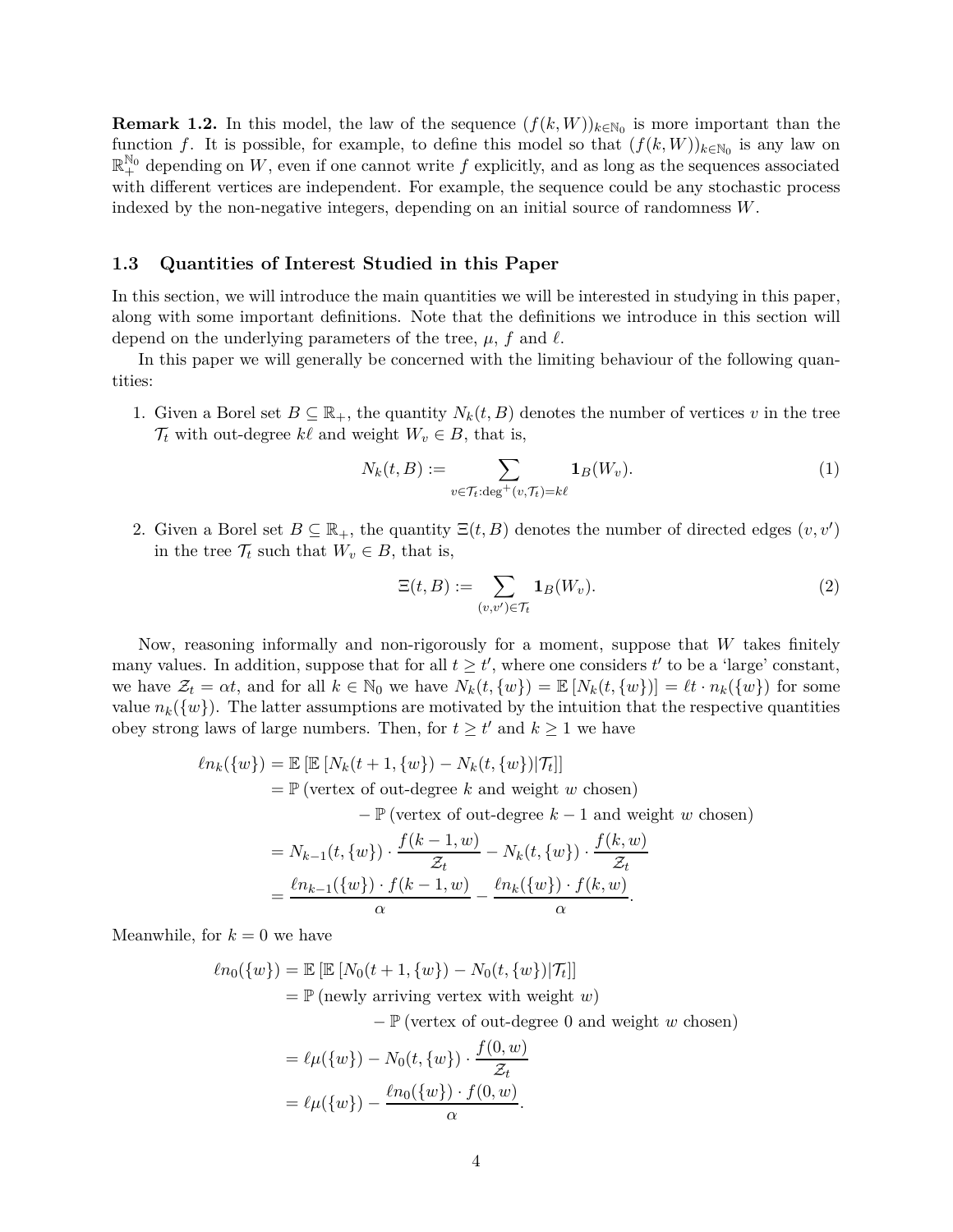Solving the recursion from the above two displays, for all  $k \in \mathbb{N}_0$  we have

$$
n_k({w}) = \mu({w}) \cdot \frac{\alpha}{f(k, w) + \alpha} \prod_{i=0}^{k-1} \frac{f(i, w)}{f(i, w) + \alpha}
$$

$$
= \mathbb{E} \left[ \frac{\alpha}{f(k, W) + \alpha} \prod_{i=0}^{k-1} \frac{f(i, W)}{f(i, W) + \alpha} \mathbf{1}_{\{w\}}(W) \right]
$$

It is therefore reasonable to expect that the limit of  $\frac{N_k(t,B)}{\ell t}$  belongs to a one parameter family  $p_k^{\lambda}(\cdot)$  indexed by a positive real number  $\lambda$  such that

$$
p_k^{\lambda}(B) := \mathbb{E}\left[\frac{\lambda}{f(k, W) + \lambda} \prod_{i=0}^{k-1} \frac{f(i, W)}{f(i, W) + \lambda} \mathbf{1}_B(W)\right],\tag{3}
$$

where the parameter  $\lambda$  can be recovered by the asymptotics of the partition function, so that the limit satisfies  $\lambda = \alpha > 0$ . It is important to note that in this paper, it may be the case that the limit of  $\frac{N_k(t,B)}{\ell t}$  belongs to this family, but we do not necessarily have a strong law for the asymptotics of the partition function. For example, this is the case if the conditions of Theorem [2.1](#page-8-0) are satisfied, but not those of Theorem [2.4.](#page-12-0)

Now, note that for every  $t \in \mathbb{N}_0$ , by computing the number of directed edges  $(v, v')$  in  $\mathcal{T}_t$  with  $W_v \in B$  in two different ways, we have

<span id="page-4-0"></span>
$$
\Xi(t,B) = \sum_{k=0}^{t} \ell k N_k(t,B). \tag{4}
$$

<span id="page-4-2"></span><span id="page-4-1"></span>*.*

When we normalise by  $\ell t$ , if, for  $k \in \mathbb{N}_0$  the limit of  $\frac{N_k(t,B)}{\ell t}$  is  $p_k^{\alpha}(B)$ , by Fatou's lemma we get

$$
\liminf_{t \to \infty} \frac{\Xi(t, B)}{\ell t} \ge \sum_{k=0}^{\infty} \ell k p_k^{\alpha}(B),\tag{5}
$$

which motivates the definition of the following family indexed by a positive real number  $\lambda$ , such that:

$$
m(\lambda, B) := \sum_{k=0}^{\infty} \ell k p_k^{\lambda}(B) = \ell \cdot \mathbb{E}\left[\sum_{n=1}^{\infty} \prod_{i=0}^{n-1} \frac{f(i, W)}{f(i, W) + \lambda} \mathbf{1}_B(W)\right].
$$
 (6)

Now, if the limit exists, since we add  $\ell$  edges at each time-step, the limit of the measures  $\Xi(t, \cdot)/\ell t$ are probability measures. However, if  $m(\alpha, \cdot)$  is not a probability distribution, we can show that there exists a measurable set *B* such that

<span id="page-4-3"></span>
$$
\limsup_{t \to \infty} \frac{\Xi(t, B)}{\ell t} > m(\lambda, B).
$$

In this case, the inequality in [\(5\)](#page-4-0) is strict, so that, after normalising by *ℓt*, the operations of taking limits in *k* and in *t* in [\(4\)](#page-4-1) do not commute. Thus, the set *B* has acquired additional "mass" in the limit, and thus this phenomenon may be regarded as *condensation*. In Section [3.2](#page-17-0) we derive an example of this in the case that  $f(i, W) = g(W)i + h(W)$ , where g is bounded. This generalises the case  $f(i, W) = (i + 1)W$  which has already been studied in [\[8,](#page-33-6) [14](#page-33-8), [12](#page-33-10)] under the name *preferential attachment with multiplicative fitness*.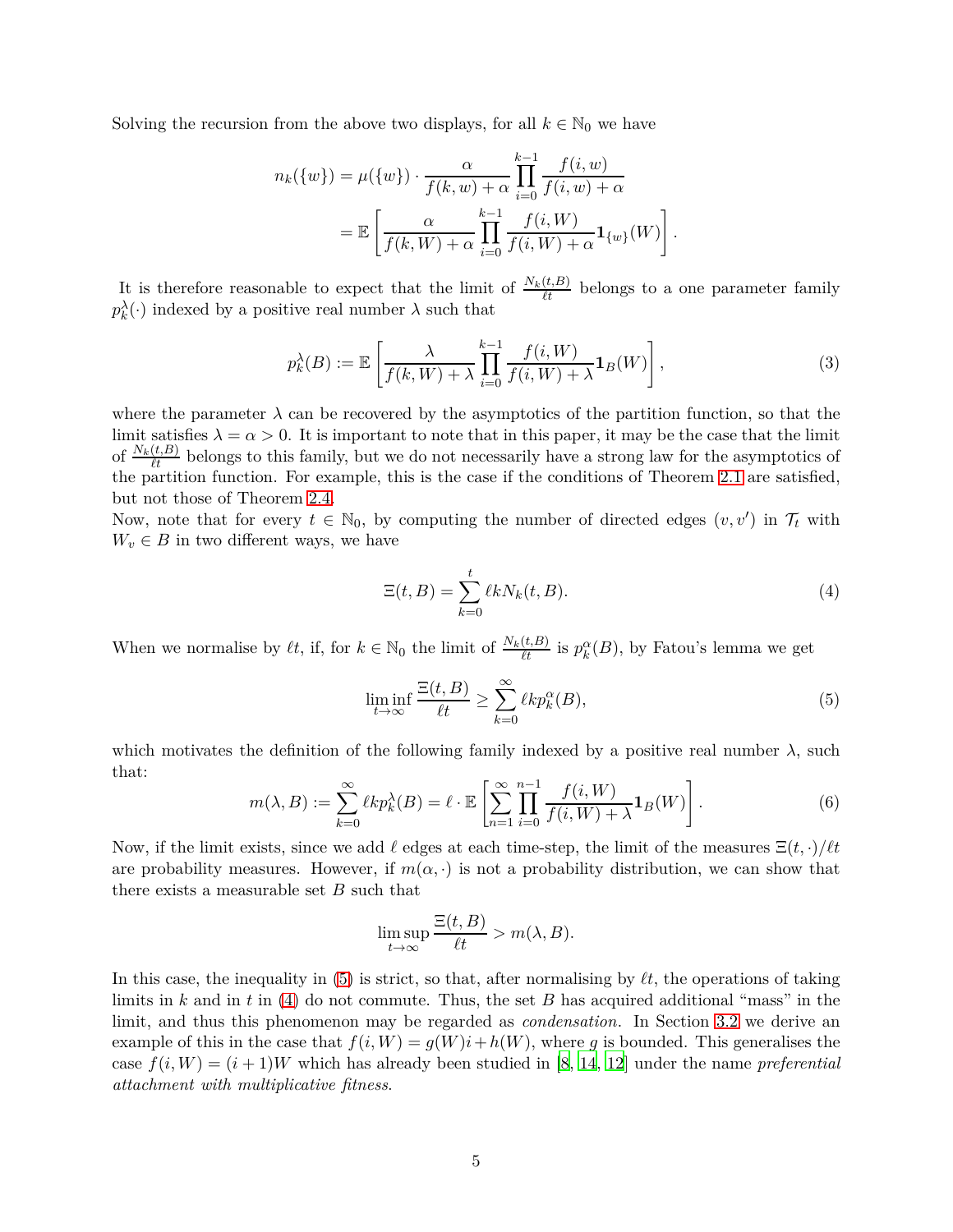### **1.4 Open Problems**

The discussion in Section [1.3](#page-3-0) shows that much of the analysis of this model depends on a parameter *α*. We conjecture that, in general, this parameter makes  $m(\lambda, \cdot)$  'as close as possible' to a probability distribution, so that

$$
\alpha = \inf \{ \lambda > 0 : m(\lambda, \mathbb{R}_+) \le 1 \} \qquad \text{if } m(\lambda, \mathbb{R}_+) < \infty \text{ for some } \lambda > 0,
$$
 (7)

where we follow the convention that inf  $\varnothing = \infty$ .

<span id="page-5-1"></span>**Conjecture 1.1.** *Let*  $\mathcal{T}$  *be a* ( $\mu$ ,  $f$ , $\ell$ )*-RIF tree, with*  $\alpha$  *as defined in* [\(7\)](#page-5-0). Then, for each  $k \in \mathbb{N}_0$ *and measurable set B, almost surely, we have*

<span id="page-5-0"></span>
$$
\frac{N_k(t, B)}{\ell t} \xrightarrow{t \to \infty} \begin{cases} p_k^{\alpha}(B), & \text{if } \alpha < \infty, \\ \mu(B) \mathbf{1}_{\{0\}}(k), & \text{otherwise.} \end{cases}
$$

The conjectured limit in the case when  $\alpha = \infty$  is obtained by taking the limit of  $p_k^{\alpha}(B)$  as  $\alpha \to \infty$ . This limit is 0 unless  $k = 0$ , in which case it is  $\mu(B)$ .

**Remark 1.3.** Conjecture [1.1](#page-5-1) has a natural analogue in the setting, as in Remark [1.2,](#page-3-1) that the sequence  $(f(k, W))_{k \in \mathbb{N}_0}$  is instead given by a general stochastic process indexed by  $\mathbb{N}_0$ , depending on an initial source of randomness *W*. In this case, the expectation in [\(3\)](#page-4-2) is instead taken over evolution over all sequences, with initial  $W \in B$ . The techniques used in this paper translate without modification to this case; the only important feature being that the sequences corresponding to different vertices are independent of each other.

**Remark 1.4.** Its important to note the order of the quantifiers in Conjecture [1.1:](#page-5-1) given a sequence  $(\mu_i)_{i \in \mathbb{N}}$  of random measures on  $\mathbb{R}_+$ , such that, for any measurable set *B*,  $\lim_{i \to \infty} \mu_i(B) = \mu_\infty(B)$ almost surely; it not necessarily the case that, *almost surely, for all measurable sets B* we have  $\lim_{j\to\infty} \mu_j(B) = \mu_\infty(B)$ . However, it is the case that almost surely,  $\mu_j \to \mu_\infty$  in the weak topology. This uses the fact that there exists a countable family of measurable sets such that any open set in  $\mathbb{R}_+$  may be expressed as a disjoint, countable union of elements of this family<sup>[1](#page-5-2)</sup> and then an application of the Portmanteau theorem. This approach is also used in this paper in the proof Corollary [3.2.](#page-18-0)

The discussion in Section [1.3](#page-3-0) described the quantity  $\alpha$  as being closely related to the partition function. As a result, we also conjecture:

<span id="page-5-3"></span>**Conjecture 1.2.** Let  $\mathcal{T}$  be a  $(\mu, f, \ell)$  -RIF tree, with  $\alpha$  as defined in [\(7\)](#page-5-0). Then we have

<span id="page-5-4"></span>
$$
\frac{\mathcal{Z}_t}{t} \xrightarrow{t \to \infty} \alpha, \quad almost \ surely.
$$

## **1.5 Important Technical Conditions and Overview of Results**

In this paper, we make partial progress towards the proofs of Conjecture [1.1](#page-5-1) and Conjecture [1.2.](#page-5-3) We will refer to the following technical conditions:

<span id="page-5-2"></span><sup>&</sup>lt;sup>1</sup>For example, one may take the set of all *Dyadic intervals*, with endpoints of the form  $j \cdot 2^{-n}$ ,  $(j+1) \cdot 2^{-n}$ , where  $j, n \in \mathbb{N}_0$ .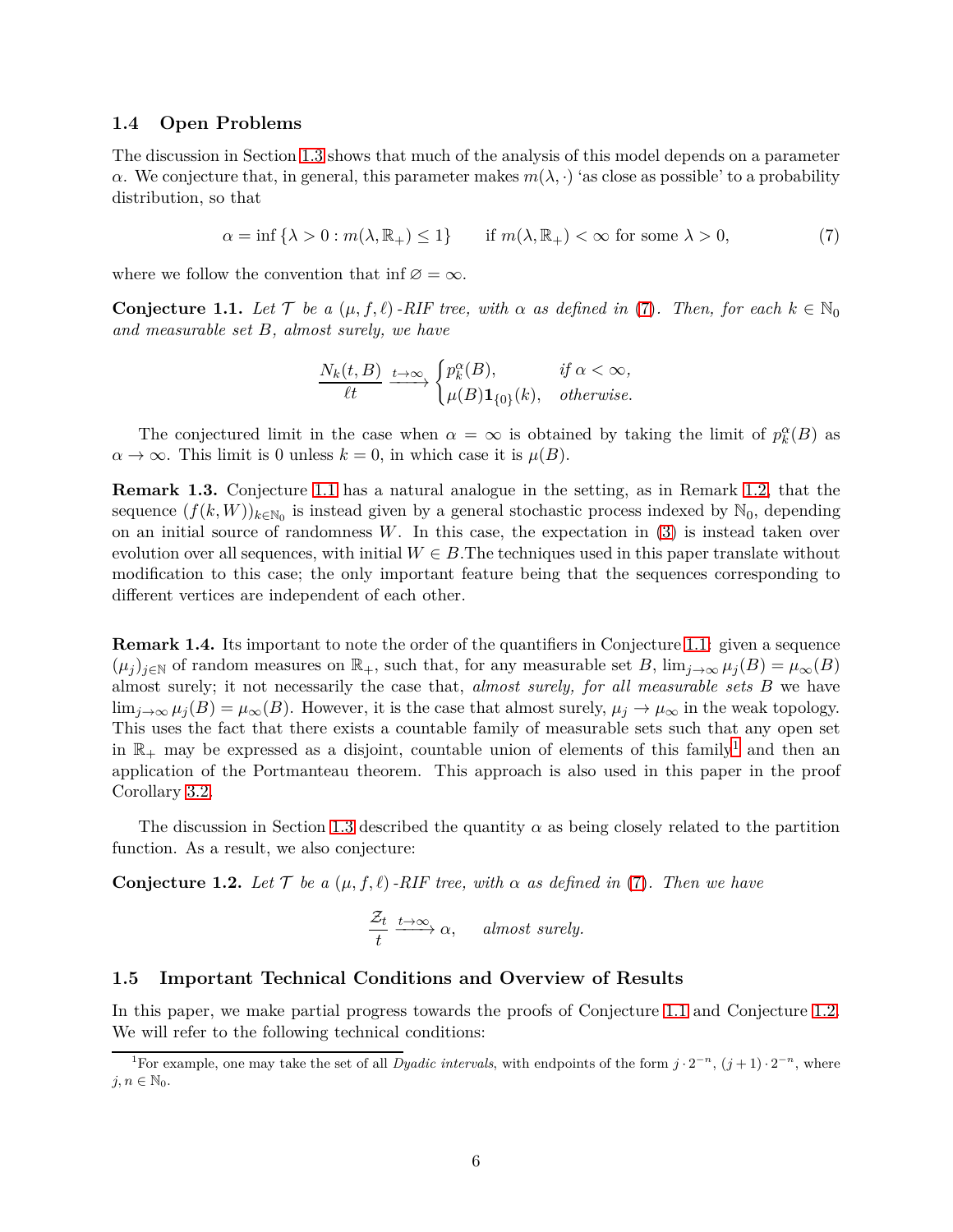**[C1](#page-5-4)** With  $m(\lambda, \cdot)$  as defined in [\(6\)](#page-4-3), there exists some  $\lambda > 0$  such that

$$
1 < m(\lambda, \mathbb{R}_+) < \infty. \tag{8}
$$

Under this condition, by monotonicity, there exists a unique  $\alpha > 0$  such that  $m(\alpha, \mathbb{R}_+) = 1$ , we call this the *Malthusian parameter* associated with the process.

**[C2](#page-6-0)** There exists  $\alpha > 0$  such that

<span id="page-6-1"></span><span id="page-6-0"></span>
$$
\lim_{t \to \infty} \frac{\mathcal{Z}_t}{t} = \alpha.
$$

Note that in [\(7\)](#page-5-0), Conditions **[C1](#page-5-4)** and **[C2](#page-6-0)**, we use the same symbol  $\alpha$ . This is because we conjecture that these coincide in general. In general, as we only assume either **[C1](#page-5-4)** or **[C2](#page-6-0)** at a time, the definition will be clear from context.

The paper will be structured as follows:

**Section [2:](#page-7-0)** We analyse the model under Condition **[C1](#page-5-4)**.

- In Theorem [2.1](#page-8-0) we prove Conjecture [1.1](#page-5-1) under Condition **[C1](#page-5-4)**, and as a consequence, in Theorem [2.2](#page-9-0) we show that, for any measurable set *B*,  $\Xi(t, B)/\ell t$  converges almost surely to  $m(\alpha, B)$ .
- In Theorem [2.4](#page-12-0) we derive a condition under which **[C1](#page-5-4)** implies **[C2](#page-6-0)**. In particular, this proves Conjecture [1.2](#page-5-3) under this condition and **[C1](#page-5-4)**.
- The approaches used in this section are well-established, applying classical results in the theory of *Crump-Mode-Jagers branching processes*, in a similar manner to the approaches taken by the authors of [\[34](#page-35-5), [21,](#page-34-7) [3](#page-33-9), [12](#page-33-10)]. Nevertheless, these theorems have novel applications: we apply these theorems to the evolving Cayley tree considered by Bianconi in Example [2.4.1](#page-15-0) and the *weighted random recursive tree*.

**Section [3:](#page-15-1)** We analyse a particular case of the model when the fitness function is such that  $f(i, W) = g(W)i + h(W)$ , which we call the *generalised preferential attachment tree with fitness* (GPAF-tree). This extends the existing models of preferential attachment with additive fitness, i.e.,  $f(i, W) = i + 1 + W$ , and multiplicative fitness, i.e.,  $f(i, W) = (i + 1)W$ . When the functions *g* is non-decreasing, we also treat the cases where Condition **[C1](#page-5-4)** can fail. Let  $\alpha$  be as defined in [\(7\)](#page-5-0), and also define  $\Lambda := {\lambda > 0 : m(\lambda, \mathbb{R}_+) < \infty}.$ 

- We consider the situation in which Condition **[C1](#page-5-4)** fails by having  $m(\lambda, \mathbb{R}_+) \leq 1$  for all  $\lambda \in \Lambda$ . In this case,  $m(\lambda, \mathbb{R}_+)$  is finite for some  $\lambda > 0$ , but never exceeds 1, so that  $m(\alpha, \mathbb{R}_+) \leq 1$ . In Theorem [3.1](#page-18-1) we prove Conjecture [1.1](#page-5-1) and Conjecture [1.2](#page-5-3) in this case, showing, in particular, that if  $m(\alpha, \mathbb{R}_+) < 1$  the GPAF-tree exhibits a *condensation* phenomenon.
- Alternatively, Condition **[C1](#page-5-4)** may fail by having  $\alpha = \infty$ . Theorem [3.4](#page-23-0) also confirms Conjecture [1.1](#page-5-1) in this case, showing that the limiting degree distribution is *degenerate*: almost surely the proportion of leaves in the tree tends to 1. Moreover, we show that the *fittest take all* of the mass of the distribution of edges according to weight, in the sense that a proportion of edges tending to 1 accumulates around the sets of vertices with weights conferring higher and higher fitness.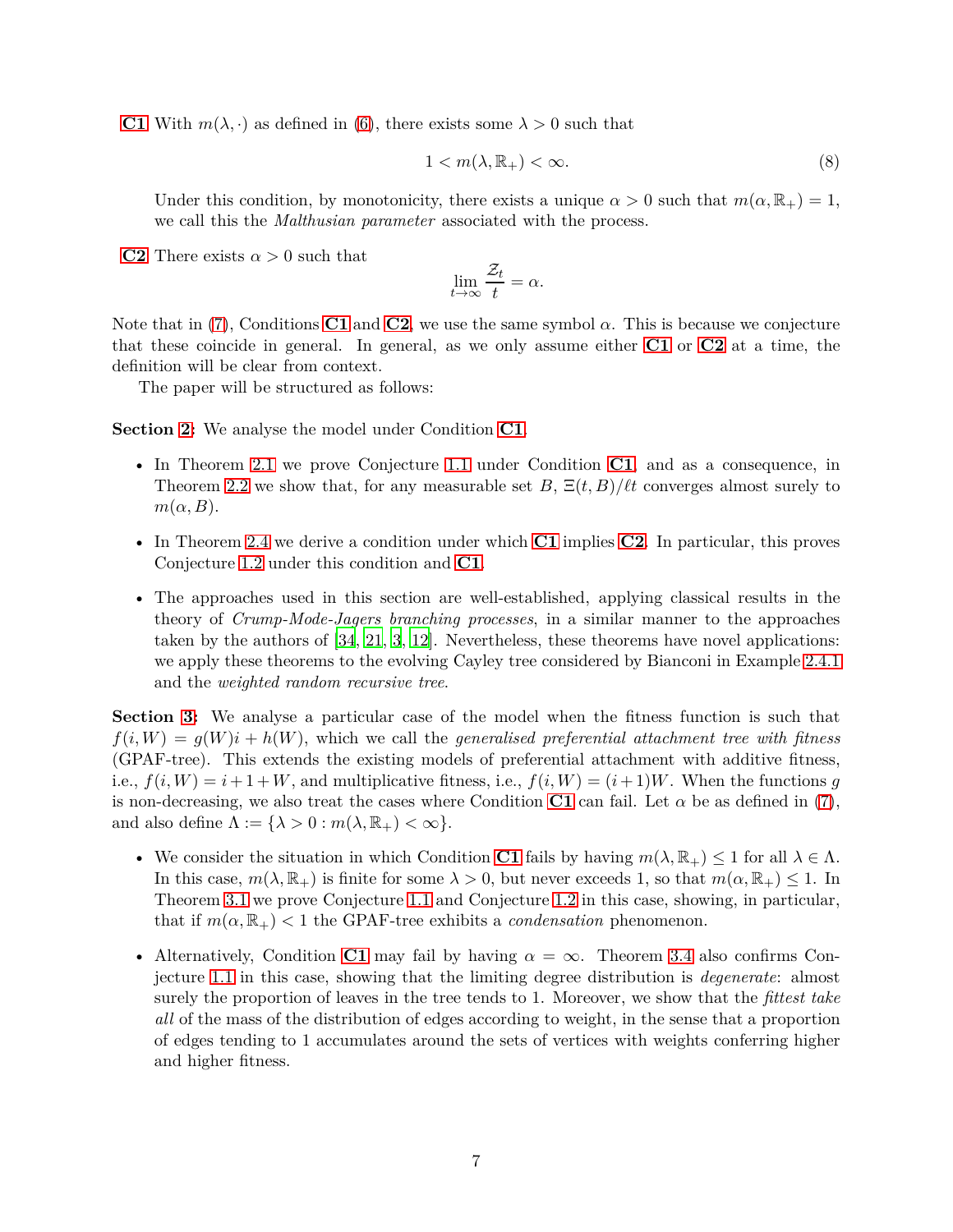• The techniques in this section are inspired by the coupling techniques exploited in [\[8\]](#page-33-6) and [\[12](#page-33-10)], and extend the well known phase transition associated with the model of preferential attachment with multiplicative fitnesses studied in [\[8,](#page-33-6) [14,](#page-33-8) [12\]](#page-33-10). This generalisation shows that the phase-transition depends on the parameter *h* too, so that, in some circumstances, condensation occurs, but vanishes if *h* is increased enough pointwise (see Section [3.2.2\)](#page-19-0). This is interesting because  $h(W)$  may be interpreted as the 'initial' popularity of a vertex when it arrives in the tree, showing that in order for the condensation to occur, there needs to be sufficiently many vertices of 'low enough' initial popularity. As far as the author is aware, these results are not only novel in the mathematical literature, but also in the general scientific literature concerning complex networks.

**Section [4:](#page-25-0)** We analyse the model under Condition **[C2](#page-6-0)**, proving general results for the distribution of vertices with a given degree and weight.

- If the term  $\alpha$  in Condition **[C2](#page-6-0)** is finite, Theorem [4.1](#page-25-1) and Theorem [4.4](#page-26-0) confirm a weaker analogue of Conjecture [1.1](#page-5-1) under this condition.
- The techniques used in this section are similar to those used in the proof of  $[17,$  Theorem 6], however, in this instance we present a considerably shorter proof.

# <span id="page-7-0"></span>**2** Analysis of  $(\mu, f, \ell)$ -RIF trees assuming [C1](#page-5-4)

In order to apply Condition **[C1](#page-5-4)** in this section, we study a branching processes with a *family tree* made up of individuals and their offspring whose distribution is identical to the discrete time model at the times of the branching events. In Section [2.1,](#page-7-1) we describe this continuous time model, state Theorem [2.1](#page-8-0) and state and prove Theorem [2.2.](#page-9-0) In Section [2.2](#page-10-0) we include the relevant theory of *Crump-Mode-Jagers* branching processes and use this to prove Theorem [2.1.](#page-8-0) In Section [2.3](#page-12-1) we apply the same theory, along with some technical lemmas to state and prove a strong law of large numbers for the partition function in Theorem [2.4.](#page-12-0) We conclude the section with some interesting examples in Section [2.4.](#page-15-2)

## <span id="page-7-1"></span>**2.1 Description of Continuous Time Embedding**

In the continuous time approach, we begin with a population consisting of a single vertex 0 with weight  $W_0$  sampled from  $\mu$  and an associated exponential clock with parameter  $f(0, W_0)$ . Then recursively, when the *i*th birth event occurs in the population, with the ringing of an exponential clock associated to vertex *j*:

- (i) Vertex *j* produces offspring  $\ell(i-1)+1,\ldots,\ell i$  with independent weights  $W_{\ell(i-1)+1},\ldots,W_{\ell i}$ sampled from  $\mu$  and exponential clocks with parameters  $f(0, W_{\ell(i-1)+1}), \ldots, \hat{f}(0, W_{\ell i}).$
- (ii) Suppose the number of offspring of *j* before the birth event was *m*, so that its out-degree in the family tree is  $m$ . Then, the exponential random variable associated with  $j$  is updated to have rate  $f(m/\ell+1, W_i)$ . If  $f(m/\ell+1, W_i) = 0$ , then *j* ceases to produce offspring and we say *j* has *died*.

Now, if we let Z*i*−<sup>1</sup> denote the sum of rates of the exponential clocks in the population when the population has size  $i - 1$ , the probability that the clock associated with *j* is the first to ring is  $f(m/\ell, W_i)/\mathcal{Z}_{i-1}$ . Hence, the family tree of the continuous time model at the times of the birth events  $(\sigma_i)_{i\geq 0}$  has the same distribution as the associated  $(\mu, f, \ell)$ -RIF tree. The continuous time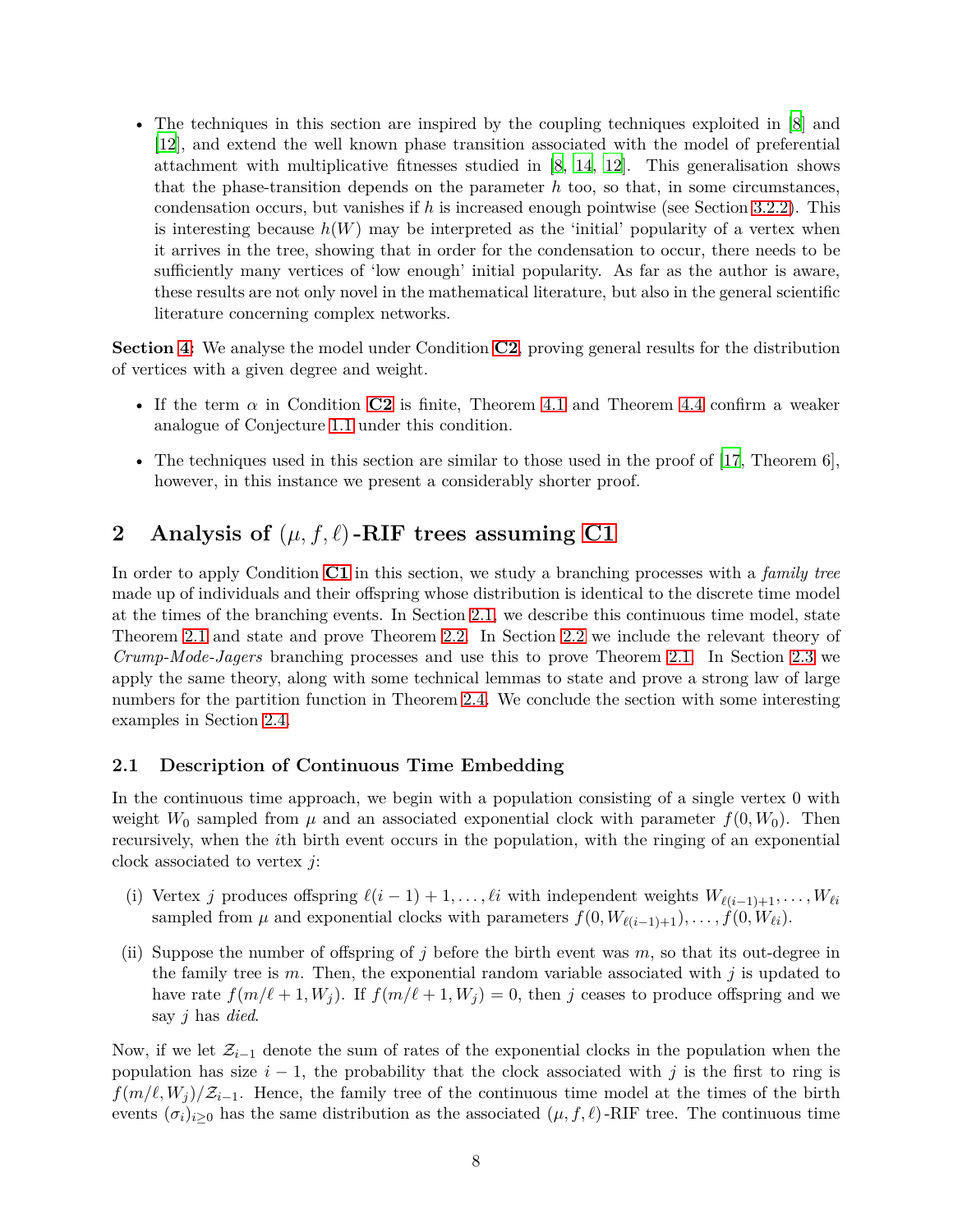branching process is actually a Crump-Mode-Jagers branching process, which we will describe in more depth in Section [2.2.](#page-10-0)

To describe the evolution of the degree of a vertex in the continuous time model, we define the pure birth process with underlying probability space  $(\Omega, \mathcal{F}, \mathbb{P})$  and state space  $\ell \mathbb{N}$  as follows: first sample a weight *W* and set  $Y(0) = 0$ . Let  $\mathbb{P}_w$  denote the probability measure associated with the process when the weight sampled is *w*. Then, define the birth rates of *Y* such that

$$
\mathbb{P}_w(Y(t+h) = (k+1)\ell \mid Y(t) = k\ell) = f(k,w)h + o(h).
$$
\n(9)

In other words, the time taken to jump from  $k\ell$  to  $(k+1)\ell$  is exponentially distributed with parameter  $f(k, w)$ .

Let  $\rho$  denote the point process corresponding to the jumps in *Y* and denote by  $\mathbb{E}_w$  [ $\rho(\cdot)$ ] the intensity measure when the weight  $W = w$ . Also, denote by  $\hat{\rho}_w$  the Laplace-Stieltjes transform, i.e.,

<span id="page-8-3"></span><span id="page-8-1"></span>
$$
\hat{\rho}_w(\lambda) := \int_0^\infty e^{-\lambda t} \mathbb{E}_w \left[ \rho(\mathrm{d} t) \right].
$$

Note that, by Fubini's theorem, we have

$$
\hat{\rho}_w(\lambda) = \int_0^\infty \left( \int_t^\infty \lambda e^{-\lambda s} \mathrm{d}s \right) \mathbb{E}_w \left[ \rho(\mathrm{d}t) \right] = \int_0^\infty \lambda e^{-\lambda s} \left( \int_0^s \mathbb{E}_w \left[ \rho(\mathrm{d}t) \right] \right) \mathrm{d}s \tag{10}
$$
\n
$$
= \int_0^\infty \lambda e^{-\lambda s} \mathbb{E}_w \left[ Y(s) \right] \mathrm{d}s.
$$

Moreover, if we write  $\tau_k$  for the time of the *k*th jump in *Y*, we have  $\rho = \sum_{k=0}^{\infty} \ell \delta_{\tau_k}$ . Note that, if the weight of *Y* is *w*, then  $\tau_k$  is distributed as a sum of independent exponentially distributed random variables with rates  $f(0, w), f(1, w), \ldots, f(k-1, w)$ , where we follow the convention that an exponential distributed random variable with rate 0 is  $\infty$ . Thus, we have that

<span id="page-8-4"></span>
$$
\hat{\rho}_w(\lambda) = \ell \sum_{n=1}^{\infty} \mathbb{E}_w \left[ e^{-\lambda \tau_n} \right] = \ell \sum_{n=1}^{\infty} \prod_{i=0}^{n-1} \frac{f(i, w)}{f(i, w) + \lambda},\tag{11}
$$

where in the last equality we have used the facts that a Laplace-Stieltjes transform of a convolution of measures is the product of Laplace-Stieltjes transforms and the Laplace-Stieltjes transform  $\hat{X}(\lambda)$  of an exponential distributed random variable with parameter *s* is  $\int_0^\infty e^{-\lambda t} s e^{-st} dt = \frac{s}{s+\lambda}$ . Therefore, we see that  $\mathbb{E}[\hat{\rho}_W(\lambda)] = m(\lambda, \mathbb{R}_+)$  as defined in [\(8\)](#page-6-1), and Condition **[C1](#page-5-4)** implies that there exists some  $\lambda > 0$  such that  $1 < \mathbb{E}[\hat{\rho}_W(\lambda)] < \infty$ . In addition, the Malthusian parameter  $\alpha$ appearing in Condition **[C1](#page-5-4)** is the unique positive real number such that

$$
\mathbb{E}\left[\hat{\rho}_W(\alpha)\right] = m(\alpha, \mathbb{R}_+) = \ell \cdot \mathbb{E}\left[\sum_{n=1}^{\infty} \prod_{i=0}^{n-1} \frac{f(i, W)}{f(i, W) + \alpha}\right] = 1.
$$
\n(12)

Our first result is the following:

<span id="page-8-0"></span>**Theorem 2.1** (Convergence of the Degree Distribution under **[C1](#page-5-4)**). Let  $\mathcal{T}$  be a  $(\mu, f, \ell)$ -RIF tree *satisfying [C1](#page-5-4) with Malthusian parameter*  $\alpha$ *. Then, for any measurable set*  $B \subseteq \mathbb{R}_+$ *, with*  $N_k(t, B)$ *as defined in* [\(1\)](#page-3-2) *and*  $p_k^{\alpha}(B)$  *as defined in* [\(3\)](#page-4-2)*, we have* 

<span id="page-8-2"></span>
$$
\frac{N_k(t,B)}{\ell t} \xrightarrow{t \to \infty} p_k^{\alpha}(B),
$$

*almost surely.*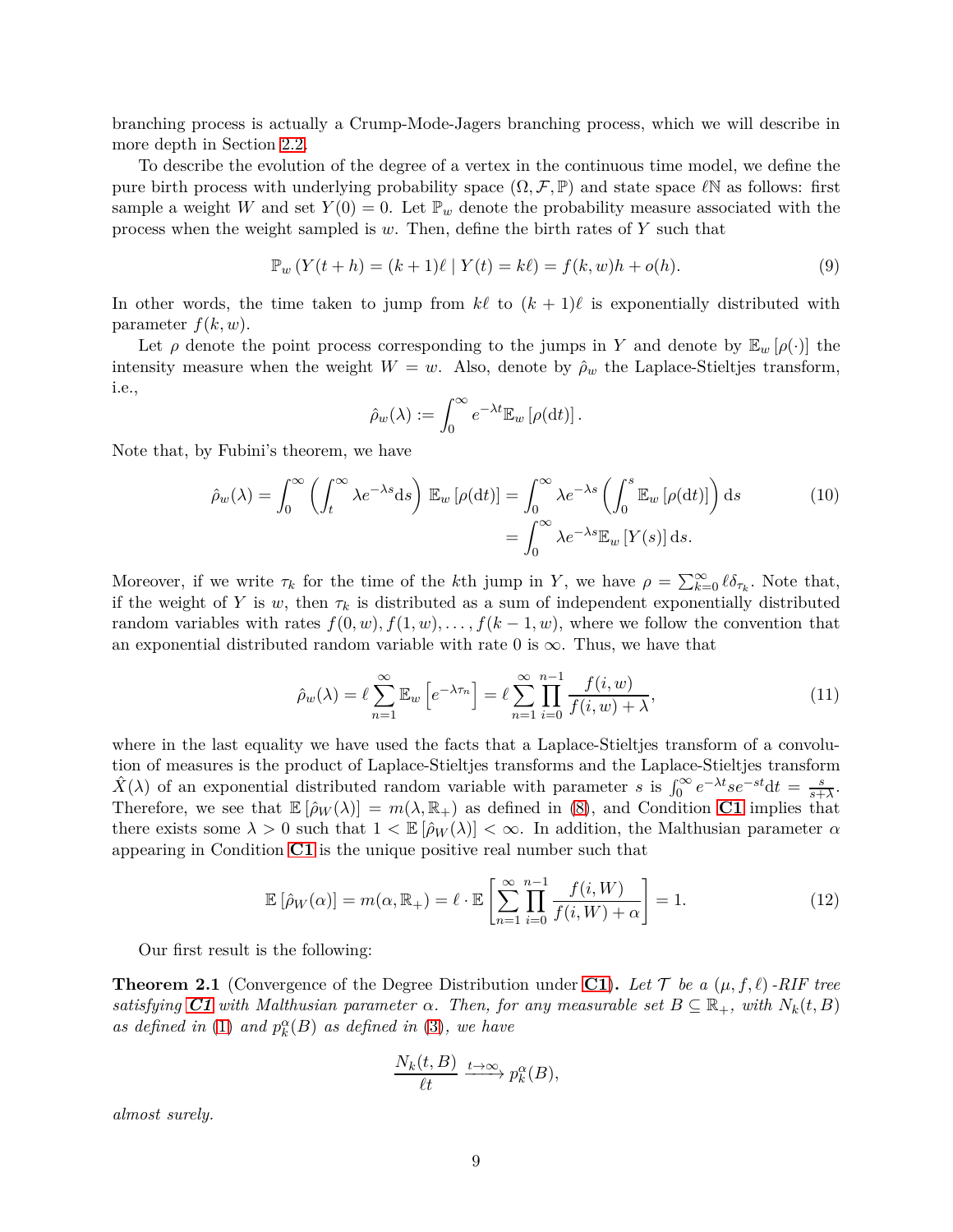The limiting formula for Theorem [2.1](#page-8-0) has appeared in a number of contexts, and generalises many known results. Under Condition **[C1](#page-5-4)** this result was proved by Rudas, Tôth and Valkó [\[34\]](#page-35-5) in the case that *W* is constant and  $\ell = 1$ . The cases  $f(i, W) = W(i+1)$  and  $f(i, W) = i+1+W$  with  $\ell = 1$  correspond respectively to the preferential attachment models with multiplicative and additive fitness mentioned in the introduction. In the multiplicative model, the result was first proved in [\[8](#page-33-6)] and later in [\[3\]](#page-33-9). In [\[3](#page-33-9)], Bhamidi also first proved the result for the case  $f(i, W) = i + 1 + W$ . These models are examples of the generalised preferential attachment tree with fitness, which we study in more depth in Section [3.](#page-15-1) Finally, the case  $f(i, W) = W$ ,  $\ell = 1$  corresponds to a model of weighted random recursive trees (see Example [2.4.2\)](#page-15-3). We postpone the proof of Theorem [2.1](#page-8-0) to the end of Section [2.2.](#page-10-0)

**Remark 2.1.** The limiting value has an interesting interpretation as a generalised geometric distribution. Consider an experiment where *W* is sampled from  $\mu$  and, given *W*, coins are flipped, where the probability of heads in the *i*th coin flip is proportional to  $f(i, W)$  and tails proportional to *α*. Then, the limiting distribution in Theorem [2.1](#page-8-0) is the distribution of first occurrence of tails. Note that, by **[C1](#page-5-4)**, the probability of infinite sequences of heads is 0.

**Remark 2.2.** Note that  $Y(t) < \infty$  for all  $t \geq 0$  almost surely if  $\tau_{\infty} := \lim_{k \to \infty} \tau_k = \infty$  almost surely. The latter is satisfied if there exists  $\lambda > 0$  such that for almost all *w* 

$$
\mathbb{E}_w\left[e^{-\lambda \tau_\infty}\right] = \lim_{n \to \infty} \mathbb{E}_w\left[e^{-\lambda \tau_n}\right] = \lim_{n \to \infty} \prod_{i=0}^n \frac{f(i, w)}{f(i, w) + \lambda} = 0,
$$

which is implied by **[C1](#page-5-4)**. In the literature concerning pure-birth Markov chains, this property is known as non-explosivity.

<span id="page-9-2"></span>**Remark 2.3.** In this paper, we have considered the case where the function *f*, and thus the birth process *Y* as defined in [\(9\)](#page-8-1), depends on a single random variable *W* taking values in  $\mathbb{R}_+$ . However, there is no loss of generality in assuming the random variable *W* takes values in an arbitrary measure space, so long as the function *f* is measurable. In particular, we may consider the case where the weight is given by a vector  $(W_1, W_2)$  where  $W_1$  and  $W_2$  are possibly correlated random variables.

Now, recall the definitions of  $\Xi(t, \cdot)$  from [\(2\)](#page-3-3) and  $m(\alpha, \cdot)$  from [\(6\)](#page-4-3). In the case that  $m(\alpha, \cdot)$  is a probability distribution, the almost sure convergence of  $N_k(t, B)/\ell n$  to  $p_k^{\alpha}(B)$  for any measurable set *B* is enough to imply that for any measurable set *B* the quantity  $\Xi(t, B)$  converges almost surely to  $m(\alpha, B)$ . Note that this condition is weaker than directly assuming **[C1](#page-5-4)**. In particular, we have the following.

<span id="page-9-0"></span>**Theorem 2.2.** Assume  $\mathcal{T}$  is a  $(\mu, f, \ell)$ -RIF tree with limiting degree distribution of the form  $(p_k^{\alpha}(\cdot))_{k \in \mathbb{N}_0}$  and such that  $m(\alpha, \mathbb{R}_+) = 1$ . Then, for any measurable set *B* we have

<span id="page-9-1"></span>
$$
\frac{\Xi(t,B)}{\ell t} \xrightarrow{t \to \infty} m(\alpha, B),
$$

*almost surely.*

To prove this theorem, we will apply the following elementary bound: for any two sequences  $(a_n)_{n \in \mathbb{N}}$ ,  $(b_n)_{n \in \mathbb{N}}$ , such that either lim inf $_{n \to \infty} a_n > -\infty$  or lim  $\sup_{n \to \infty} b_n < \infty$ , we have

$$
\liminf_{n \to \infty} (a_n + b_n) \le \liminf_{n \to \infty} a_n + \limsup_{n \to \infty} b_n \le \limsup_{n \to \infty} (a_n + b_n). \tag{13}
$$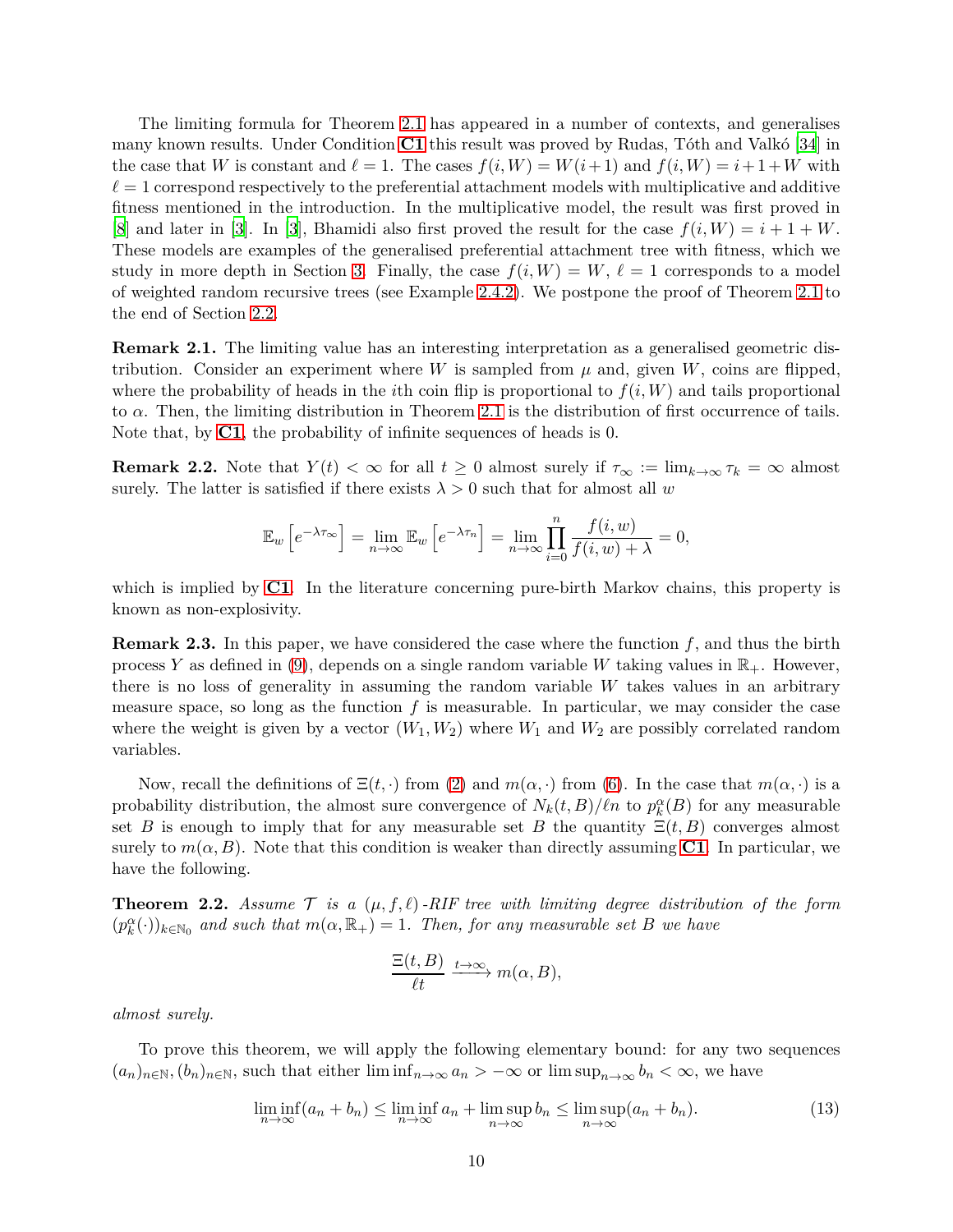*Proof of Theorem [2.2.](#page-9-0)* Recall that, by [\(4\)](#page-4-1), for each *t*, we have  $\Xi(t, B) = \sum_{k=1}^{t} k \ell N_k(t, B)$ . Also note that

$$
\sum_{k=0}^{\infty} k \ell p_k^{\alpha}(B) = \ell \cdot \mathbb{E} \left[ \left( \sum_{k=1}^{\infty} \frac{k \alpha}{f(k, W) + \alpha} \prod_{i=0}^{k-1} \frac{f(i, W)}{f(i, W) + \alpha} \right) \mathbf{1}_B(W) \right]
$$
  
\n
$$
= \ell \cdot \mathbb{E} \left[ \left( \sum_{k=1}^{\infty} k \cdot \left( 1 - \frac{f(k, W)}{f(k, W) + \alpha} \right) \prod_{i=0}^{k-1} \frac{f(i, W)}{f(i, W) + \alpha} \right) \mathbf{1}_B(W) \right]
$$
  
\n
$$
= \ell \cdot \mathbb{E} \left[ \sum_{k=1}^{\infty} \left( k \prod_{i=0}^{k-1} \frac{f(i, W)}{f(i, W) + \alpha} - k \prod_{i=0}^{k} \frac{f(i, W)}{f(i, W) + \alpha} \right) \mathbf{1}_B(W) \right]
$$
  
\n
$$
= \ell \cdot \mathbb{E} \left[ \left( \sum_{k=1}^{\infty} \prod_{i=0}^{k-1} \frac{f(i, W)}{f(i, W) + \alpha} \right) \mathbf{1}_B(W) \right] = m(\alpha, B),
$$

where the second to last equality follows from the telescoping nature of the sum inside the expectation. Thus, by Fatou's lemma, almost surely we have

$$
m(\alpha, B) = \sum_{k=0}^{\infty} k \ell p_k^{\alpha}(B) = \sum_{k=0}^{\infty} k \ell \liminf_{t \to \infty} \frac{N_k(t, B)}{\ell t} \le \liminf_{t \to \infty} \frac{\Xi(t, B)}{\ell t};
$$
(14)

and likewise, almost surely,  $\liminf_{t\to\infty} \frac{\Xi(t, B^c)}{\ell t} \geq m(\alpha, B^c)$ . Now, since we add  $\ell$  edges at every time-step,  $\Xi(t,\mathbb{R}_+) = \ell t$ . Thus, by [\(13\)](#page-9-1)

$$
1 = \liminf_{t \to \infty} \left( \frac{\Xi(t, B)}{\ell t} + \frac{\Xi(t, B^c)}{\ell t} \right) \le \liminf_{t \to \infty} \frac{\Xi(t, B^c)}{\ell t} + \limsup_{t \to \infty} \frac{\Xi(t, B)}{\ell t} \le \limsup_{t \to \infty} \left( \frac{\Xi(t, B)}{\ell t} + \frac{\Xi(t, B^c)}{\ell t} \right) = 1.
$$

But,  $m(\alpha, \cdot)$  is a probability measure, this is only possible if

$$
\liminf_{t \to \infty} \frac{\Xi(t, B^c)}{\ell t} = m(\alpha, B^c) \text{ and } \limsup_{t \to \infty} \frac{\Xi(t, B)}{\ell t} = m(\alpha, B) \text{ almost surely.}
$$
 (15)

Combining [\(14\)](#page-10-1) and [\(15\)](#page-10-2) completes the proof.

## <span id="page-10-0"></span>**2.2 Crump-Mode-Jagers Branching Processes**

In the continuous time setting, it is convenient to not only identify individuals of the branching process according to the order they were born, but also record their lineage, in such a way that the labelling encodes the structure of the tree. Therefore we also identify individuals of the branching process with elements of the infinite *Ulam-Harris* tree  $\mathcal{U} := \bigcup_{n \geq 0} \mathbb{N}^n$ , where  $\mathbb{N}^0 = \emptyset$  is the *root*. In this case, an individual  $u = u_1 u_2 \ldots u_k$  is to be interpreted recursively as the  $u_k$ <sup>th</sup> child of  $u_1 \ldots u_{k-1}$ . For example,  $1, 2, \ldots$  represent the offspring of  $\varnothing$ .

In *Crump-Mode-Jagers (CMJ)* branching processes, individuals  $u \in U$  are equipped with independent copies of a random point process *ξ* on R+. The point process *ξ* associates *birth times* to the offspring of a given individual, and we also may assume that *ξ* has some dependence on a random weight *W* associated with that individual. The process, together with birth times may be regarded as a random variable in the probability space  $(\Omega, \Sigma, \mathbb{P}) = \prod_{x \in \mathcal{U}} (\Omega_x, \Sigma_x, \mathbb{P}_x)$  where each  $(\Omega_x, \Sigma_x, \mathcal{P}_x)$  is a probability space with  $(\xi_x, W_x)$  having the same distribution as  $(\xi, W)$ . We denote by  $(\sigma_i^x)_{i\in\mathbb{N}}$  points ordered in the point process  $\xi_x$  and, for brevity, assume that  $\xi(\{0\})=0$ . We also

<span id="page-10-2"></span><span id="page-10-1"></span> $\Box$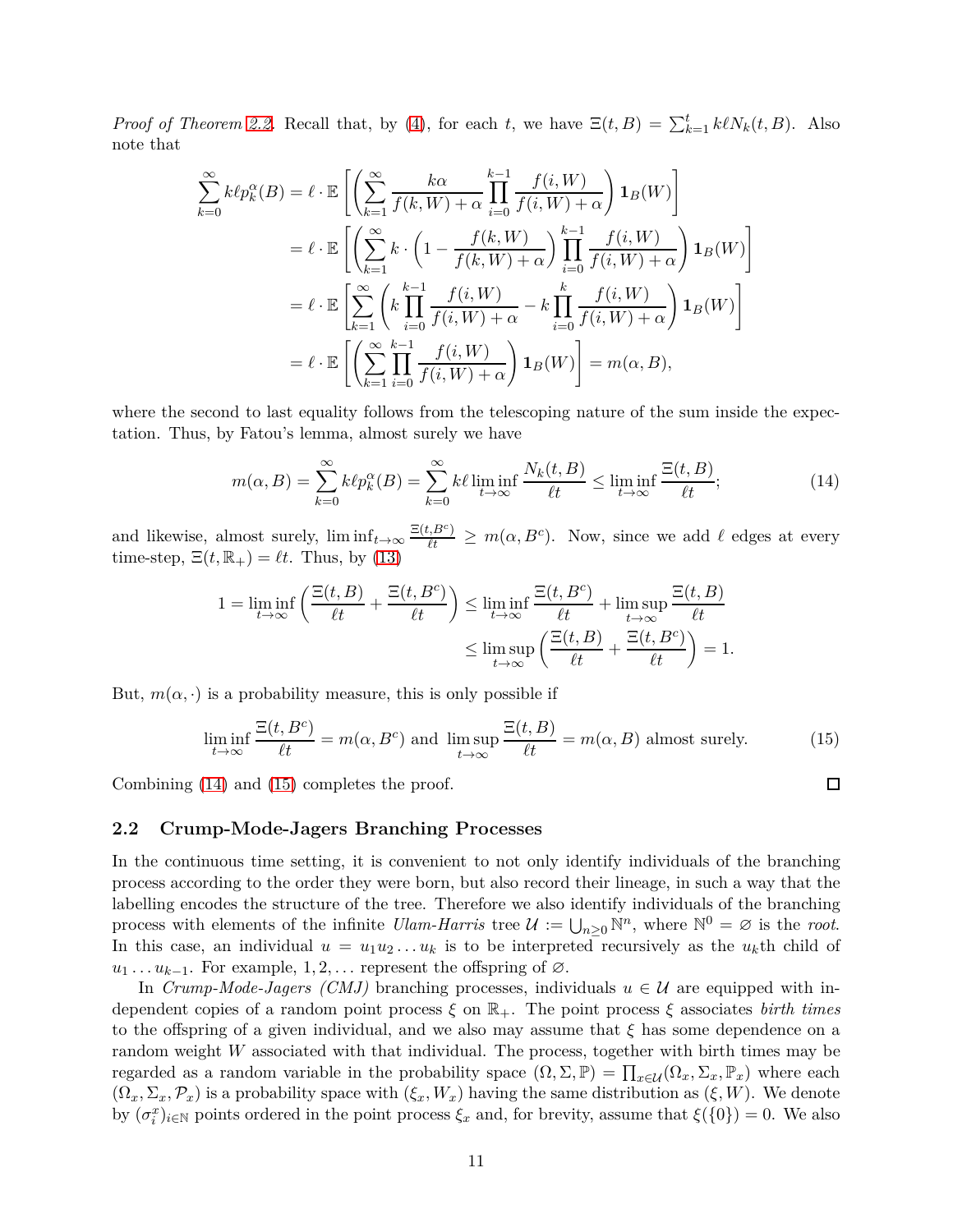drop the superscript when referring to the point process associated to  $\varnothing$ , so that  $\sigma_i := \sigma_i^{\varnothing}$ . Now, we set  $\sigma_{\varnothing} := 0$  and recursively, for  $x \in \mathcal{U}$ ,  $\sigma_{xi} := \sigma_x + \sigma_i^x$ . Finally, we set  $\mathbb{T}_t = \{x \in \mathcal{U} : \sigma_x \le t\}$ and note that for each  $t \geq 0$ ,  $\mathbb{T}_t$  may be identified with the *family tree* of the process in the natural way. Informally,  $\mathbb{T}_t$  can be described as follows: at time zero, there is one vertex  $\varnothing$ , which reproduces according to  $(\xi_{\varnothing}, W_{\varnothing})$ . Thereafter, at times corresponding to points in  $\xi_{\varnothing}$ , descendants of  $\varnothing$  are formed, which in turn produce offspring according to the same law. A crucial aspect of the study of CMJ processes are *characteristics*  $\phi_x$  associated to each element  $x \in \mathcal{U}$ . For  $x \in \mathcal{U}$ , let  $\mathcal{U}_x := \{ xu : u \in \mathcal{U} \}$ . Then, the processes  $\phi_x$  are identically distributed, non-negative stochastic processes on the space  $(\Omega, \Sigma, \mathbb{P})$  associated with individuals *x*, which may depend on  $(\xi_z, W_z)_{z \in \mathcal{U}_x}$ . Intuitively, these are processes that track 'characteristics' not only of the individual *x*, but on its potential offspring  $\{xy : y \in U\}$ . We then define the *general branching process counted with characteristic* as

$$
Z^{\phi}(t) := \sum_{x \in \mathcal{U}:\sigma_x \leq t} \phi_x(t - \sigma_x);
$$

thus this function keeps a 'score' of characteristics of individuals in the family tree associated with the process up to time *t*. Let  $\nu$  be the intensity measure of  $\xi$ , that is,  $\nu(B) := \mathbb{E}[\xi(B)]$  for measurable sets  $B \subseteq \mathbb{R}_+$ . A crucial parameter in the study of CMJ processes is the *Malthusian parameter*  $\alpha$  defined as the solution (if it exists) of

$$
\mathbb{E}\left[\int_0^\infty e^{-\alpha u}\xi(\mathrm{d}u)\right] = 1.
$$

Assume that *ν* is not supported on any lattice, i.e., for any  $h > 0$  Supp  $(\nu) \subsetneq \{0, h, 2h, \ldots\}$ , and that the first moment of  $e^{-\alpha u}\nu(\mathrm{d}u)$  is finite, i.e.,  $\int_0^\infty u e^{-\alpha u}\nu(\mathrm{d}u) < \infty$ . Nerman [\[31](#page-34-15)] proved the following theorem.

<span id="page-11-0"></span>**Theorem 2.3** ([\[31,](#page-34-15) Theorem 6.3]). *Suppose that there exists*  $\lambda < \alpha$  *satisfying* 

<span id="page-11-1"></span>
$$
\mathbb{E}\left[\int_0^\infty e^{-\lambda s}\xi(\mathrm{d}s)\right] < \infty. \tag{16}
$$

*Then, for any two càdlàg characteristics*  $\phi^{(1)}$ ,  $\phi^{(2)}$  *such that*  $\mathbb{E} \left[ \sup_{t \geq 0} e^{-\lambda t} \phi^{(i)}(t) \right] < \infty$ ,  $i = 1, 2$ , *we have*

$$
\lim_{t \to \infty} \frac{Z^{\phi^{(1)}}(t)}{Z^{\phi^{(2)}}(t)} = \frac{\int_0^\infty e^{-\alpha s} \mathbb{E} \left[ \phi^{(1)}(s) \right] ds}{\int_0^\infty e^{-\alpha s} \mathbb{E} \left[ \phi^{(2)}(s) \right] ds},
$$

*almost surely on the event*  $\{|\mathbb{T}_t| \to \infty\}.$ 

Recall the definition of  $\rho$  as the point process associated with the jumps in the process Y defined in [\(9\)](#page-8-1). Then, the continuous time model outlined in Section [2.1](#page-7-1) is a CMJ process having  $\rho$  as its associated random point process and weight *W*. In this case, the Malthusian parameter is given by  $\alpha$  in [\(12\)](#page-8-2) and moreover, Condition **[C1](#page-5-4)** implies that the first moment  $\int_0^\infty t e^{-\alpha t} \hat{\rho}_\mu(dt)$  is finite.

Theorem [2.1](#page-8-0) is now an immediate application of Theorem [2.3.](#page-11-0)

*Proof of Theorem [2.1.](#page-8-0)* Consider the continuous time branching process outlined in Section [2.1](#page-7-1) and denote by  $\sigma'_1 < \sigma'_2 \cdots$  the times of births of individuals in the process. Then,  $\mathcal{T}_n$  has the same distribution as the family tree  $\mathbb{T}_{\sigma'_n}$ . For any measurable set  $B \subseteq \mathbb{R}$ , define the characteristics  $\phi^{(1)}(t) = \mathbf{1}_{\{Y(t) = k\ell, W \in B\}}$  and  $\phi^{(2)}(t) = \mathbf{1}_{\{t \geq 0\}}$ , where *W* denotes the weight of the process *Y*. Note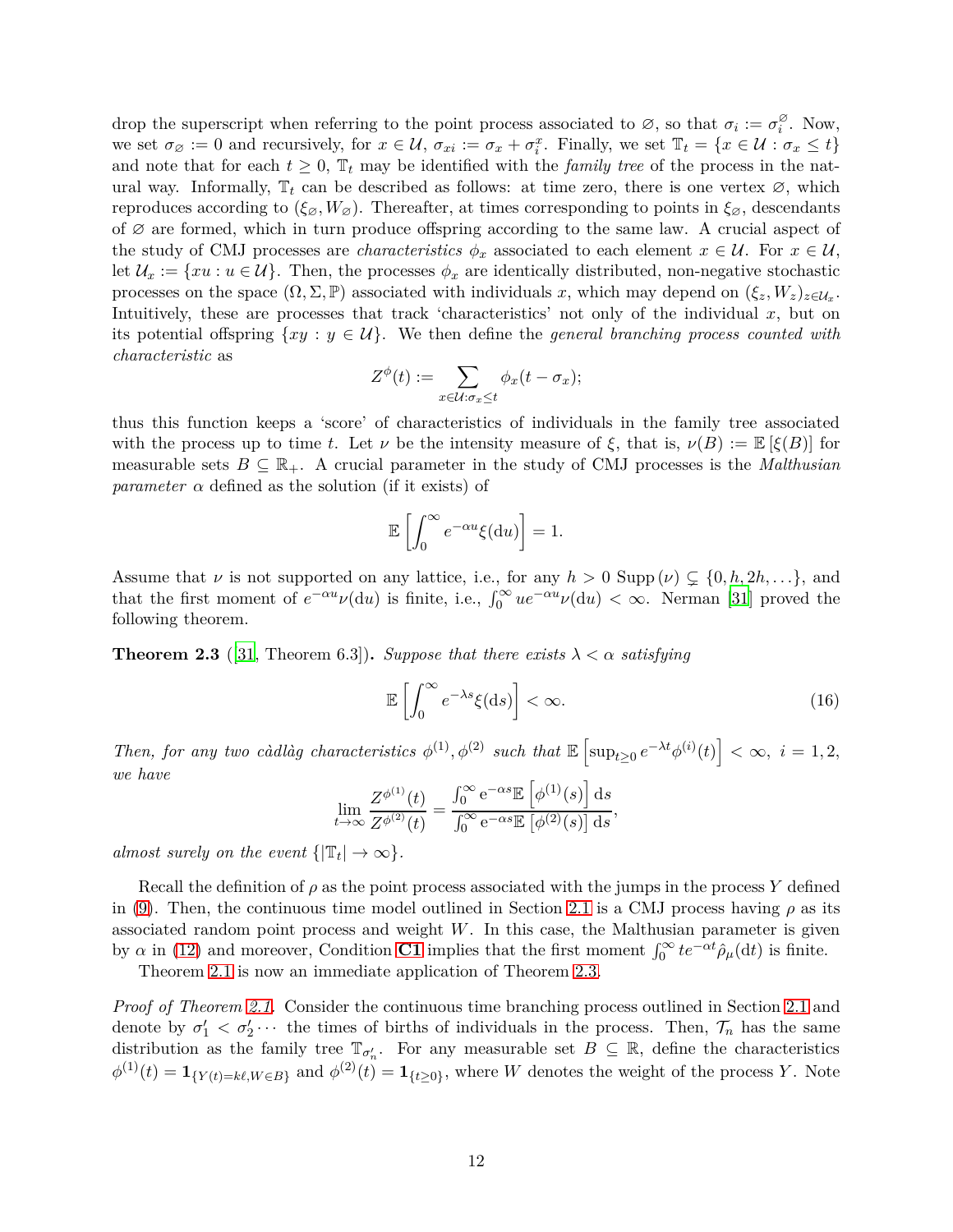that,  $Z^{\phi^{(1)}}(t)$  is the number of individuals with  $k\ell$  offspring and weight belonging to *B* up to time *t*, while  $Z^{\phi^{(2)}}(t) = |\mathbb{T}_t|$ . Thus,

$$
\lim_{t \to \infty} \frac{Z^{\phi^{(1)}}(t)}{Z^{\phi^{(2)}}(t)} = \lim_{t \to \infty} \frac{N_k(t, B)}{\ell t}.
$$

Note that both  $\phi^{(1)}(t)$  and  $\phi^{(2)}(t)$  are càdlàg and bounded and moreover, Condition **[C1](#page-5-4)** implies that [\(16\)](#page-11-1) is satisfied. Moreover, the assumption that  $f(0, W) > 0$  almost surely implies that  $|\mathbb{T}_t| \to \infty$ almost surely. Thus, by applying Theorem [2.3,](#page-11-0)

$$
\lim_{t \to \infty} \frac{Z^{\phi^{(1)}}(t)}{Z^{\phi^{(2)}}(t)} = \alpha \int_0^\infty e^{-\alpha s} \mathbb{E} \left[ \mathbf{1}_{\{Y(s) = k\ell, W \in B\}} \right] ds = \mathbb{E} \left[ \mathbb{E}_W \left[ \left( e^{-\alpha \tau_k} - e^{-\alpha \tau_{k+1}} \right) \right] \mathbf{1}_B(W) \right] \tag{17}
$$

where the last equality follows from Fubini's theorem and we recall that  $\tau_k$  is the time of the *k*th event in the process  $Y_W(t)$ . Now, since, when  $W = w$ ,  $\tau_k$  is distributed as a sum of independent exponentially distributed random variables with rates  $f(0, w)$ ,  $f(1, w)$ ..., we have

$$
\mathbb{E}\left[\mathbb{E}_W\left[e^{-\alpha \tau_k}\right] \mathbf{1}_B(W)\right] = \mathbb{E}\left[\left(\prod_{i=0}^{k-1} \frac{f(i,W)}{f(i,W)+\alpha}\right) \mathbf{1}_B(W)\right].\tag{18}
$$

The result follows from combining [\(17\)](#page-12-2) and [\(18\)](#page-12-3).

**Remark 2.4.** As noted by the authors of [\[34](#page-35-5)], Theorem [2.3](#page-11-0) can be applied to deduce a number of other properties of the tree, in particular the analogue of [\[34,](#page-35-5) Theorem 1] applies in this case as well.

## <span id="page-12-1"></span>**2.3 A Strong Law for the Partition Function**

We can also apply Theorem [2.3](#page-11-0) to show that the Malthusian parameter  $\alpha$  emerges as the almost sure limit of the partition function, under certain conditions on the fitness function *f*.

<span id="page-12-0"></span>**Theorem 2.4.** *Let*  $(T_t)_{t\geq 0}$  *be a*  $(\mu, f, \ell)$ *-RIF tree satisfying [C1](#page-5-4) with Malthusian parameter*  $\alpha$ *. Moreover, assume that there exists a constant*  $C < \alpha$  *and a non-negative function*  $\varphi$  *with*  $\mathbb{E} [\varphi(W)] <$  $\infty$  *such that, for all*  $k \in \mathbb{N}_0$ ,  $f(k, W) ≤ Ck + \varphi(W)$  *almost surely. Then, almost surely* 

$$
\frac{\mathcal{Z}_t}{t} \xrightarrow{t \to \infty} \alpha.
$$

In order to apply Theorem [2.3,](#page-11-0) we need to bound  $\mathbb{E}\left[\sup_{t\geq 0}e^{-\lambda t}\phi^{(1)}(t)\right]$  for an appropriate choice of  $\lambda < \alpha$  and characteristic  $\phi^{(1)}$  that tracks the evolution of the partition function associated with the process. In order to do so, using the assumptions on  $f(i, W)$ , we will couple the process *Y* defined in [\(9\)](#page-8-1) with an appropriate pure birth process  $(\mathcal{Y}(t))_{t>0}$  (Lemma [2.7\)](#page-14-0) and apply Doob's maximal inequality to a martingale associated with  $(\mathcal{Y}(t))_{t>0}$  (Lemma [2.6\)](#page-13-0). As we will see, our choice of  $\lambda$  will be given by *C*, and this is the reason for the assumption that  $C < \alpha$  in Theorem [2.4.](#page-12-0)

In order to define  $\mathcal{Y}(t)$ , first sample a weight *W* and set  $\mathcal{Y}(0) = 0$ . Then, if  $\mathbb{P}_w$  denotes the probability measure associated with the process when the weight is *w*, define the rates such that

$$
\mathbb{P}_w \left( \mathcal{Y}(t+h) = k+1 \mid \mathcal{Y}(t) = k \right) = (Ck + \varphi(w))h + o(h).
$$

We also let  $\mathcal{Y}_w$  denote the process with the same transition rates, but deterministic weight  $w$ .

It will be beneficial to state a more general result, about pure birth processes  $(\mathcal{X}(t))_{t>0}$  with linear rates, from the paper by Holmgren and Janson [\[21](#page-34-7)]. For brevity, we adapt the notation and only include some specific statements from both theorems.

<span id="page-12-3"></span><span id="page-12-2"></span> $\Box$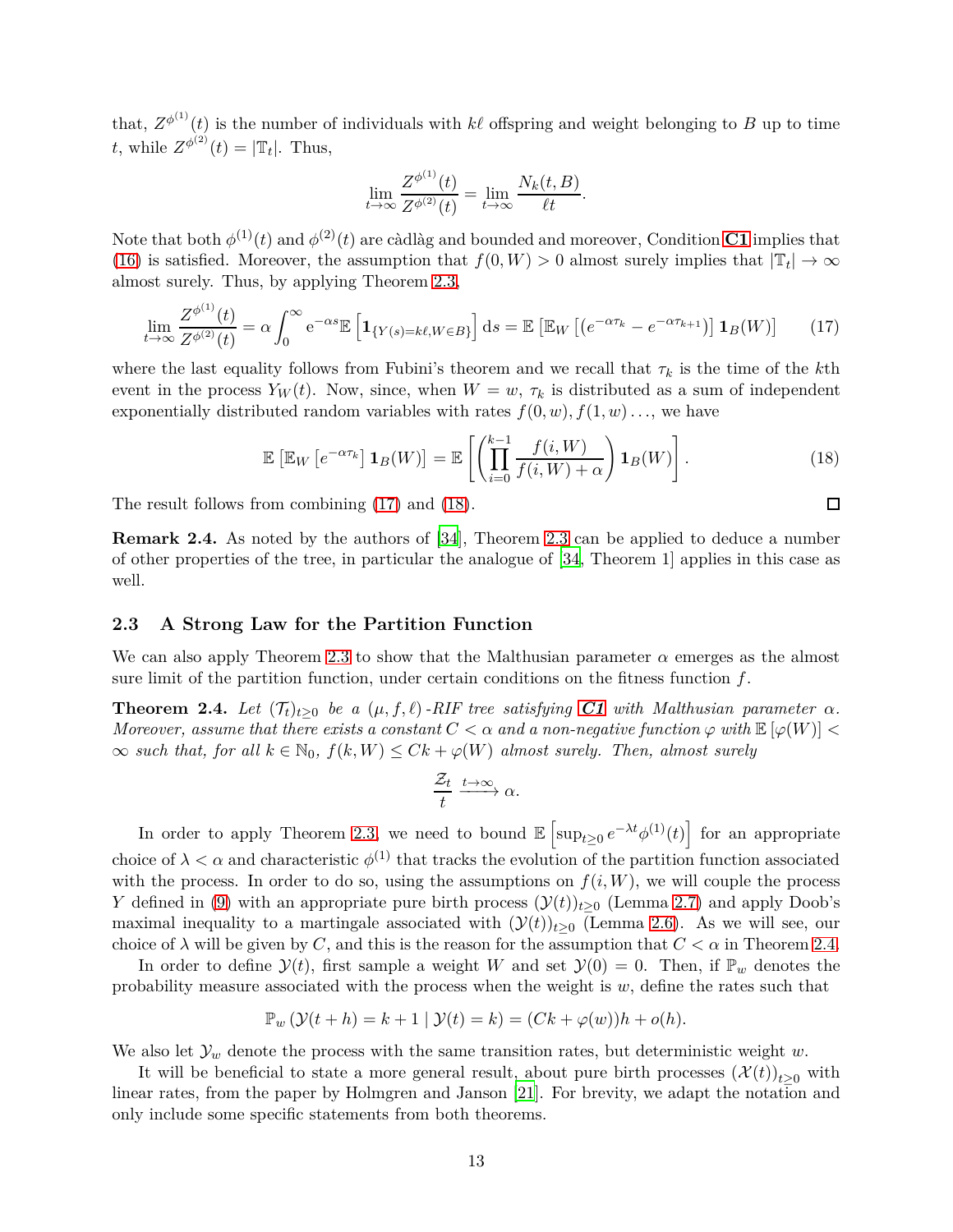<span id="page-13-1"></span>**Lemma 2.5** ([\[21,](#page-34-7) Theorem A.6 & Theorem A.7]). Let  $(\mathcal{X}(t))_{t\geq0}$  be a pure birth process with  $\mathcal{X}(0) = x_0$  *and rates such that* 

$$
\mathbb{P}\left(\mathcal{X}(t+h) = k+1 \mid \mathcal{X}(t) = k\right) = (c_1k + c_2)h + o(h),
$$

*for some constants*  $c_1, c_2 > 0$ *. Then, for each*  $t \geq 0$ 

<span id="page-13-2"></span>
$$
\mathbb{E}\left[\mathcal{X}(t)\right] = \left(x_0 + \frac{c_2}{c_1}\right)e^{c_1t} - \frac{c_2}{c_1}.\tag{19}
$$

*Moreover, if*  $x_0 = 0$  *the probability generating function is given by* 

$$
\mathbb{E}\left[z^{\mathcal{X}(t)}\right] = \left(\frac{e^{-c_1 t}}{1 - z\left(1 - e^{-c_1 t}\right)}\right)^{c_2/c_1}.\tag{20}
$$

Finally, we will require Lemma [2.6](#page-13-0) and Lemma [2.7.](#page-14-0)

<span id="page-13-0"></span>**Lemma 2.6.** For any  $w > 0$ , the process  $(e^{-Ct} (\mathcal{Y}_w(t) + \varphi(w)/C))_{t \geq 0}$  is a martingale with respect *to its natural filtration*  $(\mathcal{F}_t)_{t>0}$ *. Moreover,* 

<span id="page-13-3"></span>
$$
\mathbb{E}\left[\sup_{t\geq 0}\left(e^{-Ct}\mathcal{Y}(t)\right)\right]<\infty.
$$

*Proof.* The process  $(\mathcal{Y}_w(t))_{t\geq 0}$  is a pure birth process satisfying the assumptions of Lemma [2.5,](#page-13-1) with  $c_1 = C$  and  $c_2 = \varphi(w)$ . Therefore, by [\(19\)](#page-13-2) and the Markov property, for any  $t > s > 0$  we have

$$
\mathbb{E}\left[\mathcal{Y}_w(t) \mid \mathcal{F}_s\right] = \mathbb{E}\left[\mathcal{Y}_w(t) \mid \mathcal{Y}_w(s)\right] = \left(\mathcal{Y}_w(s) + \frac{\varphi(w)}{C}\right) e^{C(t-s)} - \frac{\varphi(w)}{C},
$$

which implies the martingale statement.

Moreover, applying [\(20\)](#page-13-3) for the probability generating function, differentiating twice and evaluating at  $z = 1$ , we obtain

$$
\mathbb{E}\left[\mathcal{Y}_w(t)\left(\mathcal{Y}_w(t)-1\right)\right] = \frac{\varphi(w)\left(C+\varphi(w)\right)}{C^2}\left(e^{Ct}-1\right)^2,
$$

and thus after some manipulations, we find that for all  $t \geq 0$ 

$$
\mathbb{E}\left[e^{-2Ct}\left(\mathcal{Y}_w(t)+\varphi(w)/C\right)^2\right] \leq \frac{\varphi(w)^2}{C^2}+\frac{\varphi(w)}{C}\left(1-e^{-Ct}\right).
$$

Combining this  $L^2$  quadratic bound with Doob's maximal inequality, we have

$$
\mathbb{E}\left[\sup_{t\geq 0} \left(e^{-Ct}\mathcal{Y}_w(t)\right)\right] \leq \mathbb{E}\left[\sup_{t\geq 0} \left(e^{-Ct}\left(\mathcal{Y}_w(t) + \varphi(w)/C\right)\right)\right] \leq A + B\varphi(w),
$$

for constants *A, B* depending only on *C*. Thus,

$$
\mathbb{E}\left[\sup_{t\geq 0}\left(e^{-Ct}\mathcal{Y}(t)\right)\right]=\mathbb{E}\left[\sup_{t\geq 0}\left(e^{-Ct}\mathcal{Y}_W(t)\right)\right]\leq A+B\mathbb{E}\left[\varphi(W)\right]<\infty.
$$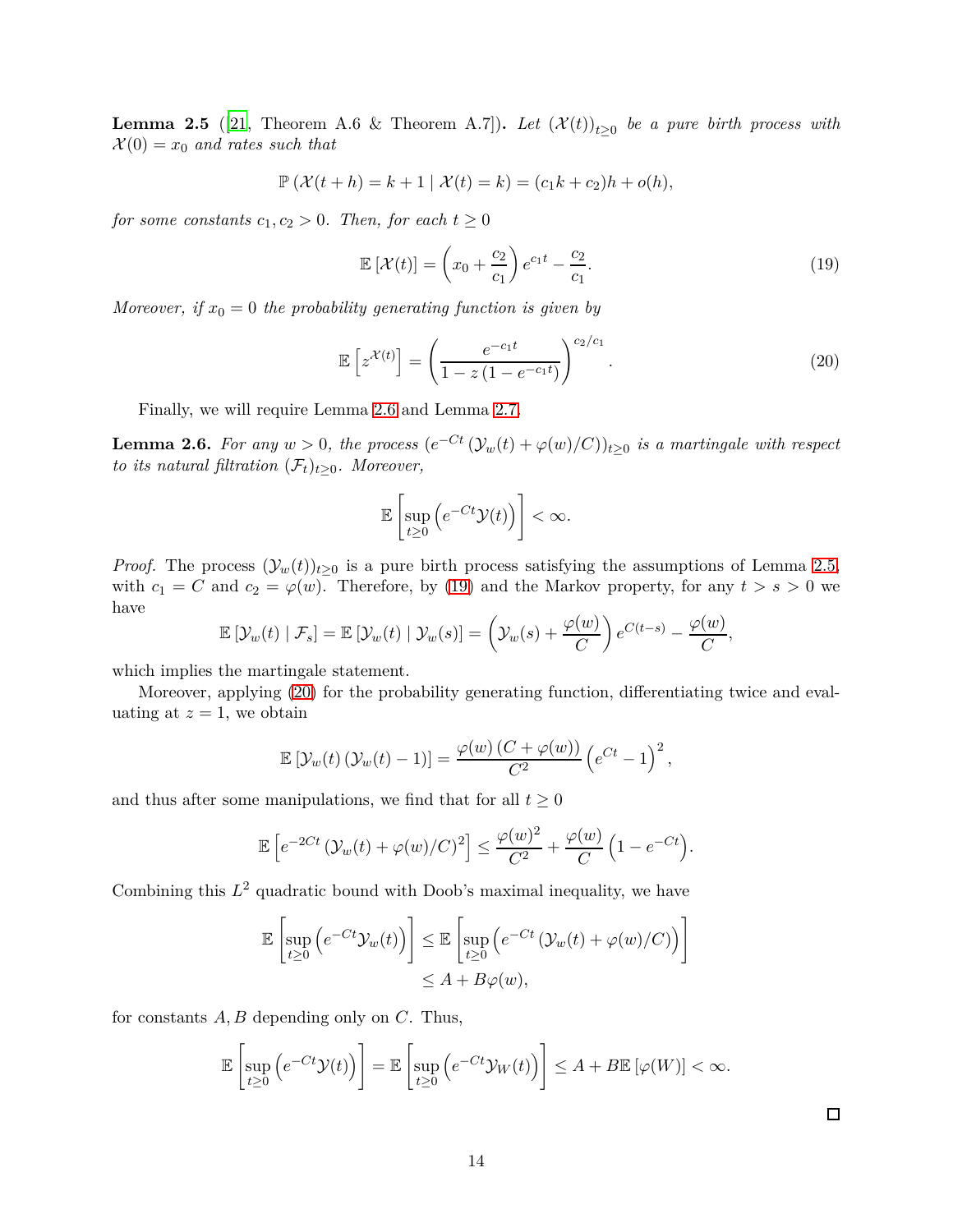<span id="page-14-0"></span>**Lemma 2.7.** *Recall the definition of Y in* [\(9\)](#page-8-1) *and assume that there exists a constant*  $C < \alpha$  *and a non-negative function*  $\varphi$  *with*  $\mathbb{E}[\varphi(W)] < \infty$  *such that, for all*  $k \in \mathbb{N}_0$ ,  $f(k, W) \leq Ck + \varphi(W)$ *almost surely. Then, there exists a coupling*  $(\hat{Y}(t), \hat{Y}(t))_{t>0}$  *of*  $(Y(t))_{t>0}$  *and*  $(Y(t))_{t>0}$  *such that, for all*  $t \geq 0$ 

$$
\hat{Y}(t) \le \ell \cdot \hat{\mathcal{Y}}(t).
$$

In the following proof, we denote by  $\text{Exp}(r)$  the exponential distribution with parameter  $r$ .

*Proof.* First, we sample  $\hat{W}$  from  $\mu$  and use this as a common weight for  $\hat{Y}$  and  $\hat{Y}$ . Now, let  $(\varsigma_i)_{i\geq 0}$ be independent  $\text{Exp}(f(i,\hat{W}))$  distributed random variables. Then, for all  $k > 0$  set  $\hat{\tau}_k = \sum_{i=0}^{k-1} \varsigma_i$ and

$$
\hat{Y}(t) = \sum_{k=1}^{\infty} k\ell \mathbf{1}_{\{\hat{\tau}_k \le t < \hat{\tau}_{k+1}\}}.
$$

The  $\varsigma_i$  can be interpreted as the intermittent time between jumps from state *i* to  $i + \ell$ . For all  $t > 0$  construct the jump times of  $(\hat{\mathcal{Y}}(t))_{t \geq 0}$  iteratively as follows:

- Note that by assumption  $f(0, \hat{W}) \leq \varphi(\hat{W})$ . Let  $e_0 \sim \text{Exp}(\varphi(\hat{W}) f(0, \hat{W}))$  and set  $\varsigma_0' =$ min  $\{e_0, \varsigma_0\}$ . We may interpret  $\varsigma_0'$  as the time for  $\hat{\mathcal{Y}}$  to jump from 0 to 1.
- Given  $\zeta'_0, \ldots, \zeta'_j$ , let  $q_j := \sum_{i=0}^j \zeta'_i$  and define  $m_j := \hat{Y}(q_j)/\ell$ , i.e., the value of  $\hat{Y}/\ell$  once  $\hat{Y}$  has reached  $j + 1$ . Assume inductively that  $m_j \leq j + 1$  and set

$$
e_{j+1} \sim \text{Exp}\left(C(j+1) + \varphi(\hat{W}) - f(m_j, \hat{W})\right)
$$
 and  $\zeta'_{j+1} = \min\left\{e_j, \zeta_{m_j}\right\}.$ 

Observe that, since  $\zeta'_{j+1} \leq \zeta_{m_j+1}$ , we have  $m_{j+1} \leq j+2$ , so we may iterate this procedure.

It is clear that  $(\hat{Y}(t))_{t\geq0}$  is distributed like  $(Y(t))_{t\geq0}$  and using the properties of the exponential distribution, one readily confirms that  $(\hat{y}(t))_{t>0}$  is distributed like  $(y(t))_{t>0}$ . Finally, the desired inequality follows from the fact that  $\mathcal{Y}(t)$  always jumps before or at the same time as  $\dot{Y}(t)$ .  $\Box$ 

*Proof of Theorem [2.4.](#page-12-0)* Consider the continuous time embedding of the  $(\mu, f, \ell)$ -RIF tree and define the characteristics  $\phi^{(1)}(t) := \sum_{k=0}^{\infty} f(k, W) \mathbf{1}_{\{Y(t)=k\ell\}}$  and  $\phi^{(2)}(t) := \mathbf{1}_{\{t \geq 0\}}$ . Recall that we denote by  $(\tau_i)_{i>1}$  the times of the jumps in *Y* and that, for all  $k \geq 0$ ,  $f(k, W) \leq Ck + \varphi(W)$ . Then, by Lemma [2.7,](#page-14-0) Lemma [2.6](#page-13-0) and the assumptions of the theorem,

$$
\mathbb{E}\left[\sup_{t\geq 0}\left(e^{-Ct}\phi^{(1)}(t)\right)\right] \stackrel{\text{Lem. 2.7}}{\leq} \mathbb{E}\left[\sup_{t\geq 0}\left(e^{-Ct}\left(C\mathcal{Y}_W(t) + \varphi(W)\right)\right)\right] \stackrel{\text{Lem. 2.6}}{\leq} \infty
$$

Now, in this case  $Z^{\phi^{(1)}}(t)$  is the total sum of fitnesses of individuals born up to time *t*, while  $Z^{\phi^{(2)}}(t) = |\mathcal{T}_t|$ . Thus, by Theorem [2.3](#page-11-0) and Fubini's theorem in the second equality, almost surely we have

$$
\lim_{n \to \infty} \frac{\mathcal{Z}_n}{\ell n} = \alpha \int_0^\infty e^{-\alpha s} \mathbb{E} \left[ \sum_{k=0}^\infty f(k, W) \mathbf{1}_{\{Y(s)=k\ell\}} \right] ds = \mathbb{E} \left[ \sum_{k=0}^\infty f(k, W) \left( e^{-\alpha \tau_k} - e^{-\alpha \tau_{k+1}} \right) \right] (21)
$$
\n
$$
= \mathbb{E} \left[ \sum_{k=1}^\infty \frac{\alpha f(k, W)}{f(k, W) + \alpha} \prod_{i=0}^{k-1} \frac{f(i, W)}{f(i, W) + \alpha} \right].
$$

Now, recall that by [\(12\)](#page-8-2) we have

$$
\mathbb{E}\left[\sum_{k=1}^{\infty}\frac{f(k,W)}{f(k,W)+\alpha}\prod_{i=0}^{k-1}\frac{f(i,W)}{f(i,W)+\alpha}\right]=\frac{1}{\ell},
$$

and combining this with [\(21\)](#page-14-1) proves the result.

<span id="page-14-1"></span> $\Box$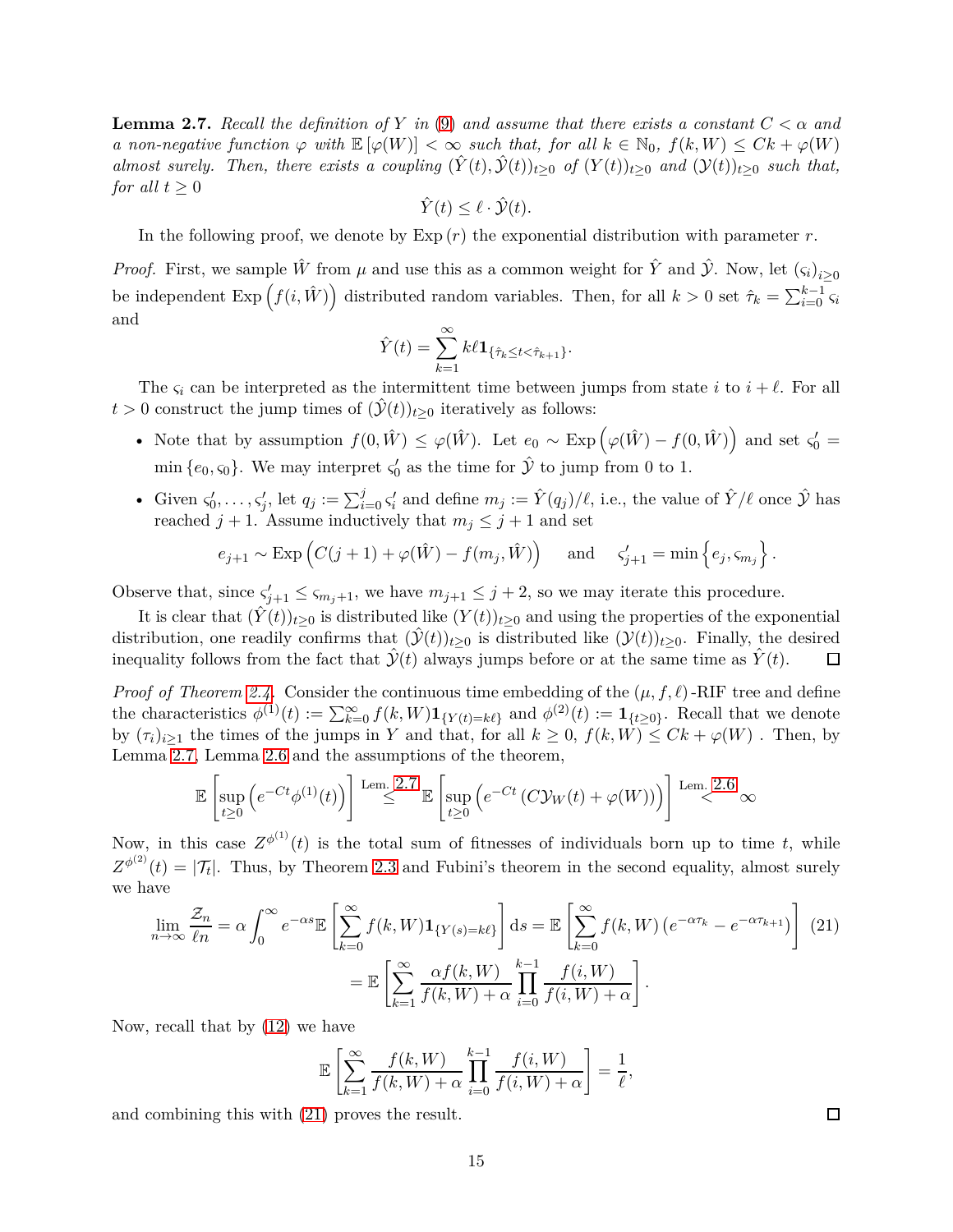## <span id="page-15-2"></span><span id="page-15-0"></span>**2.4 Examples of Applications of Theorem [2.1](#page-8-0)**

#### **2.4.1 Weighted Cayley Trees**

Consider the model where  $f(k, W) = 0$  for  $k \ge 1$  and  $f(0, W) = g(W)$ . Thus, at each step, a vertex with degree 0 is chosen and produces *ℓ* children and thus this model produces an (*ℓ* + 1)-*Cayley* tree, i.e., a tree in which each node that is not a leaf has degree  $\ell + 1$ . Without loss of generality, by considering the pushforward of  $\mu$  under g if necessary, we may assume that  $g(W) = W$ . In this case,  $\hat{\rho}_{\mu}(\lambda) = \ell \cdot \mathbb{E} \left[ \frac{W}{W+1} \right]$  $\left[\frac{W}{W+\lambda}\right]$  and thus **[C1](#page-5-4)** is satisfied as long as  $\ell \geq 2$ . Thus,  $p_k^{\alpha}(B) = 0$  for all  $k \geq 2$ and

$$
p_0(B) = \mathbb{E}\left[\frac{\alpha}{W + \alpha} \mathbf{1}_B(W)\right], \quad p_1(B) = \mathbb{E}\left[\frac{W}{W + \alpha} \mathbf{1}_B(W)\right].
$$

This rigorously confirms a result of Bianconi [\[4](#page-33-13)]. Note however, that in [4],  $\alpha$  is described as the almost sure limit of the partition function and we may only apply Theorem [2.4](#page-12-0) under the assumption that  $\mathbb{E}[W] < \infty$ .

In the notation of [\[4](#page-33-13)], the weights *W* are called 'energies', using the symbol  $\epsilon$ , the function  $g(\epsilon) := e^{\beta \epsilon}$ , where  $\beta > 0$  is a parameter of the model, and  $\alpha := e^{\beta \mu_F}$  is described as the limit of the partition function. Thus, the proportion of vertices with out-degree 0 with 'energy' belonging to some measurable set *B* is

$$
\mathbb{E}\left[\frac{1}{e^{\beta(\epsilon-\mu_F)}+1}\mathbf{1}_B(W)\right],
$$

<span id="page-15-3"></span>which is known as a *Fermi-Dirac* distribution in physics.

#### **2.4.2 Weighted Random Recursive Trees**

In the case that  $f(k, W) = W$ , we obtain a model of *weighted random recursive trees* with independent weights and **[C1](#page-5-4)** is satisfied with  $\alpha = \mathbb{E}[W]$  provided  $\mathbb{E}[W] < \infty$ . Theorem [2.1](#page-8-0) then implies that

$$
\frac{N_k(t, B)}{\ell t} \xrightarrow{t \to \infty} \mathbb{E}\left[\frac{\ell \mathbb{E}\left[W\right] W^k}{\left(W + \ell \mathbb{E}\left[W\right]\right)^{k+1}} \mathbf{1}_B(W)\right],
$$

almost surely. This was observed in the case  $\ell = 1$  by the authors of [\[17](#page-34-14), Proposition 3]. Note also that in this case Theorem [2.4](#page-12-0) coincides with the usual strong law of large numbers.

The weighted random recursive tree has a natural generalisation to affine fitness functions. This is the topic of the next section.

## <span id="page-15-1"></span>**3 Generalised Preferential Attachment Trees with Fitnesses**

In this section, we study  $(\mu, f, \ell)$ -RIF trees in the specific case when the function f takes an affine form, that is,  $f(i, W) = iq(W) + h(W)$ , for positive, measurable functions g, h. We call this particular case of the model a *generalised preferential attachment tree with fitness* (which we abbreviate as a GPAF-tree). The affine form of this model means that it is tractable to apply the coupling methods outlined in Section [3.2.3,](#page-20-0) when Condition **[C1](#page-5-4)** fails. Moreover, this model is general enough to be an extension of not only the weighted random recursive tree, but also of the additive and multiplicative models studied in [\[8](#page-33-6), [3](#page-33-9)].

Below, in Section [3.1](#page-16-0) we apply the theory of the previous section to this model when **[C1](#page-5-4)** is satisfied. In the rest of Section [3.](#page-15-1) In Section [3.2,](#page-17-0) we analyse the model when Condition **[C1](#page-5-4)** fails by having  $m(\lambda, \mathbb{R}_+) \leq 1$  for all  $\lambda > 0$  such that  $m(\lambda, \mathbb{R}_+) < \infty$ , stating and proving Theorem [3.1.](#page-18-1)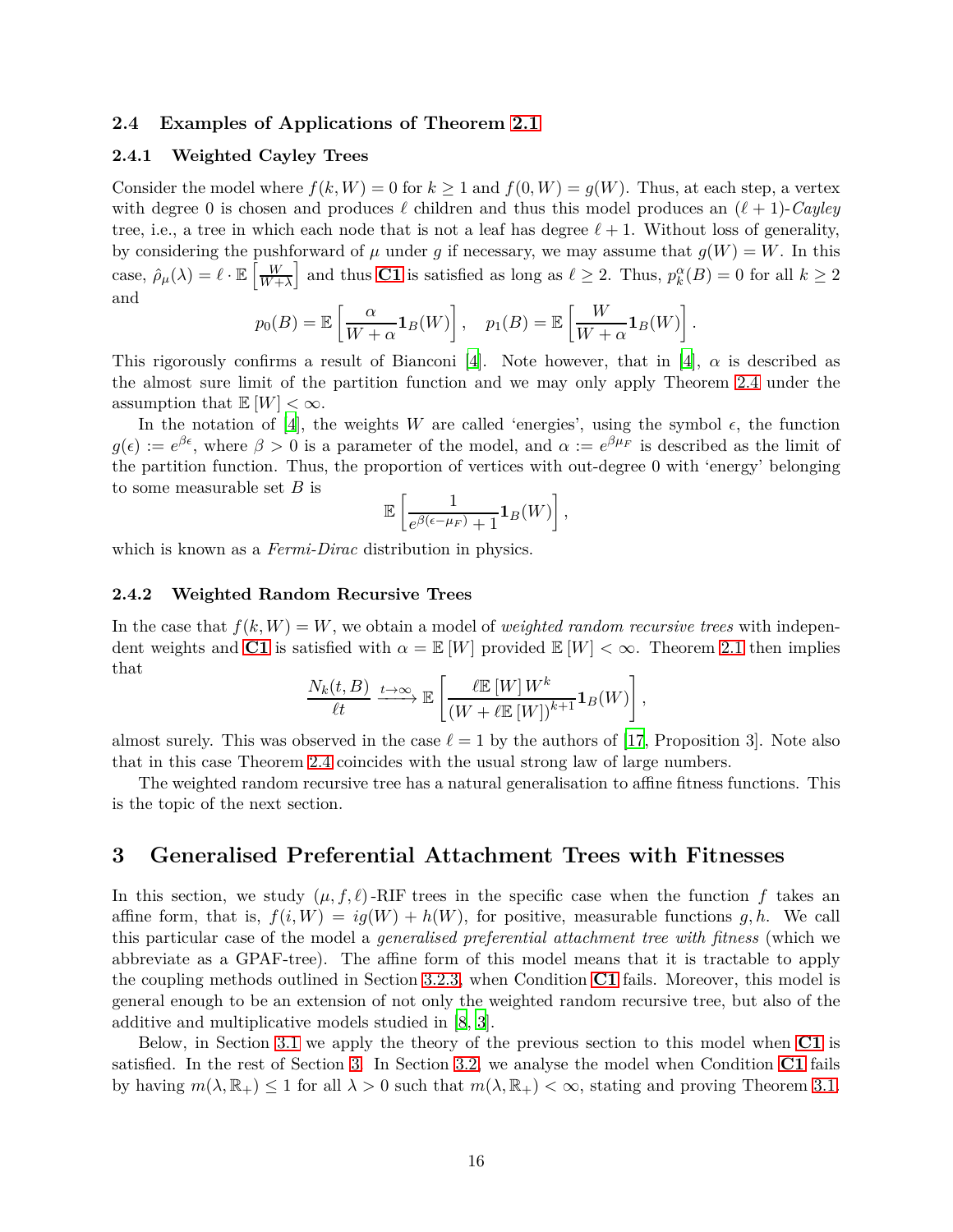Then, in Section [3.3](#page-23-1) we analyse the model when Condition **[C1](#page-5-4)** fails by having  $m(\lambda, \mathbb{R}_{+}) = \infty$  for all  $\lambda > 0$ , stating and proving Theorem [3.4.](#page-23-0)

Note that in this section, we formulate our results in terms of functions *g* and *h* of a random variable *W* taking values in  $\mathbb{R}_+$ . However, in the vein of Remark [2.3,](#page-9-2) we expect these results to extend to cases where *g* and *h* may depend on more general random variables. For example, there is no loss of generality in assuming *g* and *h* depend on possibly correlated random variables *W*<sup>1</sup> and *W*<sup>2</sup> assigned to a given vertex. In this case, the coupling technique applied in Section [3.2.3](#page-20-0) needs to be adjusted accordingly, with appropriate "truncations" of the vector  $(W_1, W_2)$ .

### <span id="page-16-0"></span>**3.1 When the** GPAF**-tree satisfies Condition [C1](#page-5-4)**

In the context of the GPAF-tree, Condition [C1](#page-5-4) states that there exists  $\lambda > 0$  such that

$$
m(\lambda, \mathbb{R}_{+}) = \ell \cdot \mathbb{E}\left[\sum_{n=1}^{\infty} \prod_{i=0}^{n-1} \frac{g(W)i + h(W)}{g(W)i + h(W) + \lambda}\right] > 1.
$$

First recall the definition of the birth process *Y* from [\(9\)](#page-8-1) in Section [2,](#page-7-0) with  $f(k, W) = g(W)k + h(W)$ . By applying [\(19\)](#page-13-2) from Lemma [2.5](#page-13-1) and the initial condition  $Y(0) = 0$ , for any  $w \in \mathbb{R}_+$  we have

$$
\mathbb{E}_w \left[ Y(t) \right] = \left( \frac{h(w)}{g(w)} \right) e^{\ell g(w)t} - \frac{h(w)}{g(w)}.
$$

Now, [\(10\)](#page-8-3) and [\(11\)](#page-8-4) in Section [2](#page-7-0) showed that

$$
\ell \cdot \sum_{n=1}^{\infty} \prod_{i=0}^{n-1} \frac{g(W)i + h(W)}{g(W)i + h(W) + \lambda} = \int_0^{\infty} \lambda e^{-\lambda s} \mathbb{E}_w \left[ Y(s) \right] ds = \begin{cases} \frac{h(w)}{\lambda/\ell - g(w)} & \text{if } \lambda/\ell > g(w); \\ \infty & \text{otherwise.} \end{cases}
$$
 (22)

For a measurable function  $g : \mathbb{R}_+ \to \mathbb{R}_+$  we define ess sup  $(g)$  such that

ess sup 
$$
(g) := inf \{ a \in \mathbb{R}_+ : \mu (\{ x : g(x) > a \}) = 0 \}.
$$

Therefore by [\(22\)](#page-16-1), for  $\lambda \geq \ell \cdot \text{ess} \sup(g)$  we have  $m(\lambda, \mathbb{R}_{+}) = \mathbb{E} \left[ \frac{h(W)}{\lambda \ell - q(V)} \right]$  $\frac{h(W)}{\lambda/\ell - g(W)}$ , while if  $\lambda < \ell \cdot \text{ess sup}(g)$ we have  $m(\lambda, \mathbb{R}_+) = \infty$ . Thus, Condition **[C1](#page-5-4)** is satisfied if ess sup  $(g) < \infty$ ,  $\mathbb{E}[h(W)] < \infty$  and, for some  $\lambda \geq \ell \cdot \text{ess sup}(g)$ 

<span id="page-16-1"></span>
$$
1 < \mathbb{E}\left[\frac{h(W)}{\lambda/\ell - g(W)}\right] < \infty.
$$

As a result, the Malthusian parameter  $\alpha$  appearing in Condition **[C1](#page-5-4)** is given by the unique  $\alpha > 0$ such that

<span id="page-16-3"></span><span id="page-16-2"></span>
$$
\mathbb{E}\left[\frac{h(W)}{\alpha/\ell - g(W)}\right] = 1.
$$
\n(23)

Note that the parameter  $\ell$  in the model has the effect of re-scaling the Malthusian parameter  $\alpha$ . Also, since  $\alpha \geq \ell \cdot \text{ess sup}(g)$ , if  $\mathbb{E}[h(W)] < \infty$ , Theorem [2.4](#page-12-0) applies and  $\alpha$  may also be interpreted as the almost sure limit of the partition function associated with the process. Now, in the context of this model, the limiting value  $p_k^{\alpha}(\cdot)$  from Theorem [2.1](#page-8-0) is such that

$$
p_k^{\alpha}(B) = \mathbb{E}\left[\frac{\alpha}{g(W)k + h(W) + \alpha} \prod_{i=0}^{k-1} \frac{g(W)i + h(W)}{g(W)i + h(W) + \alpha} \mathbf{1}_B(W)\right].
$$
 (24)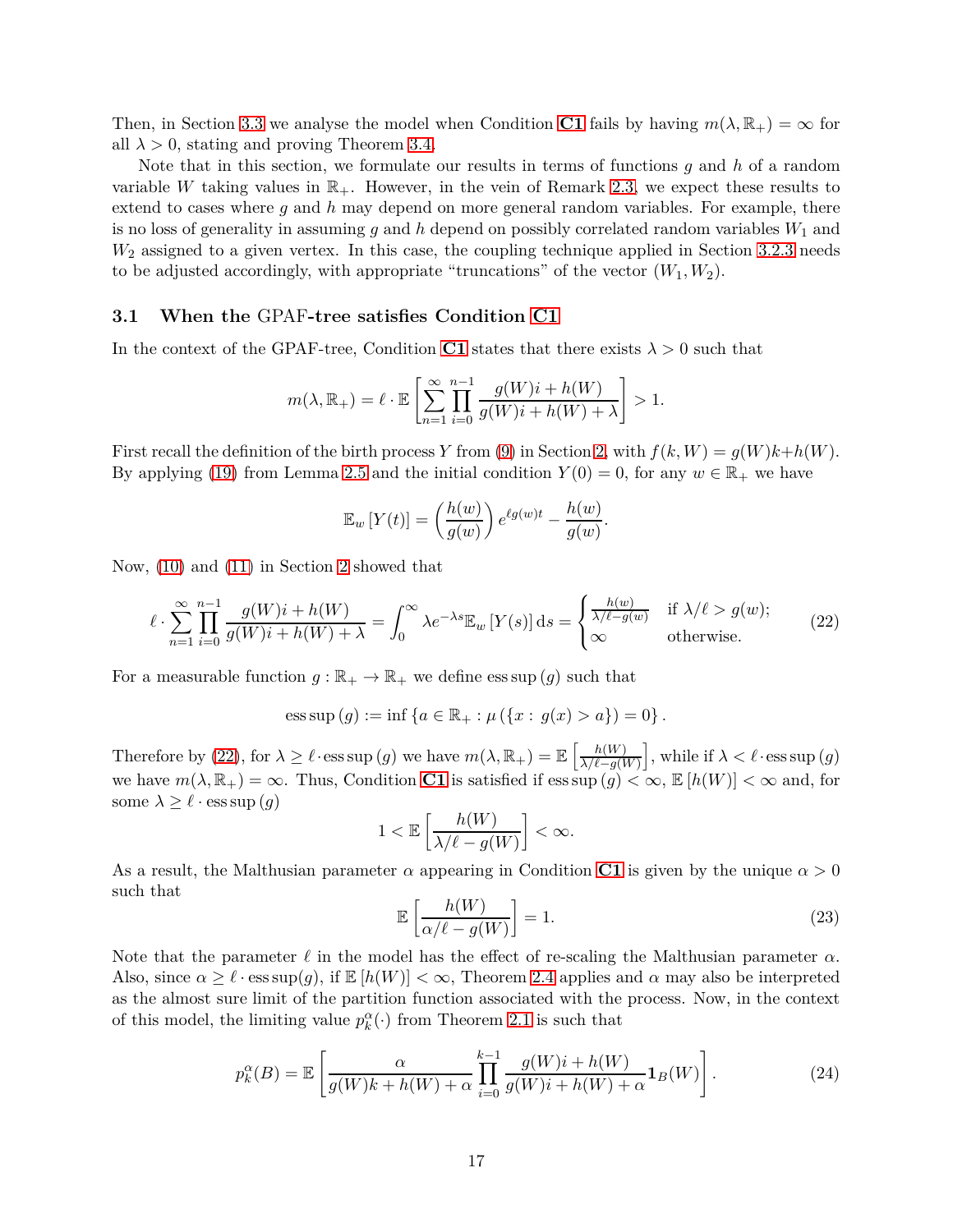Now, recall Stirling's approximation, which states that

<span id="page-17-2"></span>
$$
\Gamma(z) = (1 + O(1/z)) z^{z - \frac{1}{2}} e^{-z}, \tag{25}
$$

as  $z \to \infty$ . If  $g(W) > 0$  on *B*, by dividing the numerator and denominator of terms inside the product in [\(24\)](#page-16-2), we obtain a ratio of Gamma functions. Thus, by applying Stirling's approximation, on any measurable set *B* on which *g, h* are bounded, we have

$$
p_k^{\alpha}(B) = (1 + O(1/k)) \mathbb{E}\left[c_B k^{-\left(1 + \frac{\alpha}{g(W)}\right)} \mathbf{1}_B(W)\right],
$$

where  $c_B$ , which comes from the term outside the product in [\(24\)](#page-16-2), depends on *g* and *h* but not *k*. Thus, the distribution of  $(p_k^{\alpha}(B))_{k \in \mathbb{N}_0}$  follows what one might describe as an 'averaged' power law. Moreover, in the case that  $\ell = 1$ , we have  $\alpha \ge \text{ess sup}(q)$ , thus,

$$
\mathbb{E}\left[c_Bk^{-\left(1+\frac{\alpha}{g(W)}\right)}\mathbf{1}_B(W)\right] \ge c'k^{-2}
$$

for some  $c' > 0$ . It has been observed that real world complex networks, have power law degree distributions where the observed power law exponent lies between 2 and 3 (see, for example, [\[20\]](#page-34-16)). Note that by  $(23)$ ,  $\alpha$  depends on both *h* and *g*, so that keeping *g* fixed and making *h* smaller has the effect of reducing the exponent of the power law.

In the remainder of this section we set  $\ell = 1$ , for brevity. The arguments may be adapted in a similar manner to the case  $\ell > 1$ .

#### <span id="page-17-0"></span>**3.2 A Condensation Phenomenon in the** GPAF**-tree when Condition [C1](#page-5-4) Fails**

Recall that, in the GPAF-tree, if  $\lambda \geq \text{ess sup}(g)$  we have

$$
m(\lambda, \mathbb{R}_{+}) = \mathbb{E}\left[\frac{h(W)}{\lambda - g(W)}\right],
$$

and if  $\lambda < \text{ess sup}(q)$ , we have  $m(\lambda, \mathbb{R}_+) = \infty$ . If we define

$$
\Lambda := \left\{ \lambda > 0 : m(\lambda, \mathbb{R}_+) < \infty \right\},\
$$

in this subsection, we consider the case that the GPAF-tree fails to satisfy Condition **[C1](#page-5-4)** by having  $m(\lambda, \mathbb{R}_+) \leq 1$  for all  $\lambda \in \Lambda$ . We show that in this case the GPAF-tree satisfies a formula for the degree distribution of the same form as [\(3\)](#page-4-2). Moreover, if  $\lambda^* := \inf(\Lambda)$  and  $m(\lambda^*, \mathbb{R}_+) < 1$ , this model exhibits a condensation phenomenon, as described in Theorem [3.1.](#page-18-1) We remark that such results have been proved for the case of the preferential attachment tree with multiplicative fitness, i.e., the case  $h \equiv g$ , in [\[14\]](#page-33-8), in a more general framework; that is to say encompassing other models apart from a tree.

In Section [3.2.1](#page-18-2) we state our main result, Theorem [3.1](#page-18-1) and discuss interesting implications in Section [3.2.2.](#page-19-0) In Section [3.2.3](#page-20-0) we state and prove Lemma [3.3](#page-20-1) which is the crucial tool used in proofs of the theorem. The proof of Theorem [3.1](#page-18-1) is deferred to Section [3.2.4.](#page-22-0)

<span id="page-17-1"></span>**Remark 3.1.** If  $\mathcal{T}$  does not satisfy **[C1](#page-5-4)** and  $\mathbb{E}[h(W)] < \infty$ , we must have  $\mu(\lbrace x : g(x) = \text{ess}\sup g \rbrace)$  = 0, since otherwise, for each  $\lambda > \lambda^*$  we have  $m(\lambda, \mathbb{R}_+) < \infty$ , and by monotone convergence  $\lim_{\lambda \downarrow \lambda^*} m(\lambda, \mathbb{R}_+) \uparrow \infty$ .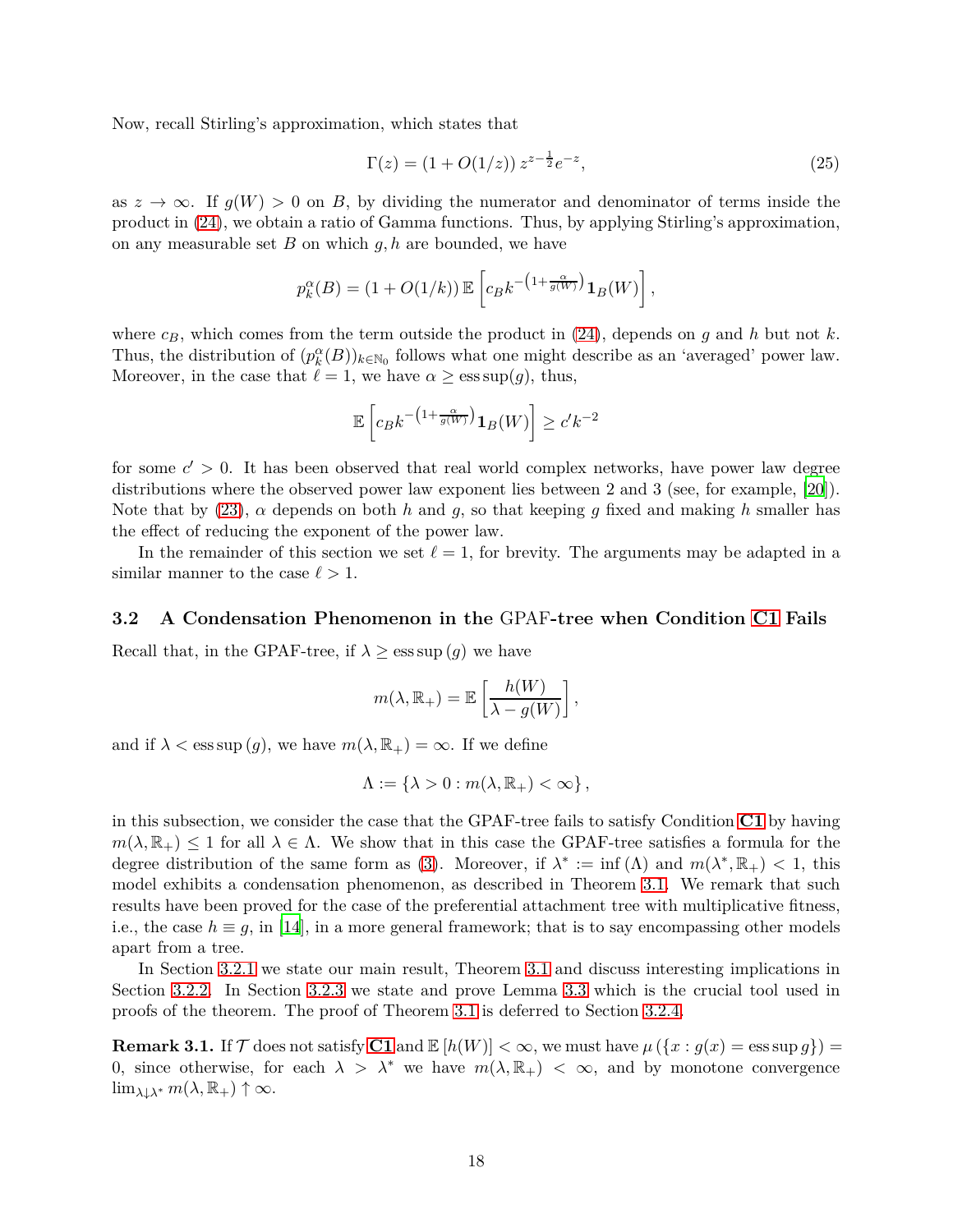#### <span id="page-18-2"></span>**3.2.1 Theorem [3.1:](#page-18-1) Condensation in the** GPAF**-tree**

Our main result in this subsection is the following theorem, which demonstrates the possibility of condensation in this model. Recall that in this section, we have  $\lambda^* = \operatorname{ess} \sup(g)$ . We then define the following family of sets of positive  $\mu$ -measure, depending on a parameter  $\varepsilon > 0$ :

<span id="page-18-3"></span>
$$
\mathcal{M}_{\varepsilon} := \{ x : g(x) \ge \lambda^* - \varepsilon \}.
$$
\n(26)

<span id="page-18-1"></span>**Theorem 3.1.** *Suppose*  $\mathcal{T} = (\mathcal{T}_t)_{t \geq 0}$  *is a* GPAF-tree, with associated functions g, where g is *bounded,*  $\mathbb{E}[h(W)] < \infty$ , and Condition [C1](#page-5-4) fails. Then we have the following assertions:

*1. For any measurable set B, such that for some*  $\varepsilon > 0$  *we have*  $B \subseteq M_{\varepsilon}^{c}$ *,* 

$$
\frac{\Xi(t, B)}{\ell t} \xrightarrow{t \to \infty} \mathbb{E}\left[\frac{h(W)}{\lambda^* - g(W)} \mathbf{1}_B(W)\right], \quad \text{almost surely.}
$$

*In particular, if*  $\mathbb{E} \left[ \frac{h(W)}{a(w^*)-a(W)} \right]$  $\left(\frac{h(W)}{g(w^*)-g(W)}\right]$  < 1*, for*  $\varepsilon > 0$  *sufficiently small, we have,* 

$$
\frac{\Xi(t, \mathcal{M}_{\varepsilon})}{\ell t} \xrightarrow{t \to \infty} 1 - \mathbb{E}\left[\frac{h(W)}{\lambda^* - g(W)}\mathbf{1}_{\mathcal{M}_{\varepsilon}^c}(W)\right] > \mathbb{E}\left[\frac{h(W)}{\lambda^* - g(W)}\mathbf{1}_{\mathcal{M}_{\varepsilon}}(W)\right] = m(\lambda^*, \mathcal{M}_{\varepsilon}),
$$

*so that this model exhibits a condensation phenomenon, as described before Conjecture [1.1](#page-5-1) in Section [1.3.](#page-3-0)*

2. For any measurable set  $B \subseteq \mathbb{R}_+$ , almost surely we have

$$
\frac{N_k(t,B)}{t} \xrightarrow{t \to \infty} \mathbb{E}\left[\frac{\lambda^*}{g(W)k + h(W) + \lambda^*} \prod_{i=0}^{k-1} \frac{g(W)i + h(W)}{g(W)i + h(W) + \lambda^*} \mathbf{1}_B(W)\right] = p_k^{\lambda^*}(B).
$$

*3. The partition function satisfies*

$$
\frac{\mathcal{Z}_t}{t} \xrightarrow{t \to \infty} \lambda^*, \quad \text{almost surely.}
$$

Assertion 1 of Theorem [3.1](#page-18-1) leads to the following weak convergence result, if *g* is increasing, and  $\text{Supp}(\mu) \subseteq [0, w^*]$ , where  $w^* := \text{sup}(\text{Supp}(\mu)) < \infty$ . Define the measure  $\pi(\cdot)$  such that, for any measurable set *B*,

$$
\pi(B) = \mathbb{E}\left[\frac{h(W)}{g(w^*) - g(W)}\mathbf{1}_B(W)\right] + \left(1 - \mathbb{E}\left[\frac{h(W)}{g(w^*) - g(W)}\right]\right)\delta_{w^*}(B).
$$

<span id="page-18-0"></span>**Corollary 3.2.** *Under the above assumptions, with respect to the weak topology,*

$$
\frac{\Xi(t,\cdot)}{\ell t} \xrightarrow{t \to \infty} \pi(\cdot), \quad \text{almost surely.}
$$

**Remark 3.2.** Corollary [3.2](#page-18-0) is the form in which *condensation* results usually appear in the literature, showing that the limit of the sequence  $\frac{\Xi(t, \cdot)}{\ell t}$  is no longer absolutely continuous with respect to  $\mu$ . In this regard, Corollary [3.2](#page-18-0) generalises the case  $f(i, W) = (i + 1)W$  which has already been proved in [\[8\]](#page-33-6).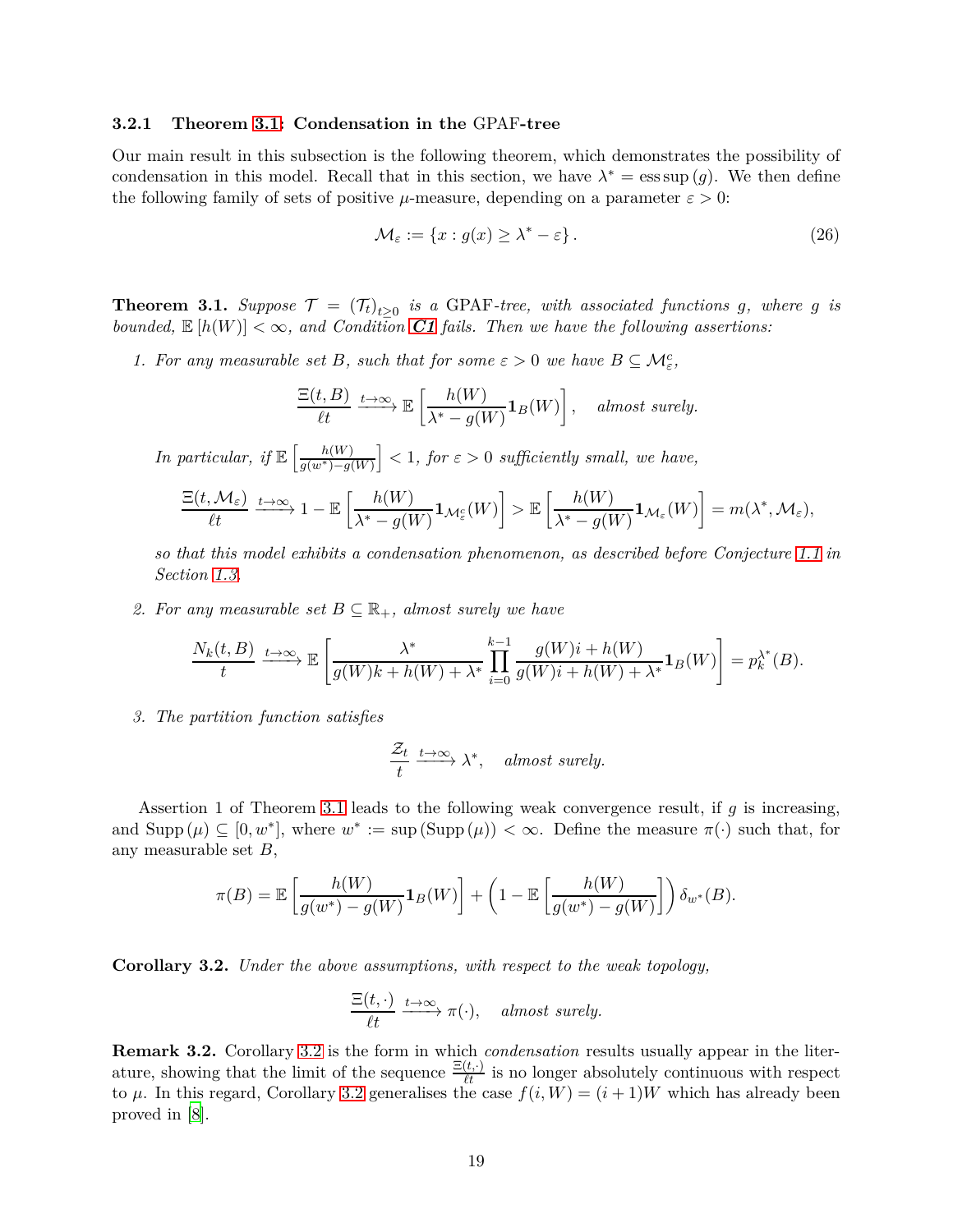*Proof of Corollary [3.2.](#page-18-0)* In view of the Portmanteau theorem, it suffices to prove that, almost surely, for any open set  $O \subseteq [0, w^*]$ , we have

$$
\liminf_{t \to \infty} \frac{\Xi(t, O)}{\ell t} \ge \pi(O).
$$

Now, it is well-known that there exists a countable family of measurable sets  $D_1, D_2, \ldots$  such that any open subset of [0*, w*<sup>∗</sup> ] may be expressed as a countable disjoint union of elements of this family.[2](#page-19-1) Fix such a family. Now, by Assertion 1 of Theorem [3.1,](#page-18-1) it is the case that, almost surely,

$$
\lim_{t \to \infty} \frac{\Xi(t, S)}{t} = \pi(S) \quad \forall S \in \mathcal{C},
$$

where *C* is the countable collection of sets

$$
\mathcal{C} := \left\{ D_i \cap \mathcal{M}_{1/j}^c, \, \mathcal{M}_{1/j} : i, j \in \mathbb{N} \right\}.
$$

Now, let *O* be an arbitrary open set. First, suppose that  $w^* \notin O$ . Then, for a pairwise disjoint collection  $D_{i_1}, D_{i_2}, \ldots$  such that  $O = \bigcup_{\ell \in \mathbb{N}} D_{i_\ell}$ , for each  $j, k \in \mathbb{N}$  we have

$$
\liminf_{t\to\infty}\frac{\Xi(t,O)}{t}\geq \sum_{\ell=1}^k \liminf_{t\to\infty}\frac{\Xi(t,D_{i_\ell}\cap \mathcal{M}_{1/j}^c)}{t}\geq \sum_{\ell=1}^k \pi(D_{i_\ell}\cap \mathcal{M}_{1/j}^c).
$$

Taking limits in *j* and *k*, the right hand side converges to  $\pi(O)$ , as required. On the other hand, since *g* is increasing, for each  $\varepsilon > 0$ , there exists  $\delta = \delta(\varepsilon) > 0$  such that  $\mathcal{M}_{\varepsilon} \subseteq [w^* - \delta, w^*]$ , and, moreover,  $\delta \to 0$  as  $\varepsilon \to 0$ . Therefore, because O is open, for all j sufficiently large, we have  $M_{1/j} \subseteq O$ . But then, for a pairwise disjoint collection  $D_{i_1}, D_{i_2}, \ldots$  such that  $O = \bigcup_{\ell \in \mathbb{N}} D_{i_\ell}$  we have  $O = \mathcal{M}_{1/j} \cup (\bigcup_{\ell \in \mathbb{N}} D_{i_{\ell}} \cap \mathcal{M}_{1/j}^c)$ . Therefore,

$$
\liminf_{t \to \infty} \frac{\Xi(t, O)}{t} \ge \liminf_{t \to \infty} \frac{\Xi(t, \mathcal{M}_{1/j})}{t} + \sum_{\ell=1}^{k} \liminf_{t \to \infty} \frac{\Xi(t, D_{i_{\ell}} \cap \mathcal{M}_{1/j}^c)}{t}
$$

$$
\ge \pi(\mathcal{M}_{1/j}) + \sum_{\ell=1}^{k} \pi(D_{i_{\ell}} \cap \mathcal{M}_{1/j}^c),
$$

so that, by again taking limits in *j* and *k*, the right hand side converges to  $\pi(O)$ . The result  $\Box$ follows.

#### <span id="page-19-0"></span>**3.2.2 Some Interesting Implications of the Condensation Phenomenon**

The condensation result in Theorem [3.1](#page-18-1) has interesting implications for the GPAF-tree. Informally, the parameter  $g(w)$  measures the extend to which the 'popularity' of a vertex with weight *w* is reinforced by the number of its neighbours, while the parameter  $h(w)$  represents its 'initial popularity'. The condensation phenomenon then depends on both  $\mu$  and  $h$ , in the sense that condensation occurs if vertices of high weight are 'rare enough' and the initial popularity is 'low enough'. More precisely, if  $\mathbb{E}[h(W)]$ ,  $\lambda^* < \infty$  we see that the tree displays the following interesting features:

<span id="page-19-1"></span><sup>&</sup>lt;sup>2</sup>For example, one may take the set of all *Dyadic intervals*, with endpoints of the form  $j \cdot 2^{-n} w^*$ ,  $(j+1) \cdot 2^{-n} w^*$ , where  $j, n \in \mathbb{N}_0$ .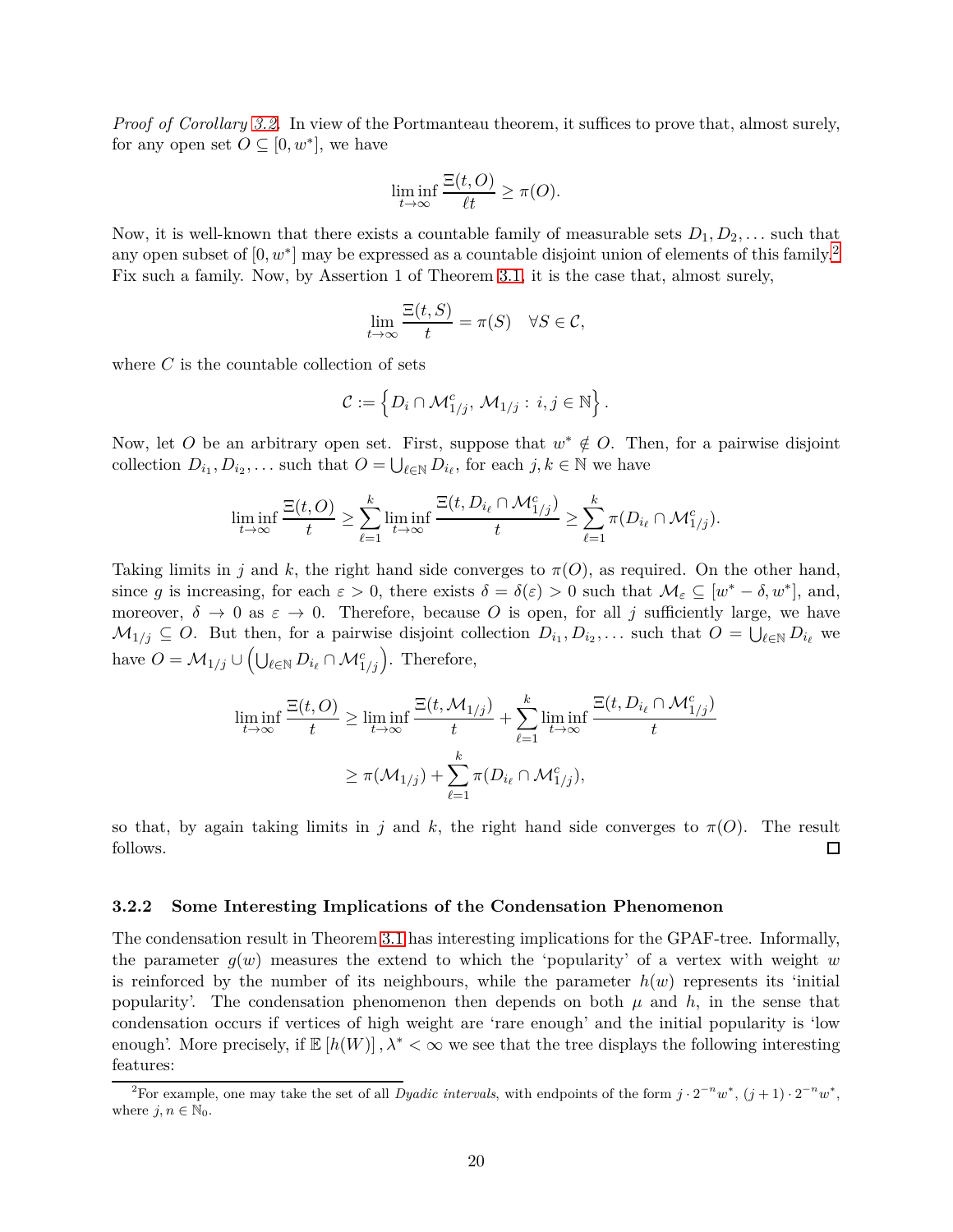- 1. By Remark [3.1,](#page-17-1) if  $\mu$  is such that  $\mathbb{E}\left[\frac{1}{\lambda^* g(W)}\right] = \infty$ , Condition **C1** is satisfied in this model, and thus, the model does not demonstrate a condensation phenomenon.
- 2. Otherwise, if *g* is such that  $\mathbb{E}\left[\frac{1}{\lambda^* g(W)}\right] = C' < \infty$ , then either

$$
\mathbb{E}\left[\frac{h(W)}{\lambda^*-g(W)}\right] > 1 \quad \text{ or } \quad \mathbb{E}\left[\frac{h(W)}{\lambda^*-g(W)}\right] \leq 1.
$$

In the first case, Condition **C1** is satisfied, but fails in the second case. However, in the second case, if the inequality is strict, condensation arises. Therefore, for fixed *g*, condensation in this model arises by reducing  $h$  sufficiently pointwise, for example, by replacing  $h$  by  $K \cdot h$ where  $K < 1/C'$  is a constant.

3. It is the 'reinforcement' rather that the 'initial popularity' that drives the condensation, in the sense that, it may be the case, for example, that *h* is minimised on the sets  $\mathcal{M}_{\varepsilon}$  where the condensation occurs.

#### <span id="page-20-0"></span>**3.2.3 A Coupling Lemma**

In order to prove Theorem [3.1,](#page-18-1) we first prove an additional lemma. For each  $\varepsilon > 0$  such that  $\varepsilon < \lambda^*$ , let  $\mathcal{T}^{+\varepsilon} = (\mathcal{T}_t^{+\varepsilon})_{t\geq 0}$  and  $\mathcal{T}^{-\varepsilon} = (\mathcal{T}_t^{-\varepsilon})_{t\geq 0}$  denote GPAF-trees with the same set of weights, but with the function *g* modified to  $g_{+\varepsilon}$  and  $g_{-\varepsilon}$  respectively on the set  $\mathcal{M}_{\varepsilon}$  from [\(26\)](#page-18-3) such that

$$
g_{+\varepsilon}:=g\mathbf{1}_{\mathcal{M}_\varepsilon^c}+\lambda^*\mathbf{1}_{\mathcal{M}_\varepsilon}\quad\text{and}\quad g_{-\varepsilon}:=g\mathbf{1}_{\mathcal{M}^c}+(\lambda^*-\varepsilon)\mathbf{1}_{\mathcal{M}_\varepsilon}
$$

The motivation behind these choices of  $\mathcal{T}^{+\varepsilon}$  and  $\mathcal{T}^{-\varepsilon}$  is that, because  $\mathcal T$  does not satisfy Condition **[C1](#page-5-4)**, is that  $g_{+\varepsilon}$  and  $g_{-\varepsilon}$  attain their essential suprema on sets of positive measure. Thus, because  $\mathbb{E}[h(W)] < \infty$ , by Remark [3.1](#page-17-1) these auxiliary trees satisfy Condition **[C1](#page-5-4)**, and we may apply the theorems from Section [2](#page-7-0) with regards to these trees. Then, using the fact that these trees provide sufficiently good 'approximations' of the tree  $\mathcal T$ , we may deduce our results by sending *ε* to 0.

In this vein, let  $N_{\geq k}^{+\varepsilon}(t, B), N_{\geq k}(t, B)$  and  $N_{\geq k}^{-\varepsilon}(t, B)$  denote the number of vertices with outdegree  $\geq k$  and weight belonging to the set *B* in  $\mathcal{T}_t^{+\varepsilon}, \mathcal{T}_t$  and  $\mathcal{T}_t^{-\varepsilon}$  respectively. In their respective trees, we also denote by  $\mathcal{Z}_t^{+\varepsilon}$ ,  $\mathcal{Z}_t$  and  $\mathcal{Z}_t^{-\varepsilon}$  the partition functions at time *t*. Finally, for brevity, we write  $f_t^{(+\varepsilon)}$  $f_t^{(+\varepsilon)}(v)$ ,  $f_t(v)$  and  $f_t^{(-\varepsilon)}$  $t_t^{(1-\epsilon)}(v)$  for the fitness of a vertex *v* at time *t* in each of these models. For example,  $f_t(v) = g(W_v) \text{deg}^+(v, \mathcal{T}_t) + h(W_v)$ .

<span id="page-20-1"></span>**Lemma 3.3.** For all  $\varepsilon > 0$ , there exists a coupling  $(\hat{\mathcal{T}}^{+\varepsilon}, \hat{\mathcal{T}}, \hat{\mathcal{T}}^{-\varepsilon})$  of these processes such that, on *the coupling, for all*  $t \in \mathbb{N}_0$ *,* 

- *1. For all measurable sets*  $B \subseteq \mathcal{M}_{\varepsilon}^c$  *we have*  $\Xi^{+\varepsilon}(t, B) \leq \Xi(t, B) \leq \Xi^{-\varepsilon}(t, B)$ ,
- 2. For all measurable sets  $B \subseteq \mathcal{M}_{\varepsilon}^c$  and  $k \in \mathbb{N}_0$ , we have

$$
N_{\geq k}^{+\varepsilon}(t,B) \leq N_{\geq k}(t,B) \leq N_{\geq k}^{-\varepsilon}(t,B);
$$

*3. We have the inequalities*  $\mathcal{Z}_t^{-\varepsilon} \leq \mathcal{Z}_t \leq \mathcal{Z}_t^{+\varepsilon}$ .

*Proof of Lemma [3.3.](#page-20-1)* We construct the trees having the same sequence of weights  $(W_i)_{i>0}$ , so that the dynamics of the model are only influenced by differences in the function *g* in the respective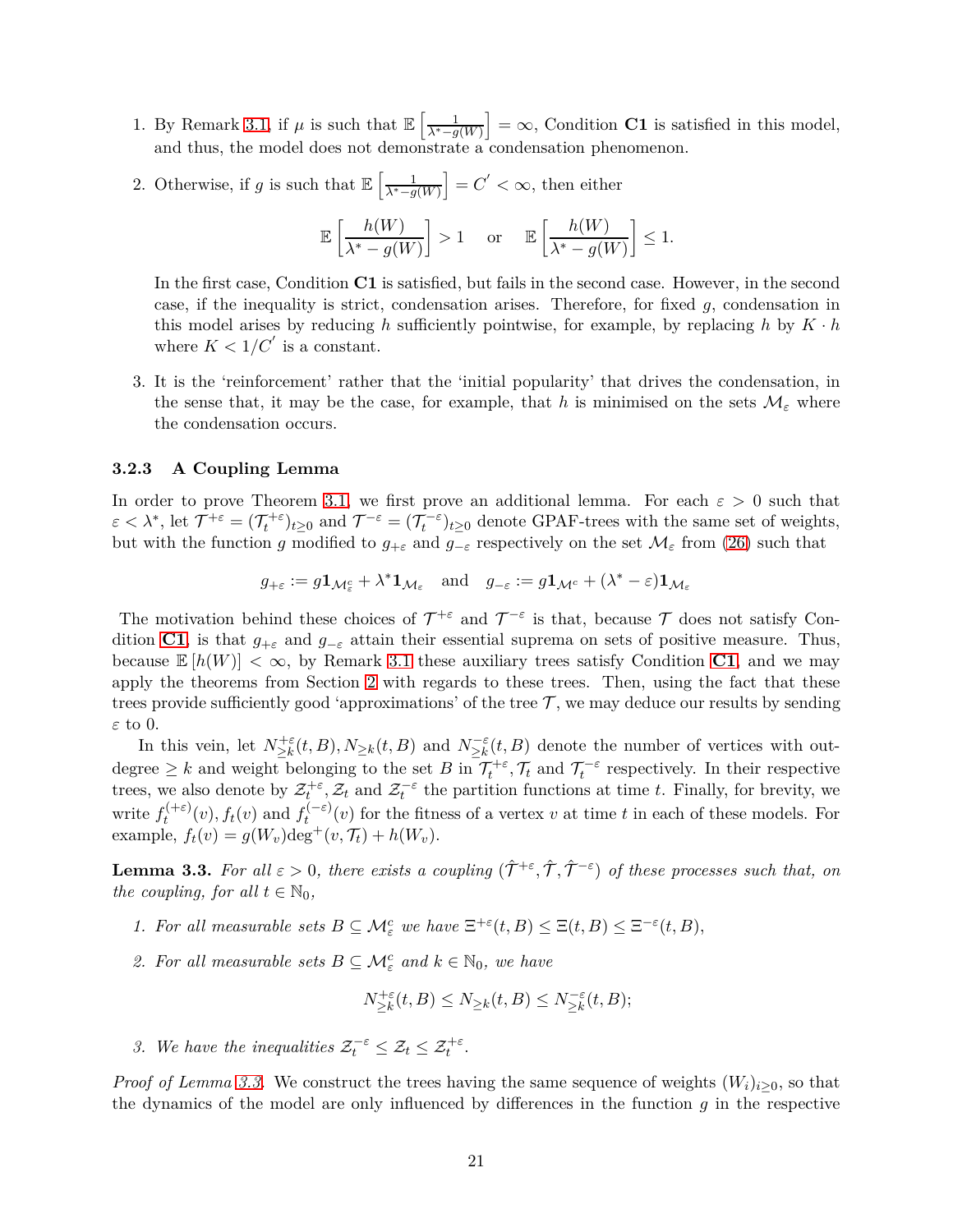models. Thus, at time 0 each of the models consist of single vertices labelled 0 with weight  $W_0$  and having fitness given by  $h(W_0)$ . Assume, that at the *t*<sup>th</sup> time-step,

$$
(\hat{\mathcal{T}}_{n}^{+\varepsilon})_{0\leq n\leq t} \sim (\mathcal{T}_{n}^{+\varepsilon})_{0\leq n\leq t}, \quad (\hat{\mathcal{T}}_{n})_{0\leq n\leq t} \sim (\mathcal{T}_{n})_{0\leq n\leq t} \quad \text{and} \quad (\hat{\mathcal{T}}_{n}^{-\varepsilon})_{0\leq n\leq t} \sim (\mathcal{T}_{n}^{-\varepsilon})_{0\leq n\leq t}.
$$

In addition, assume, by induction, that we have  $\mathcal{Z}_t^{-\varepsilon} \leq \mathcal{Z}_t \leq \mathcal{Z}_t^{+\varepsilon}$  and for each vertex *v* with  $W_v \in \mathcal{M}^c_{\varepsilon}$ 

<span id="page-21-0"></span>
$$
\deg^+(v, \hat{\mathcal{T}}_t^{+\varepsilon}) \le \deg^+(v, \hat{\mathcal{T}}_t) \le \deg^+(v, \hat{\mathcal{T}}_t^{-\varepsilon}).\tag{27}
$$

Note that [\(27\)](#page-21-0), and the fact that the trees have the same number of directed edges imply the first and the second assertions of the lemma up to time *t*. As a result, for each vertex *v* with  $W_v \in \mathcal{M}_{\varepsilon}^c$ we have  $f_t^{(+\varepsilon)}$  $f_t^{(+\varepsilon)}(v) \leq f_t(v) \leq f_t^{(-\varepsilon)}$  $t_t^{(-\varepsilon)}(v)$ . Now, for the  $(t+1)$ st step

- Introduce a vertex  $t + 1$  with weight  $W_{t+1}$  sampled independently from  $\mu$ .
- Form  $\hat{\mathcal{T}}_{t+1}^{-\varepsilon}$  by sampling the parent *v* of  $t+1$  independently according to the law of  $\mathcal{T}^{-\varepsilon}$ , i.e., with probability proportional to  $f_t^{(-\varepsilon)}$  $\hat{\mathcal{T}}_{t+1}^{(-\varepsilon)}(v)$ . Then, in order to form  $\hat{\mathcal{T}}_{t+1}$  sample an independent uniformly distributed random variables  $U_1$  on [0, 1].
	- $-$ **If**  $U_1 \leq \frac{\mathcal{Z}_t^{-\varepsilon} f_t(v)}{\mathcal{Z}_t^{-\varepsilon} f_t(-\varepsilon)}$  $\frac{\mathcal{Z}_t^{-\varepsilon} f_t(v)}{\mathcal{Z}_t f_t^{(-\varepsilon)}(v)}$  and  $W_v \in \mathcal{M}_{\varepsilon}^c$ , select *v* as the parent of  $t + 1$  in  $\hat{\mathcal{T}}_{t+1}$  as well.
	- $-$  Otherwise, form  $\hat{\mathcal{T}}_{t+1}$  by selecting the parent  $v'$  of  $t+1$  with probability proportional to *f*<sub>*t*</sub>(*v*<sup>'</sup>) out of all all the vertices with weight  $W_{v'} \in M_{\varepsilon}$ .
- Then form  $\hat{\mathcal{T}}_{t+1}^{\epsilon}$  from  $\hat{\mathcal{T}}_{t+1}$  in an identical manner to the way  $\hat{\mathcal{T}}_{t+1}$  is formed from  $\hat{\mathcal{T}}^{-\epsilon}$ , with another, independent uniform random variable  $U_2$  on [0,1].

It is clear that  $\hat{\mathcal{T}}_{t+1}^{-\varepsilon} \sim \mathcal{T}_{t+1}^{-\varepsilon}$ . On the other hand, in  $\hat{\mathcal{T}}_{t+1}$  the probability of choosing a parent *v* of  $t + 1$  with weight  $W_v \in \mathcal{M}_{\varepsilon}^c$  is

$$
\frac{\mathcal{Z}_t^{-\varepsilon} f_t(v)}{\mathcal{Z}_t f_t^{(-\varepsilon)}(v)} \times \frac{f_t^{(-\varepsilon)}(v)}{\mathcal{Z}_t^{-\varepsilon}} = \frac{f_t(v)}{\mathcal{Z}_t},
$$

whilst the probability of choosing a parent  $v'$  with weight  $W_{v'} \in \mathcal{M}_{\varepsilon}$  is

$$
\frac{f_t(v')}{\sum_{v:W_v \ge w^* - \varepsilon} f_t(v)} \left( \sum_{v:W_v < w^* - \varepsilon} \left( 1 - \frac{\mathcal{Z}_t^{-\varepsilon} f_t(v)}{\mathcal{Z}_t f_t^{(-\varepsilon)}(v)} \right) \frac{f_t^{(-\varepsilon)}(v)}{\mathcal{Z}_t^{-\varepsilon}} \right) + \frac{f_t(v')}{\sum_{v:W_v \ge w^* - \varepsilon} f_t(v)} \left( \sum_{v:W_v \ge w^* - \varepsilon} \frac{f_t^{(-\varepsilon)}(v)}{\mathcal{Z}_t^{-\varepsilon}} \right) = \frac{f_t(v')}{\sum_{v:W_v \ge w^* - \varepsilon} f_t(v)} \left( \sum_v \frac{f_t^{(-\varepsilon)}(v)}{\mathcal{Z}_t^{-\varepsilon}} - \sum_{v:W_v < w^* - \varepsilon} \frac{f_t(v)}{\mathcal{Z}_t} \right) = \frac{f_t(v')}{\sum_{v:W_v \ge w^* - \varepsilon} f_t(v)} \left( 1 - \frac{\sum_{v:W_v < w^* - \varepsilon} f_t(v)}{\mathcal{Z}_t} \right) = \frac{f_t(v')}{\mathcal{Z}_t},
$$

where we use the fact that  $\sum_v f_t(v) = \mathcal{Z}_t$ . Thus, we have  $\hat{\mathcal{T}}_{t+1} \sim \mathcal{T}_{t+1}$ . Moreover, either the same vertex is chosen as the parent of  $t+1$  in both  $\hat{\mathcal{T}}_{t+1}^{-\varepsilon}$  and  $\hat{\mathcal{T}}_{t+1}$ , or a vertex of weight belonging to  $\mathcal{M}_{\varepsilon}$  is chosen as the parent of  $t+1$  in  $\hat{\mathcal{T}}_{t+1}$ . This implies the left inequality in [\(27\)](#page-21-0) and in addition, when combined with the fact that  $g_{-\varepsilon}(W_{t+1}) \leq g(W_{t+1})$ , guarantees that  $\mathcal{Z}_{t+1}^{-\varepsilon} \leq \mathcal{Z}_{t+1}$ . The proof that  $\hat{\mathcal{T}}_{t+1}^{+\varepsilon} \sim \mathcal{T}_{t+1}^{+\varepsilon}$ , the right inequality in [\(27\)](#page-21-0) and  $\mathcal{Z}_{t+1} \leq \mathcal{Z}_{t+1}^{+\varepsilon}$  are similar, so we may thus iterate the coupling. 囗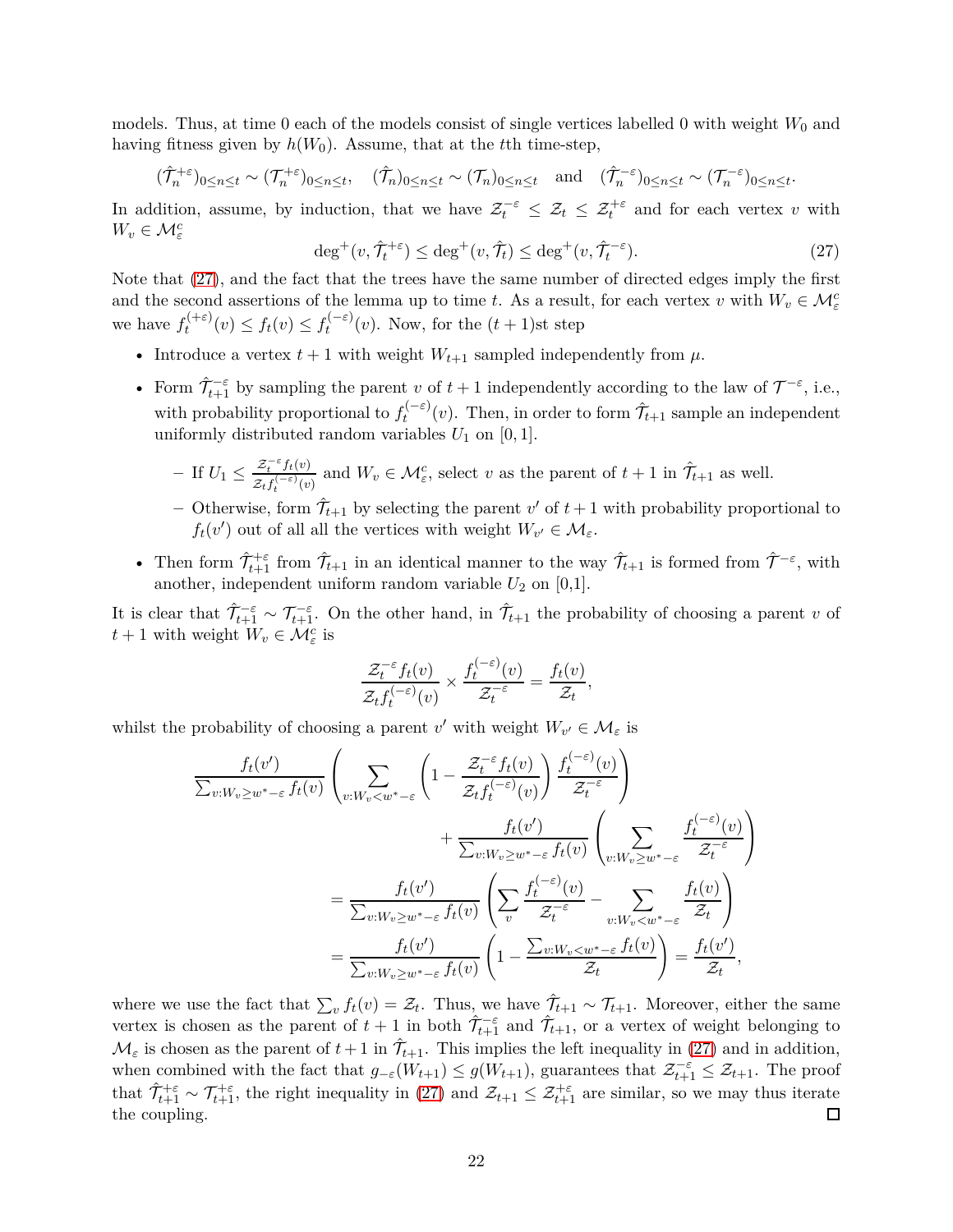## <span id="page-22-0"></span>**3.2.4 Proof of Theorem [3.1](#page-18-1)**

In order to prove Theorem [3.1,](#page-18-1) we use the auxiliary GPAF-trees  $\mathcal{T}^{+\varepsilon}$  and  $\mathcal{T}^{-\varepsilon}$  according to Lemma [3.3.](#page-20-1)

*Proof of Theorem [3.1.](#page-18-1)* For the first assertion, suppose that *B* is measurable, with  $B \subseteq \mathcal{M}_{\varepsilon}^c$ . Then, if we define the corresponding quantities  $\Xi^{+\varepsilon}(t,\cdot)$ ,  $\Xi^{-\varepsilon}(t,\cdot)$  associated with  $\mathcal{T}^{+\varepsilon}$  and  $\mathcal{T}^{-\varepsilon}$ , from the coupling in Lemma [3.3,](#page-20-1) we have

$$
\frac{\Xi^{+\varepsilon}(t,B)}{t}\leq \frac{\Xi(t,B)}{t}\leq \frac{\Xi^{-\varepsilon}(t,B)}{t}.
$$

Recall that the auxiliary trees  $\mathcal{T}^{+\varepsilon}$  and  $\mathcal{T}^{-\varepsilon}$  have associated functions  $g_{+\varepsilon}$  and  $g_{-\varepsilon}$  which attain their maxima on a set of positive measure, and thus, satisfy Condition **[C1](#page-5-4)**, with Malthusian parameters  $\alpha^{(+\varepsilon)} > \lambda^*$  and  $\alpha^{(-\varepsilon)} > \lambda^* - \varepsilon$ . Moreover, note that, by the definition of  $g_{-\varepsilon}$ ,

$$
\mathbb{E}\left[\frac{h(W)}{\lambda^* - g_{-\varepsilon}(W)}\right] \leq \mathbb{E}\left[\frac{h(W)}{\lambda^* - g(W)}\right] \leq 1,
$$

so that, recalling [\(23\)](#page-16-3),  $\alpha^{(-\varepsilon)} \leq \lambda^*$ . Thus, by Lemma [3.3,](#page-20-1) Theorem [2.2](#page-9-0) and dominated convergence, almost surely we have

$$
\limsup_{t \to \infty} \frac{\Xi(t, B)}{t} \leq \lim_{\varepsilon \to 0} \mathbb{E} \left[ \frac{h(W)}{\alpha^{(-\varepsilon)} - g_{-\varepsilon}(W)} \mathbf{1}_B(W) \right] = \mathbb{E} \left[ \frac{h(W)}{\lambda^* - g(W)} \mathbf{1}_B(W) \right].
$$

Now, we also have  $\lim_{\varepsilon\to 0} \alpha^{(+\varepsilon)} = \lambda^*$ . Indeed, suppose by way of a contradiction that  $\lim_{\varepsilon\to 0} \alpha^{(+\varepsilon)} =$  $\alpha' > \lambda^*$ ). Then, because  $\mathbb{E}[h(W)] < \infty$ , by dominated convergence we have

$$
1 = \lim_{\varepsilon \to 0} \mathbb{E} \left[ \frac{h(W)}{\alpha^{(+\varepsilon)} - g_{+\varepsilon}(W)} \right] = \mathbb{E} \left[ \frac{h(W)}{\alpha' - g(W)} \right]
$$

*.*

But then, [\(23\)](#page-16-3) is satisfied for  $\lambda$  such that  $\lambda^* < \lambda < \alpha'$ , contradicting the assumption that Condition  $C1$  fails for  $T$ .

It follows that  $\lim_{\varepsilon \to 0} \alpha^{(+\varepsilon)} = \lambda^*$  and thus, by Lemma [3.3](#page-20-1) and dominated convergence, almost surely we have

$$
\liminf_{t \to \infty} \frac{\Xi(t, B)}{t} \leq \lim_{\varepsilon \to 0} \mathbb{E} \left[ \frac{h(W)}{\alpha^{(+\varepsilon)} - g(W)} \mathbf{1}_B(W) \right] = \mathbb{E} \left[ \frac{h(W)}{\lambda^* - g(W)} \mathbf{1}_B(W) \right].
$$

The first assertion follows.

For the second assertion, given a measurable set *B*, for each  $\varepsilon > 0$ , set  $B^{\varepsilon} := B \cap \mathcal{M}_{\varepsilon}$ . Then, by Lemma [3.3,](#page-20-1) almost surely we have

$$
\limsup_{t \to \infty} \frac{N_{\geq k}(t, B)}{t} \leq \liminf_{\varepsilon \to 0} \left( \mathbb{E} \left[ \prod_{i=0}^{k-1} \frac{g_{-\varepsilon}(W)i + h(W)}{g_{-\varepsilon}(W)i + h(W) + \alpha^{(-\varepsilon)}} \mathbf{1}_{B^{\varepsilon}}(W) \right] + \mu(\mathcal{M}_{\varepsilon}) \right)
$$
\n
$$
= \liminf_{\varepsilon \to 0} \mathbb{E} \left[ \prod_{i=0}^{k-1} \frac{g(W)i + h(W)}{g(W)i + h(W) + \alpha^{(-\varepsilon)}} \mathbf{1}_{B^{\varepsilon}}(W) \right]
$$
\n
$$
= \mathbb{E} \left[ \prod_{i=0}^{k-1} \frac{g(W)i + h(W)}{g(W)i + h(W) + \lambda^*} \mathbf{1}_{B}(W) \right].
$$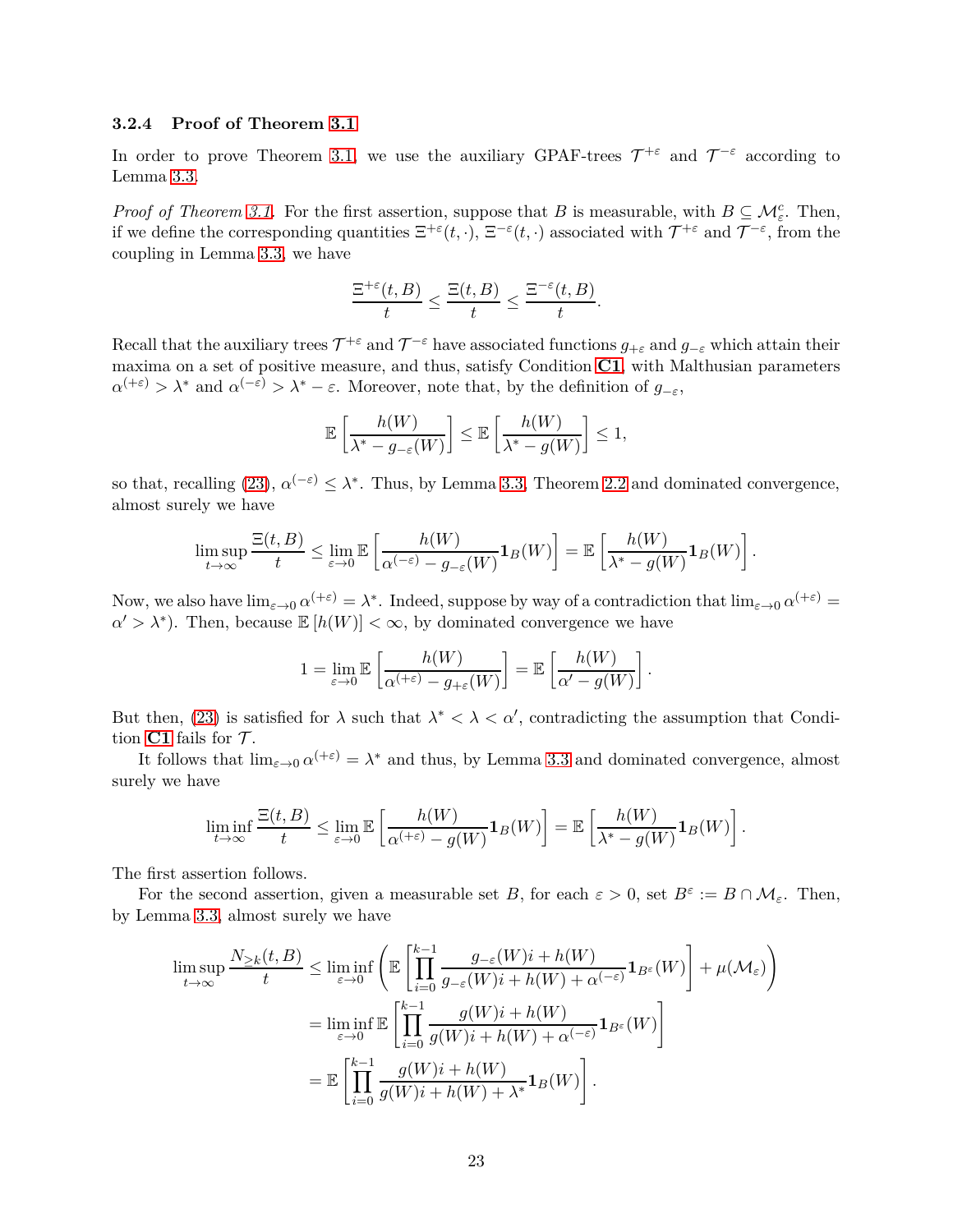Similarly, almost surely,

$$
\liminf_{t \to \infty} \frac{N_{\geq k}(t, B)}{t} \geq \limsup_{\varepsilon \to 0} \mathbb{E} \left[ \prod_{i=0}^{k-1} \frac{g_{+\varepsilon}(W)i + h(W)}{g_{+\varepsilon}(W)i + h(W) + \alpha^{(+\varepsilon)}} \mathbf{1}_{B^{\varepsilon}}(W) \right]
$$

$$
= \limsup_{\varepsilon \to 0} \mathbb{E} \left[ \prod_{i=0}^{k-1} \frac{g(W)i + h(W)}{g(W)i + h(W) + \alpha^{(+\varepsilon)}} \mathbf{1}_{B^{\varepsilon}}(W) \right]
$$

$$
= \mathbb{E} \left[ \prod_{i=0}^{k-1} \frac{g(W)i + h(W)}{g(W)i + h(W) + \lambda^*} \mathbf{1}_{B}(W) \right].
$$

Finally, for the last assertion, by Lemma [3.3,](#page-20-1) for each  $t \in \mathbb{N}_0$  we have

$$
\frac{\mathcal{Z}^{-\varepsilon}_t}{t} \leq \frac{\mathcal{Z}_t}{t} \leq \frac{\mathcal{Z}^{+\varepsilon}_t}{t}.
$$

Taking limits as *t* goes to infinity and applying Theorem [2.4,](#page-12-0) the result follows in a similar manner to the previous assertions.  $\Box$ 

#### <span id="page-23-1"></span>**3.3 Degenerate Degrees in the** GPAF**-tree when Condition [C1](#page-5-4) Fails**

In this subsection, we show that if the GPAF-tree fails to satisfy Condition [C1](#page-5-4) by having  $m(\lambda, \mathbb{R}_+)$  =  $\infty$  for all  $\lambda > 0$ , almost surely the proportion of vertices that are leaves tends to 1. Consequentially, the limiting mass of edges 'escapes to infinity', as described in Theorem [3.4](#page-23-0) below. Note that Condition **C1** fails in this manner in the GPAF tree if  $\operatorname{ess} \sup(g) = \infty$  or  $\mathbb{E}[h(W)] = \infty$ . We remark that similar results to Theorem [3.4](#page-23-0) have been shown in preferential attachment model with multiplicative fitness with  $\mu$  having finite support [\[8](#page-33-6), Theorem 6] and preferential attachment model with additive fitness (the *extreme disorder* regime in [\[24](#page-34-9), Theorem 2.6]. These cases correspond to  $h(x) \equiv 0$  and  $g(x) \equiv 1$  respectively. In a similar vein to the start of Section [3.2.1,](#page-18-2) in this section we will require the following families of sets: for each  $m \in \mathbb{N}$ , we set

$$
\mathscr{G}_m := \{x : g(x) \ge m\}, \ \mathscr{H}_m := \{x : h(x) \ge m\} \text{ and } \mathscr{M}_m := \mathscr{G}_m \cup \mathscr{H}_m.
$$

<span id="page-23-0"></span>**Theorem 3.4.** *Suppose*  $\mathcal{T} = (\mathcal{T}_t)_{t \geq 0}$  *is a* GPAF-tree, with associated functions g, h, such that  $\operatorname{ess} \sup(g) = \infty$  *or*  $\mathbb{E}[h(W)] = \infty$ *. Then we have the following assertions:* 

*1. For any measurable set B, such that for some*  $m' \in \mathbb{N}$  *we have*  $B \subseteq \mathcal{M}_{m'}^c$ ,

$$
\frac{\Xi(t,B)}{t} \xrightarrow{t \to \infty} 0, \quad almost \ surely.
$$

2. For any measurable set  $B \subseteq \mathbb{R}_+$ , we have

$$
\frac{N_0(t, B)}{t} \xrightarrow{t \to \infty} \mu(B), \quad almost \ surely.
$$

*3. The partition function satisfies*

$$
\frac{\mathcal{Z}_t}{t} \xrightarrow{t \to \infty} \infty, \quad \text{almost surely.}
$$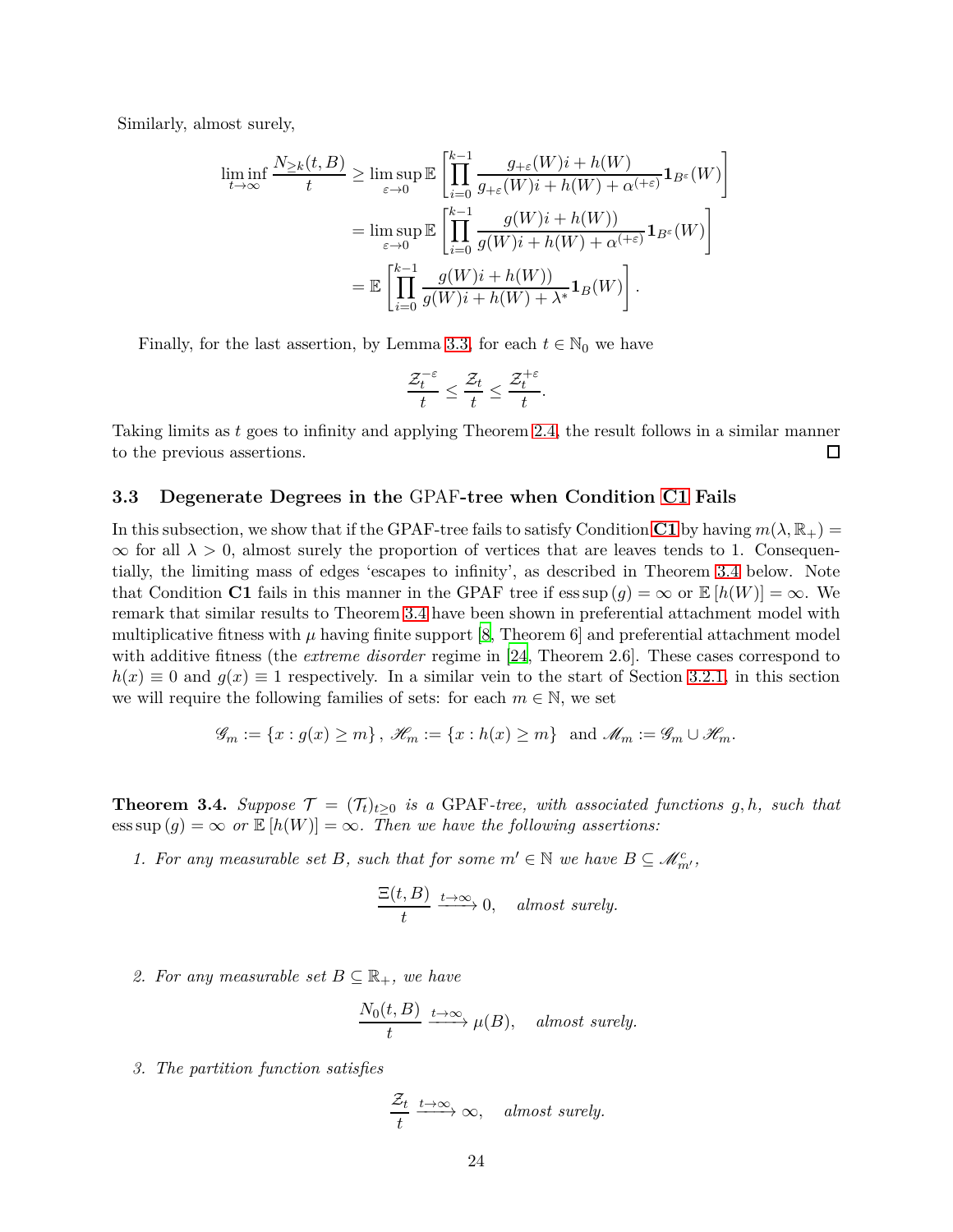*Proof.* This is similar to the proof of Theorem [3.1,](#page-18-1) however we require some different notation. For each  $m \in \mathbb{N}$ , let  $\mathcal{T}^m = (\mathcal{T}_t^m)_{t \geq 0}$  and  $\mathcal{T}^{m,m} = (\mathcal{T}_{t \geq 0}^{m,m})$  $t_{t\geq0}^{m,m}$  denote the tree  $\mathcal{T}$ , but modified on the sets  $\mathscr{G}_m$  and  $\mathscr{H}_m$ . In particular, if we define  $g_m, h_m$  such that

$$
g_m := g\mathbf{1}_{\mathscr{G}_m^c} + m\mathbf{1}_{\mathscr{G}_m} \quad \text{ and } \quad h_m := h\mathbf{1}_{\mathscr{H}_m^c} + m\mathbf{1}_{\mathscr{H}_m},
$$

we define  $\mathcal{T}^m$  with the associated functions  $g_m$ , h, and  $\mathcal{T}^{m,m}$  with the associated functions  $g_m$ ,  $h_m$ . Then, by mimicking the approach from the coupling in Lemma [3.3,](#page-20-1) for each  $m \in \mathbb{N}$  we may couple the processes  $(\hat{\mathcal{T}}^{m,m}, \hat{\mathcal{T}}^m, \hat{\mathcal{T}})$ , such that, for all  $t \in \mathbb{N}_0$  their respective partition functions satisfy  $\mathcal{Z}_t^{m,m} \leq \mathcal{Z}_t^m \leq \mathcal{Z}_t$ ; for each vertex  $v'$  with  $W_{v'} \in \mathcal{H}_m^c$ 

$$
\deg^+(v',\hat{\mathcal{T}}_t^m)\leq \deg^+(v,\hat{\mathcal{T}}_t^{m,m})
$$

and for each vertex *v* with  $W_v \in \mathscr{G}_m^c$ 

$$
\deg^+(v, \hat{\mathcal{T}}_t) \leq \deg^+(v, \hat{\mathcal{T}}_t^m).
$$

In this coupling, at each time-step *t*, one samples  $\hat{\mathcal{T}}_t^{m,m}$  first, uses this (with another uniformly distributed random variable) to construct  $\hat{\mathcal{T}}_t^m$  and then uses this to construct  $\hat{\mathcal{T}}_t$ . Therefore, we have the following claim: for a measurable set *B* let  $\Xi^{m,m}(t, B)$  and  $N_{\geq k}^{m,m}$  $\sum_{k=1}^{\infty} (t, B)$  denote the counterparts of  $\Xi(t, B)$  and  $N_{\geq k}(t, B)$  with respect to the tree  $\mathcal{T}^{m,m}$ 

**Claim.** For all  $m \in \mathbb{N}$ , there exists a coupling  $(\hat{\mathcal{T}}^{m,m}, \hat{\mathcal{T}})$  of  $\mathcal{T}^{m,m}$  and  $\mathcal{T}$  such that, on the coupling, *for all*  $t \in \mathbb{N}_0$  *we have the following:* 

- *1. For all measurable sets*  $B \subseteq \mathcal{M}_m^c$  *we have*  $\Xi(t, B) \leq \Xi^{m,m}(t, B)$ ;
- 2. For all measurable sets  $B \subseteq \mathcal{M}_m^c$  and  $k \in \mathbb{N}_0$  we have  $N_{\geq k}(t, B) \leq N_{\geq k}^{m,m}$  $\sum_{k=1}^{m,m}(t,B)$ ;
- 3. We have the inequality  $\mathcal{Z}_t^{m,m} \leq \mathcal{Z}_t$ .

Now note that for all *m* sufficiently large,  $\mathcal{T}^{m,m}$  satisfies **[C1](#page-5-4)**: if ess sup  $(g) = \infty$  then because  $\mathbb{E}[h_m(W)] \leq m$  and  $g_m$  attains its maximum m on a set of positive measure, this follows from Remark [3.1.](#page-17-1) Otherwise, for *m* sufficiently large we have  $g_m = g$ , and for any  $\lambda > \text{ess}\sup(g)$ ,

$$
\mathbb{E}\left[\frac{h_m(W)}{\lambda - g(W)}\right] < \infty, \quad \text{so that, by monotone convergence} \quad \lim_{m \uparrow \infty} \mathbb{E}\left[\frac{h_m(W)}{\lambda - g(W)}\right] = \infty.
$$

Thus, making *m* larger if necessary, **[C1](#page-5-4)** is satisfied for this choice of  $\lambda$ . In either case, let  $\alpha^{(m)}$ denote the Malthusian parameter associated with  $\mathcal{T}^{m,m}$ . Then,  $\alpha^{(m)}$  > ess sup  $(g_m)$  increases as  $m$ increases, and, even if  $\operatorname{ess \, sup}(g_m) < \infty$  we must have

$$
\lim_{m \uparrow \infty} \alpha^{(m)} = \infty.
$$

Indeed, suppose this were not the case, and  $\lim_{m \uparrow \infty} \alpha^{(m)} = \alpha' < \infty$ . Then, by monotone convergence,

$$
1 = \lim_{m \to \infty} \mathbb{E}\left[\frac{h_m(W)}{\alpha^{(m)} - g(W)}\right] = \mathbb{E}\left[\frac{h(W)}{\alpha' - g(W)}\right] = \infty,
$$

since  $\mathbb{E}[h(W)] = \infty$ . Now, the assertions of Theorem [3.4](#page-23-0) follow the claim in a similar manner to the way the assertions of Theorem [3.1](#page-18-1) follow from Lemma [3.3;](#page-20-1) for brevity we leave these as an exercise to the reader.  $\Box$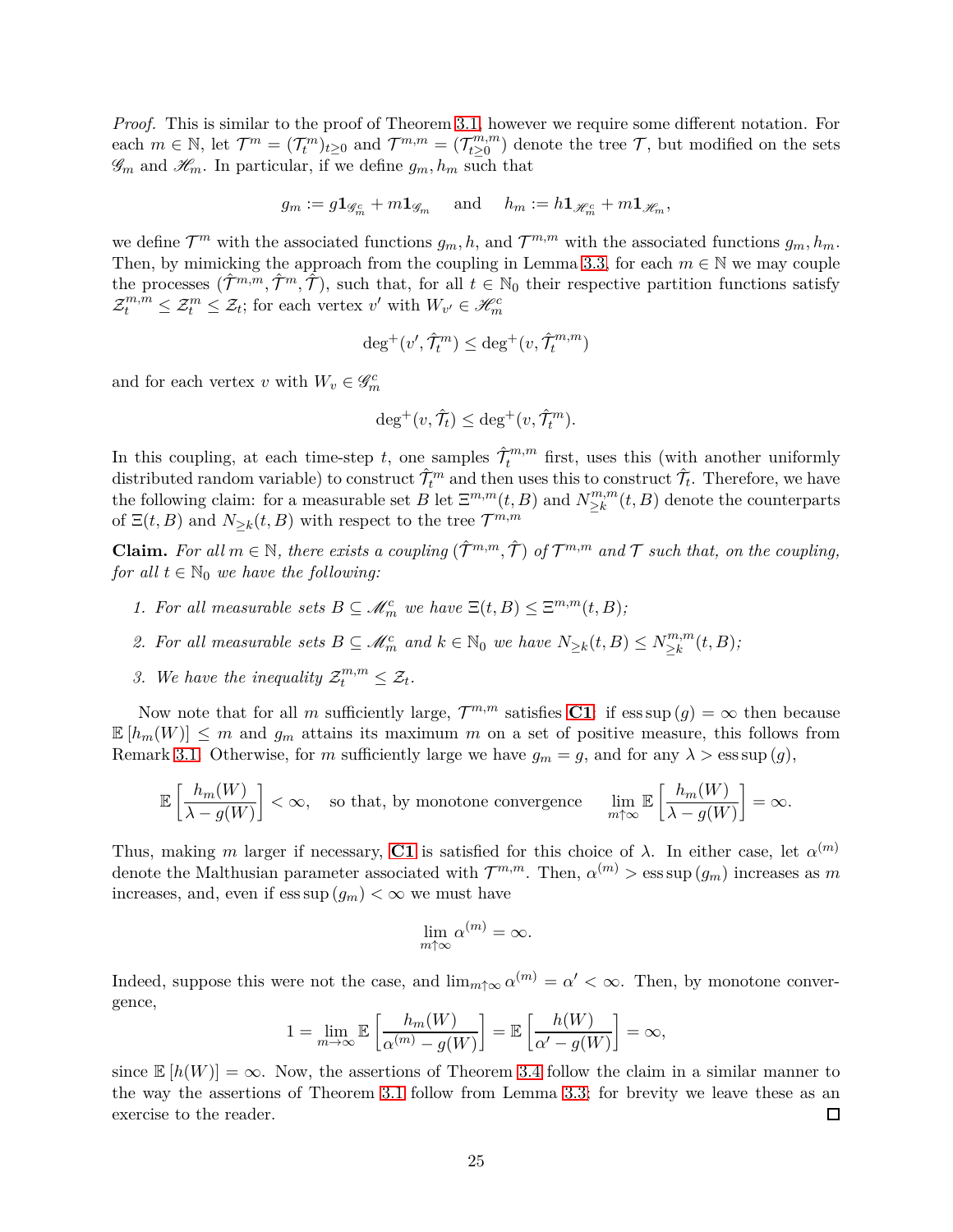Now, as in the previous subsection, suppose that *g* and *h* are increasing, and  $\text{Supp}(\mu) \subseteq [0, w^*]$ , where  $w^* := \sup(\text{Supp}(\mu))$ . The following corollary has a similar proof to Corollary [3.2,](#page-18-0) and we therefore also leave it to the reader:

**Corollary 3.5.** *Under the above assumptions, with regards to the weak topology*

$$
\frac{\Xi(t,\cdot)}{t} \xrightarrow{t \to \infty} \delta_{w^*}(\cdot), \quad almost \ surely.
$$

## <span id="page-25-0"></span>**4** Analysis of  $(\mu, f, \ell)$ -RIF trees assuming [C2](#page-6-0)

By Theorem [2.4,](#page-12-0) under certain conditions on the fitness function *f* and **[C1](#page-5-4)**, Condition **[C2](#page-6-0)** is satisfied, i.e.,

$$
\frac{\mathcal{Z}_t}{t} \xrightarrow{t \to \infty} \alpha
$$
, almost surely.

However, Theorem [3.1](#page-18-1) shows that this condition may be satisfied despite Condition **[C1](#page-5-4)** failing. Therefore, in this section, we analyse the model under Condition **[C2](#page-6-0)**. We state and prove Theorem [4.1](#page-25-1) below and state Theorem [4.4,](#page-26-0) leaving the details to the reader. These proofs rely on Proposition [4.2,](#page-25-2) proved in Section [4.3](#page-27-0) and Section [4.4;](#page-30-0) and Proposition [4.3,](#page-25-3) proved in Section [4.5.](#page-31-0)

### **4.1 Main Results: Convergence in probability of** *Nk*(*n, B*)*/ℓn* **under [C2](#page-6-0)**

<span id="page-25-1"></span>**Theorem 4.1.** *Assume C2. Then, for any measurable set B we have*

$$
\frac{N_k(t,B)}{\ell t} \xrightarrow{t \to \infty} \mathbb{E}\left[\frac{\alpha}{f(k,W) + \alpha} \prod_{s=0}^{k-1} \frac{f(s,W)}{f(s,W) + \alpha} \mathbf{1}_B(W)\right] = p_k^{\alpha}(B), \text{ in probability.}
$$

In order to prove Theorem [4.1,](#page-25-1) we define the following family of sets:

$$
\mathscr{F} := \{ B : B \text{ is measurable and } \forall s \in \mathbb{N}_0, f(s, w) \text{ is bounded for } w \in B \}. \tag{28}
$$

We also require Proposition [4.2](#page-25-2) and Proposition [4.3,](#page-25-3) proved in Section [4.4.1](#page-30-1) and Section [4.5.1.](#page-32-0) These proofs rely on the results stated in Section [4.2](#page-26-1) and Section [4.3.](#page-27-0)

<span id="page-25-2"></span>**Proposition 4.2.** *[F](#page-25-4)or any set*  $B \in \mathcal{F}$ *, for each*  $k \in \mathbb{N}_0$  *we have* 

<span id="page-25-5"></span><span id="page-25-4"></span>
$$
\lim_{t \to \infty} \frac{\mathbb{E}\left[N_k(t, B)\right]}{\ell t} = p_k^{\alpha}(B).
$$

<span id="page-25-3"></span>**Proposition 4.3.** *[F](#page-25-4)or any*  $B \in \mathcal{F}$  *and*  $k \in \mathbb{N}_0$  *we have* 

$$
\lim_{t \to \infty} \mathbb{E}\left[\frac{(N_k(t,B))^2}{\ell^2 t^2}\right] = (p_k^{\alpha}(B))^2.
$$

*Proof of Theorem [4.1.](#page-25-1)* The result follows for all  $B \in \mathscr{F}$  $B \in \mathscr{F}$  $B \in \mathscr{F}$  by combining Proposition [4.2,](#page-25-2) Proposition [4.3](#page-25-3) and applying Chebyshev's inequality.

Now, let *B* be an arbitrary measurable set and let  $\varepsilon > 0$  be given. Then, since for each  $s \in \{1, \ldots, k\}$  the map  $w \mapsto f(s, w)$  is measurable, by Lusin's theorem, we can find a compact set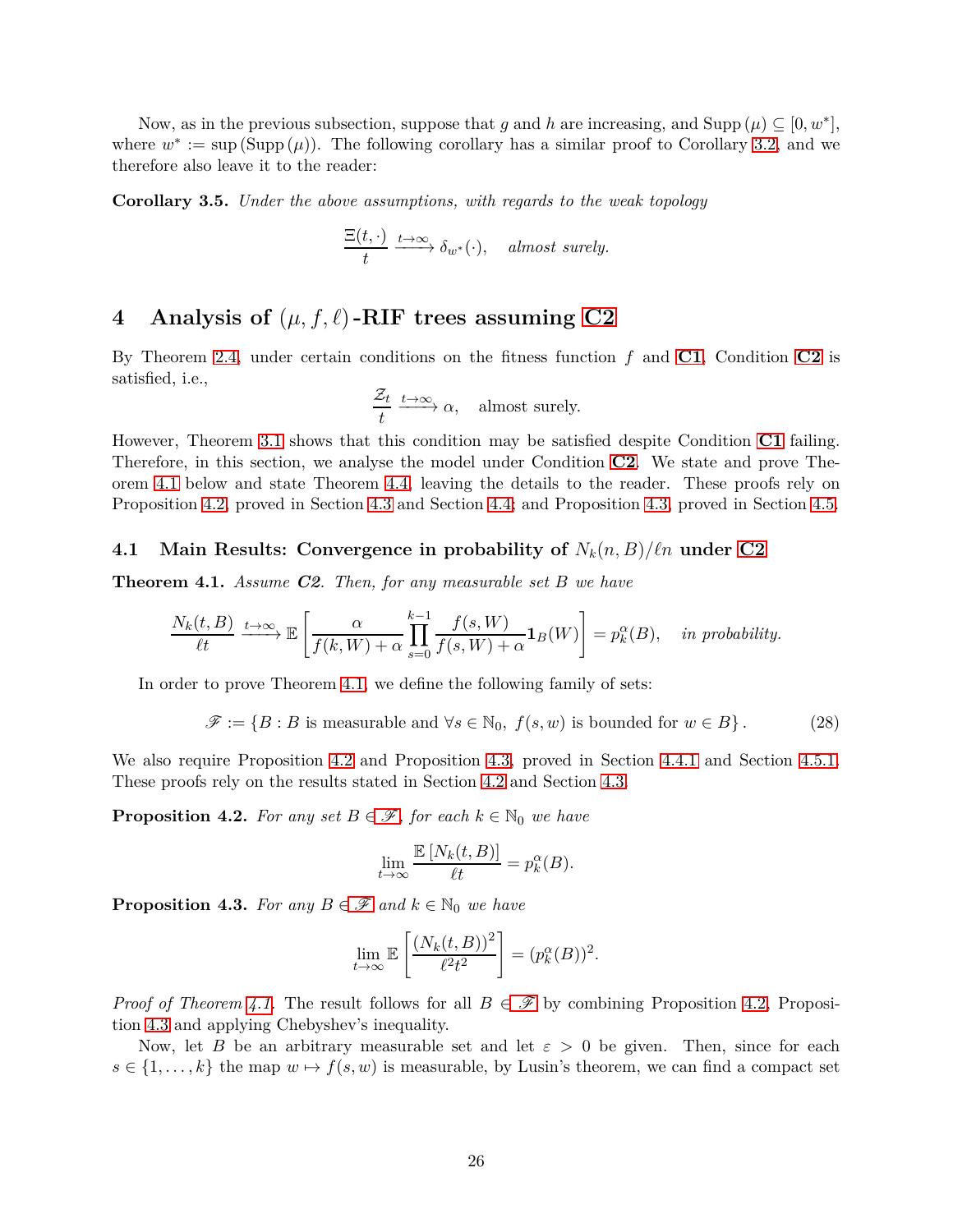$E \subseteq B$  such that  $\mu(B \cap E^c) < \varepsilon/3$  and for each  $s \in \{1, \ldots, k\}$  the restriction of the map  $w \mapsto f(s, w)$ to *E* is continuous. Moreover, note that  $p_k^{\alpha}(B) - p_k^{\alpha}(B \cap E) \le \mu(B \cap E^c) < \varepsilon/3$ . Then,

$$
\mathbb{P}\left(\left|\frac{N_k(t,B)}{\ell t} - p_k^{\alpha}(B)\right| > \varepsilon\right) \le \mathbb{P}\left(\left(\left|\frac{N_k(t,B) - N_k(t,B\cap E)}{\ell t}\right| + \left|\frac{N_k(t,B\cap E)}{\ell t} - p_k^{\alpha}(B\cap E)\right| + |p_k^{\alpha}(B\cap E) - p_k^{\alpha}(B)|\right) > \varepsilon\right)
$$
  

$$
\le \mathbb{P}\left(\left|\frac{N_k(t,B\cap E)}{\ell t} - p_k^{\alpha}(B\cap E)\right| > \varepsilon/3\right)
$$
  

$$
+ \mathbb{P}\left(\left|\frac{N_k(t,B)}{\ell t} - \frac{N_k(t,B\cap E)}{\ell t}\right| > \varepsilon/3\right).
$$
\n(29)

Now, note that by the strong law of large numbers applied to  $N_{\geq 0}(t, B \cap E^c)/\ell t$ , i.e., the proportion of all vertices with weight belonging to  $B \cap E^c$ , and Egorov's theorem, for any  $\delta > 0$  there exists an event *G* with  $\mathbb{P}(G) < \delta$  such that

$$
\limsup_{t \to \infty} \left( \frac{N_k(t, B)}{\ell t} - \frac{N_k(t, B \cap E)}{\ell t} \right) = \limsup_{t \to \infty} \frac{N_k(t, B \cap E^c)}{\ell t} \le \mu(B \cap E^c)
$$

uniformly on the complement of *G*. Therefore, the result follows from [\(29\)](#page-26-2), Proposition [4.2](#page-25-2) and Proposition [4.3](#page-25-3) by taking limits as *t* tends to infinity. □

Using the approach to the upper bound for the mean in the next subsection, and applying Corollary [4.6](#page-27-1) stated below with  $k = 1$  and  $e_0, e_1 = 0$ , if  $N_{>1}(t, B)$  denotes the number of vertices of out-degree at least 1 in the tree with weight belonging to *B*, we actually have

<span id="page-26-2"></span>
$$
\limsup_{t \to \infty} \frac{\mathbb{E}\left[N_{\geq 1}(t,B)\right]}{\ell t} \leq \frac{1}{\alpha'} \mathbb{E}\left[f(0,W)\mathbf{1}_B(W)\right],
$$

as long as  $\liminf_{t\to\infty}\frac{\mathcal{Z}_t}{t} \geq \alpha'$ . By sending  $\alpha'$  to infinity, this yields the following analogue of Theorem [3.4:](#page-23-0)

<span id="page-26-0"></span>**Theorem 4.4.** Suppose  $\mathcal{T}$  is a  $(\mu, f, \ell)$  -RIF tree such that  $\lim_{t\to\infty} \frac{\mathcal{Z}_t}{t} = \infty$ . Then for any mea*surable set*  $B \subseteq [0, \infty)$ *, we have* 

$$
\frac{N_0(t, B)}{\ell t} \xrightarrow{t \to \infty} \mu(B), \quad \text{in probability.}
$$

#### <span id="page-26-1"></span>**4.2 Summation Arguments**

Here we state some summation arguments required for the subsequent proofs. The following lemma and corollary are taken from [\[17](#page-34-14)]. We include them here, with minor changes in notation, for completeness. For  $e_0, \ldots, e_k \geq 0, 0 \leq \eta < 1$ , let

$$
\mathcal{S}_t(e_0,\ldots,e_k,\eta) := \frac{1}{t} \sum_{\eta t < i_0 < \cdots < i_k \le t} \prod_{s=0}^{k-1} \left( \left( \frac{i_s}{i_{s+1}} \right)^{e_s} \cdot \frac{1}{i_{s+1} - 1} \right) \left( \frac{i_k}{t} \right)^{e_k}.
$$

**Lemma 4.5** ([\[17](#page-34-14), Lemma 4]). *Uniformly in*  $e_0, \ldots, e_k \geq 0$ ,  $0 \leq \eta \leq 1/2$ , we have

$$
\mathcal{S}_t(e_0,\ldots,e_k,\eta) = \prod_{s=0}^k \frac{1}{e_s+1} + \theta(\eta) + O\left(\frac{1}{t^{1/(k+2)}} + \frac{\sum_{s=0}^k e_s \log^{k+1}(t)}{t}\right).
$$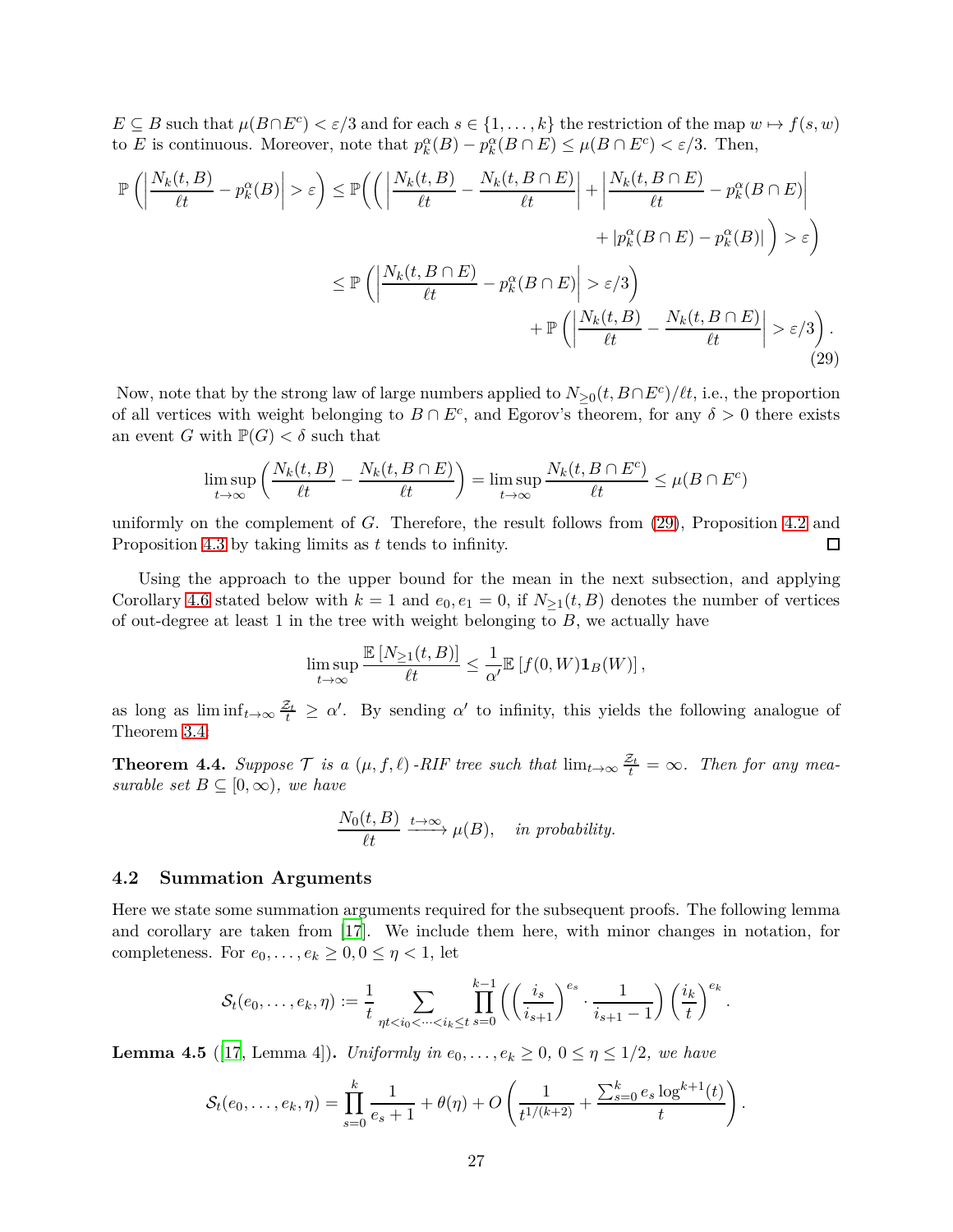*Here,*  $\theta(\eta)$  *is a term satisfying*  $|\theta(\eta)| \leq M\eta^{1/(k+2)}$  *for some universal constant M depending only on k.*

<span id="page-27-1"></span>**Corollary 4.6** ([\[17](#page-34-14), Corollary 5]). *For*  $e_0, \ldots, e_k, f_0, \ldots, f_{k-1} \geq 0, 0 \leq \eta \leq 1/2$ , we have

$$
\frac{1}{t} \sum_{\eta t < i_0 \le t} \sum_{\mathcal{I}_k \in \binom{\{i_0 + 1, \dots, t\}}{k}} \prod_{s = 0}^{k - 1} \left( \left( \frac{i_s}{i_{s + 1}} \right)^{e_s} \cdot \frac{f_s}{i_{s + 1} - 1} \right) \left( \frac{i_k}{t} \right)^{e_k} \\
= \frac{1}{e_k + 1} \prod_{s = 0}^{k - 1} \frac{f_s}{e_s + 1} + \theta'(\eta) + O\left( \frac{1}{t^{1/(k + 2)}} \right).
$$

*Here,*  $\theta'(\eta)$  *is a term satisfying*  $|\theta'(\eta)| \leq M' \eta^{1/(k+2)}$  *for some universal constant*  $M'$  *depending only on k* and  $f_0$ , . . . ,  $f_{k-1}$ , and the constant in the big O-term may depend on  $e_0$ , . . . ,  $e_k$ ,  $f_0$ , . . . ,  $f_k$ .

## <span id="page-27-0"></span>**4.3** Upper bound for the Mean of  $N_k(t, B)/\ell t$

In the following subsections, unless otherwise specified, we let *B* denote an arbitrary element of the family  $\mathscr F$  $\mathscr F$  defined in [\(28\)](#page-25-5). Let  $N_{n,k}(t, B)$  be the number of vertices of degree  $k\ell$  with weight in *B* that arrived after time  $\eta t$ . Then, since  $N_{\eta,k}(t, B) \leq N_k(t, B) \leq N_{\eta,k}(t, B) + \eta \ell t$ , we have

<span id="page-27-2"></span>
$$
\mathbb{E}\left[\left|\frac{N_{\eta,k}(t,B)}{\ell t}-\frac{N_k(t,B)}{\ell t}\right|\right]\leq \eta.
$$
\n(30)

Thus, to obtain an upper bound for the convergence of the mean, it suffices to prove that

$$
\limsup_{\eta \to 0} \limsup_{t \to \infty} \mathbb{E}\left[\frac{N_{\eta,k}(t,B)}{\ell t}\right] = p_k^{\alpha}(B).
$$

In what follows, we use the notation  $d_i(t)$  to denote the out-degree at time t of the vertex i born at time  $i_0 := |i/\ell|$ . We then have,

$$
\mathbb{E}\left[N_{\eta,k}(t,B)\right] = \sum_{\eta t < i_0 \leq t-k} \ell \cdot \mathbb{P}\left(d_i(t) = k, W_i \in B\right),
$$

since the probability is identical for each of the  $\ell$  vertices born at each time  $i_0$ . In what follows, for a given *i* we denote by  $\mathcal{I}_k := \{i_1, \ldots, i_k\}$  a collection of natural numbers  $i_0 < i_1 < \ldots < i_k \leq t$ . For ease of notation we exclude the dependence of  $\mathcal{I}_k$  on *i*.

For a natural number  $s > i_0$ , we use the notation  $i \rightarrow s$  to denote that *i* is the vertex chosen at the *s*th time-step, hence *i* gains  $\ell$  new neighbours at time *s*. Likewise, the notation  $i \nrightarrow s$  denotes that *i* is not chosen at the *s*th time-step. Then, let  $\mathcal{E}_i(\mathcal{I}_k, B)$  denote the event that  $W_i \in B$  and for all  $s \in \{i_0 + 1, \ldots, t\}, i \rightarrow s$  if and only if  $s \in \mathcal{I}_k$ . Clearly, we have

<span id="page-27-3"></span>
$$
\mathbb{P}\left(d_i(t) = k, W_i \in B\right) = \sum_{\mathcal{I}_k \in \binom{\{i_0 + 1, \dots, t\}}{k}} \mathbb{P}\left(\mathcal{E}_i(\mathcal{I}_k, B)\right).
$$

where  $\binom{\{i_0+1,\ldots,t\}}{k}$  denotes the set of all subsets of  $\{i_0+1,\ldots,t\}$  of size *k*. For  $\varepsilon > 0$  and  $t \ge 0$  and natural numbers  $N_1 \leq N_2$ , we let

$$
\mathcal{G}_{\varepsilon}(t) = \{ |\mathcal{Z}_t - \alpha t| < \varepsilon \alpha t \}, \text{ and } \mathcal{G}_{\varepsilon}(N_1, N_2) = \bigcap_{t=N_1}^{N_2} \mathcal{G}_{\varepsilon}(t). \tag{31}
$$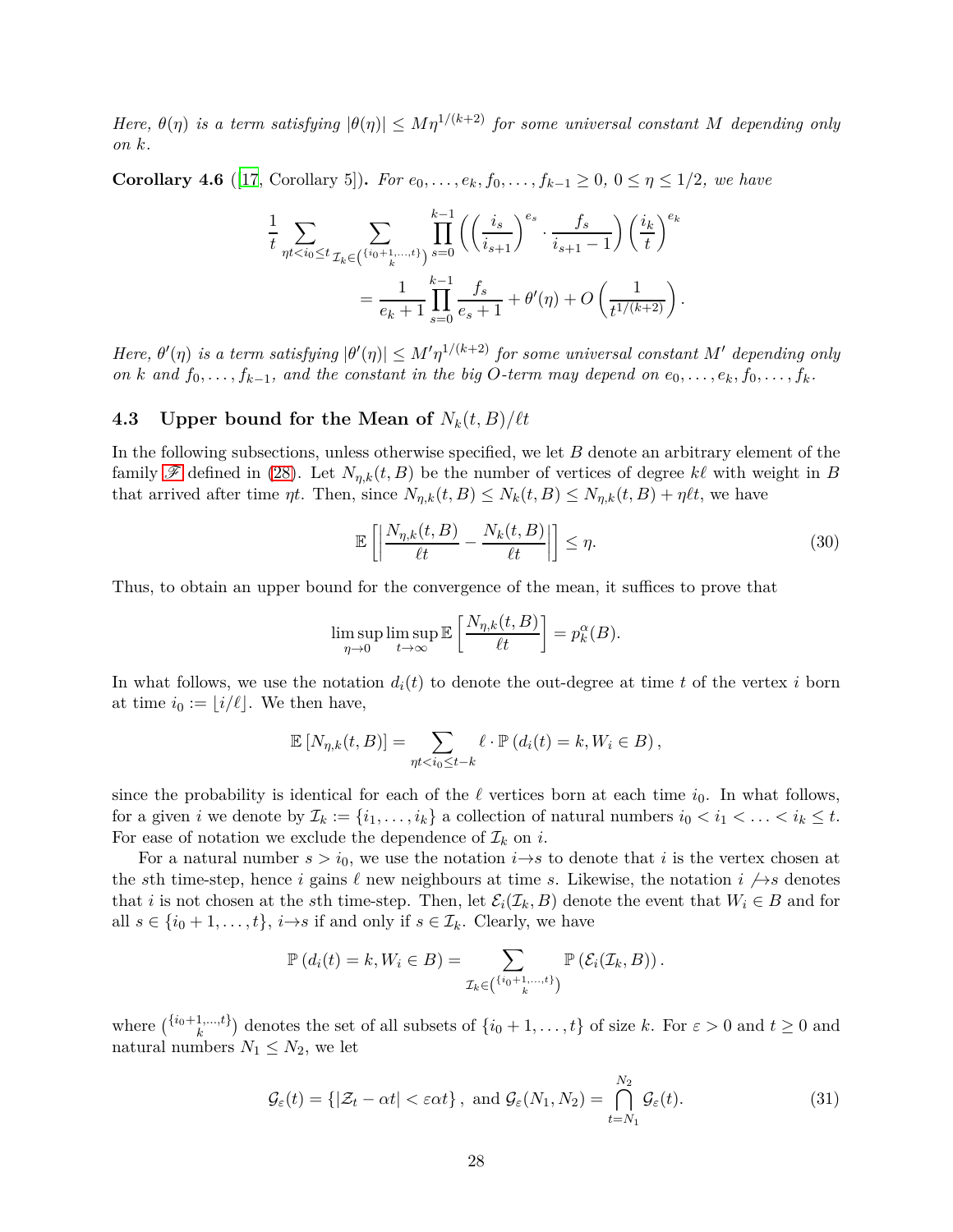Moreover, for  $t \geq 1$ , we denote by  $\mathscr{T}_t$  the  $\sigma$ -field generated by  $(\mathscr{T}_s)_{1 \leq s \leq t}$ , containing all the information generated by the process up to time *t*. By the assumption of almost sure convergence and Egorov's theorem, for any  $\delta, \varepsilon > 0$ , there exists  $N' = N'(\varepsilon, \delta)$  such that, for all  $t \geq N'$ ,  $\mathbb{P}(\mathcal{G}_{\varepsilon}(N',t)) \geq 1 - \delta$ . Thus, for  $t \geq N'/\eta$ , we have

<span id="page-28-0"></span>
$$
\mathbb{E}\left[N_{\eta,k}(t,B)\right] \leq \mathbb{E}\left[N_{\eta,k}(t,B)\mathbf{1}_{\mathcal{G}_{\varepsilon}(N',t)}\right] + \ell t\left(1 - \mathbb{P}\left(\mathcal{G}_{\varepsilon}(N',t)\right)\right) \tag{32}
$$
\n
$$
\leq \ell \left(\sum_{\eta t < i_0 \leq t} \sum_{\mathcal{I}_k \in \binom{\{i_0+1,\dots,t\}}{k}} \mathbb{P}\left(\mathcal{E}_i(\mathcal{I}_k,B) \cap \mathcal{G}_{\varepsilon}(i_0,t)\right) + \delta t\right). \tag{32}
$$

We use the shorthand  $\alpha_{\pm \varepsilon} := (1 \pm \varepsilon) \alpha$ .

<span id="page-28-1"></span>**Proposition 4.7.** *Let*  $B \in \mathcal{F}$  $B \in \mathcal{F}$  $B \in \mathcal{F}$  *and*  $0 < \varepsilon, \eta \leq 1/2$ *. As*  $t \to \infty$ *, uniformly in*  $\eta t < i_0 \leq t - k$ ,  $\mathcal{I}_k =$  $\{i_1, \ldots, i_k\} \in {i_0+1,\ldots,t}$  $\binom{n}{k}$  and the choice of  $\varepsilon$ , we have

$$
\mathbb{P}\left(\mathcal{E}_{i}(\mathcal{I}_{k},B)\cap\mathcal{G}_{\varepsilon}(i_{0},t)\right) \leq (1+O(1/t))\mathbb{E}\left[\left(\frac{i_{k}}{t}\right)^{f(k,W)/\alpha_{+\varepsilon}}\prod_{s=0}^{k-1}\left(\frac{i_{s}}{i_{s+1}}\right)^{f(s,W)/\alpha_{+\varepsilon}}\frac{f(s,W)}{\alpha_{-\varepsilon}(i_{s+1}-1)}\mathbf{1}_{B}(W)\right].
$$

<span id="page-28-2"></span>**Corollary 4.8.** Let  $B \in \mathcal{F}$  $B \in \mathcal{F}$  $B \in \mathcal{F}$  and  $0 < \delta, \epsilon, \eta \leq 1/2$ . Then, there exists  $N = N(\delta, \epsilon, \eta)$  such that, for *all*  $t \geq N$ *,* 

$$
\frac{\mathbb{E}\left[N_{\eta,k}(t,B)\right]}{\ell t} \leq (1+\delta)\left(\frac{1+\varepsilon}{1-\varepsilon}\right)^k\mathbb{E}\left[\frac{\alpha_{+\varepsilon}}{f(k,W)+\alpha_{+\varepsilon}}\prod_{s=0}^{k-1}\frac{f(s,W)}{f(s,W)+\alpha_{+\varepsilon}}\mathbf{1}_B(W)\right] + C\eta^{1/(k+2)} + \delta,
$$

*where the constant*  $C$  *may depend on*  $k$  *and*  $B$  *but not on*  $n$  *and not on the choices of*  $\delta, \epsilon, \eta$ *. In particular, for each*  $B \in \mathscr{F}$  *and*  $k \in \mathbb{N}_0$ *,* 

$$
\limsup_{t \to \infty} \mathbb{E}\left[N_k(t, B)\right] / \ell t \le p_k^{\alpha}(B).
$$

*Proof.* This follows from applying [\(32\)](#page-28-0) and Proposition [4.7](#page-28-1) and then applying Corollary [4.6](#page-27-1) with  $e_j = f(j, W)/\alpha_{+\varepsilon}$  and  $f_j = f(j, W)/\alpha_{-\varepsilon}$  to bound the sum over the collection of indices. Note that the term  $\left(\frac{1+\varepsilon}{1-\varepsilon}\right)^k$  comes from replacing  $\alpha_{-\varepsilon}$  by  $\alpha_{+\varepsilon}$ .  $\Box$ 

We proceed towards the proof of Proposition [4.7.](#page-28-1) Let  $\varepsilon, \eta$  be given such that  $0 < \varepsilon, \eta \leq 1/2$ . For  $\eta t < i_0 \leq t$  and  $\mathcal{I}_k = \{i_1, \ldots, i_k\} \in {i_0 + 1, \ldots, t}$  for each  $s \in \{i_0 + 1, \ldots, t\}$ , we define

$$
\mathcal{D}_s := \begin{cases} \{i \to s\}, & \text{if } s \in \mathcal{I}_k, \\ \{i \neq s\}, & \text{otherwise,} \end{cases}
$$

 $\tilde{\mathcal{D}}_s = \mathcal{D}_s \cap \mathcal{G}_{\varepsilon}(s)$ . We also define  $\tilde{\mathcal{D}}_{i_0} = \mathcal{G}_{\varepsilon}(i_0) \cap \{W_i \in B\}$ , and for simplicity of notation, write  $D_j$  $\tilde{D}_j$  for the indicator random variables  $\mathbf{1}_{\mathcal{D}_j}$  and  $\mathbf{1}_{\tilde{\mathcal{D}}_j}$  respectively. Note that  $\mathcal{E}_i(\mathcal{I}_k, B) \cap \mathcal{G}_\varepsilon(i_0, t) =$  $\bigcap_{j=i_0}^t \tilde{D}_j$ . To bound the probability of this event, we define

$$
X_s = \mathbb{E}\left[\prod_{j=i_s+1}^t \tilde{D}_j \middle| \mathcal{T}_{i_s}\right] \tilde{D}_{i_s}, \quad s \in \{0, \dots, k\}
$$

and observe that  $\mathbb{E}[X_0] = \mathbb{P}(\bigcap_{s=i_0}^t \tilde{\mathcal{D}}_s)$  is the sought after probability.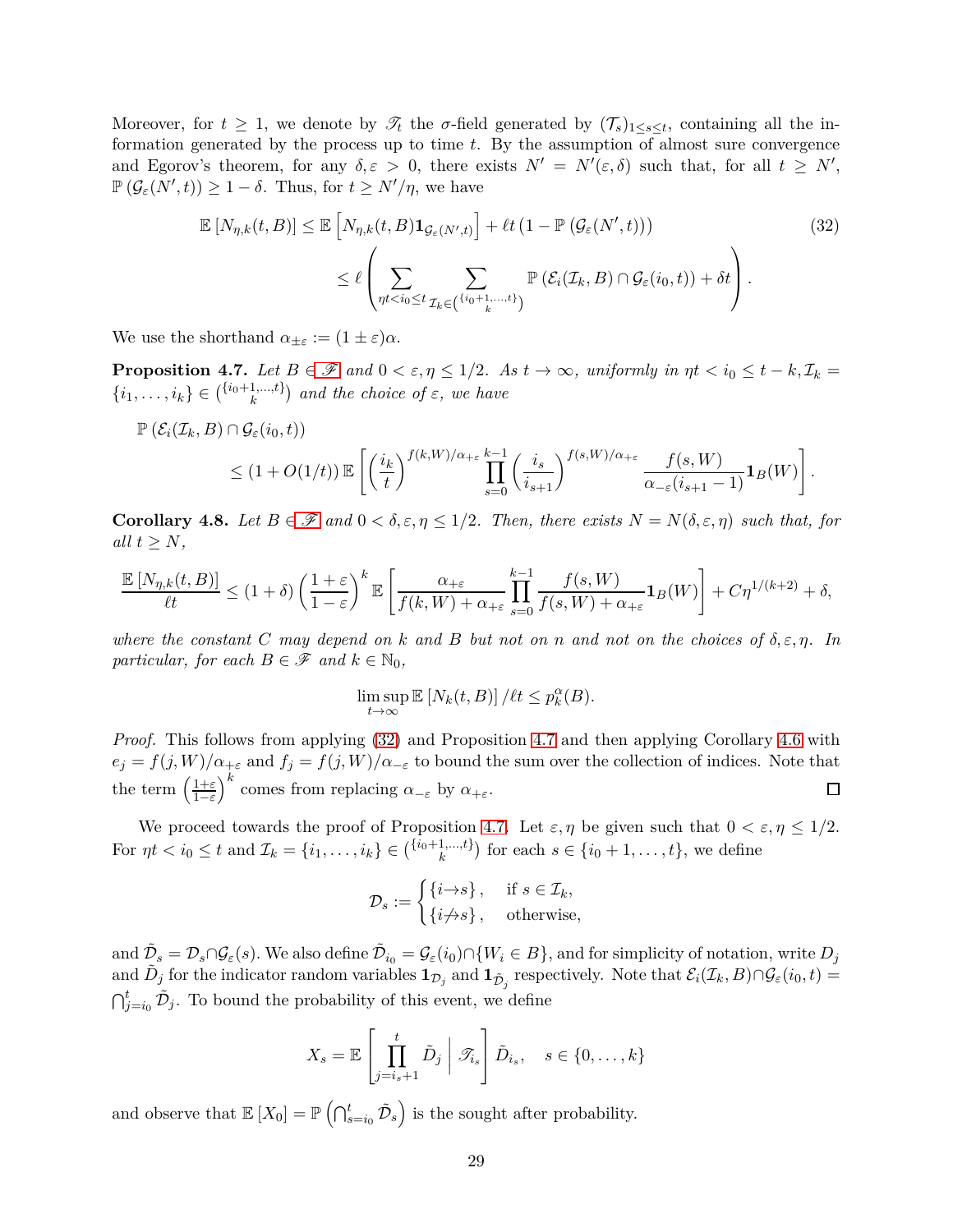<span id="page-29-2"></span>**Lemma 4.9.** *For*  $s \in \{0, ..., k\}$ *, we have* 

$$
X_s \le \prod_{u=i_k+1}^n \left(1 - \frac{f(k,W)}{\alpha_{+\varepsilon}(u-1)}\right) \left(\prod_{j=s}^{k-1} \frac{f(j,W)}{\alpha_{-\varepsilon}(i_{j+1}-1)} \prod_{j'=i_j+1}^{i_{j+1}-1} \left(1 - \frac{f(j,W)}{\alpha_{+\varepsilon}(j'-1)}\right)\right) \tilde{D}_{i_s},\tag{33}
$$

*where we interpret any empty products (for example when*  $i_k = n$ ) as equal to 1. In particular,

$$
\mathbb{E}\left[X_0\right] \leq \mathbb{E}\left[\prod_{u=i_k+1}^n \left(1 - \frac{f(k,W)}{\alpha_{+\varepsilon}(u-1)}\right) \left(\prod_{j=0}^{k-1} \frac{f(j,W)}{\alpha_{-\varepsilon}(i_{j+1}-1)} \prod_{j'=i_j+1}^{i_{j+1}-1} \left(1 - \frac{f(j,W)}{\alpha_{+\varepsilon}(j'-1)}\right)\right) \mathbf{1}_B(W)\right].
$$
\n(34)

*Proof.* We prove [\(33\)](#page-29-0) by backwards induction. For the base case,  $s = k$ , if  $i_k = n$ , the inequality is trivial, as  $X_k = \tilde{D}_{i_k}$ . Thus, assuming  $i_k < n$ , by the tower property,

$$
\mathbb{E}\left[\prod_{j=i_k+1}^{n} \tilde{D}_j \middle| \mathcal{F}_{i_k}\right] = \mathbb{E}\left[\mathbb{E}\left[\tilde{D}_n \middle| \mathcal{F}_{n-1}\right] \prod_{j=i_k+1}^{n-1} \tilde{D}_j \middle| \mathcal{F}_{i_k}\right]
$$
  
\n
$$
\leq \mathbb{E}\left[\mathbb{E}\left[D_n \middle| \mathcal{F}_{n-1}\right] \prod_{j=i_k+1}^{n-1} \tilde{D}_j \middle| \mathcal{F}_{i_k}\right]
$$
  
\n
$$
= \mathbb{E}\left[\left(1 - \frac{f(k,W)}{\mathcal{Z}_{n-1}}\right) \prod_{j=i_k+1}^{n-1} \tilde{D}_j \middle| \mathcal{F}_{i_k}\right]
$$
  
\n
$$
\leq \left(1 - \frac{f(k,W)}{\alpha_{+\varepsilon}(n-1)}\right) \mathbb{E}\left[\prod_{j=i_k+1}^{n-1} \tilde{D}_j \middle| \mathcal{F}_{i_k}\right]
$$

and iterating this argument with the conditional expectation on the right hand side proves the base case. Now, note that for  $s \in \{0, \ldots, k-1\}$ 

<span id="page-29-1"></span><span id="page-29-0"></span>*,*

$$
X_s = \mathbb{E}\left[X_{s+1} \prod_{j=i_s+1}^{i_{s+1}-1} \tilde{D}_j \mid \mathscr{T}_{i_s}\right] \tilde{D}_{i_s}.
$$

Applying the induction hypothesis, it suffices to bound the term  $\mathbb{E}\left[\prod_{j=i_s+1}^{i_{s+1}}\tilde{D}_j\right]$  $\begin{array}{c} \begin{array}{c} \begin{array}{c} \end{array}\\ \begin{array}{c} \end{array} \end{array} \end{array}$  $\mathscr{T}_{i_s}$ , and, similar to the base case, we may assume  $i_s < i_{s+1} - 1$ . But, then, we have

$$
\mathbb{E}\left[\prod_{j=i_s+1}^{i_{s+1}} \tilde{D}_j \middle| \mathcal{T}_{i_s}\right] = \mathbb{E}\left[\mathbb{E}\left[\tilde{D}_{i_{s+1}} \middle| \mathcal{T}_{i_{s+1}-1}\right] \prod_{j=i_s+1}^{i_{s+1}-2} \tilde{D}_j \middle| \mathcal{T}_{i_s}\right]
$$
\n
$$
\leq \mathbb{E}\left[\mathbb{E}\left[D_{i_{s+1}} \middle| \mathcal{T}_{i_{s+1}-1}\right] \prod_{j=i_s+1}^{i_{s+1}-2} \tilde{D}_j \middle| \mathcal{T}_{i_s}\right]
$$
\n
$$
\leq \frac{f(s, W)}{\alpha_{-\varepsilon}(i_{s+1}-1)} \mathbb{E}\left[\prod_{j=i_s+1}^{i_{s+1}-2} \tilde{D}_j \middle| \mathcal{T}_{i_s}\right]
$$
\n
$$
\leq \frac{f(s, W)}{\alpha_{-\varepsilon}(i_{s+1}-1)} \mathbb{E}\left[\mathbb{E}\left[D_{i_{s+1}-1} \middle| \mathcal{T}_{i_{s+1}-1}\right] \prod_{j=i_s+1}^{i_{s+1}-2} \tilde{D}_j \middle| \mathcal{T}_{i_s}\right]
$$
\n
$$
\leq \frac{f(s, W)}{\alpha_{-\varepsilon}(i_{s+1}-1)} \left(1 - \frac{f(s, W)}{\alpha_{+\varepsilon}(i_{s+1}-2)}\right) \mathbb{E}\left[\prod_{j=i_s+1}^{i_{s+1}-2} \tilde{D}_j \middle| \mathcal{T}_{i_s}\right].
$$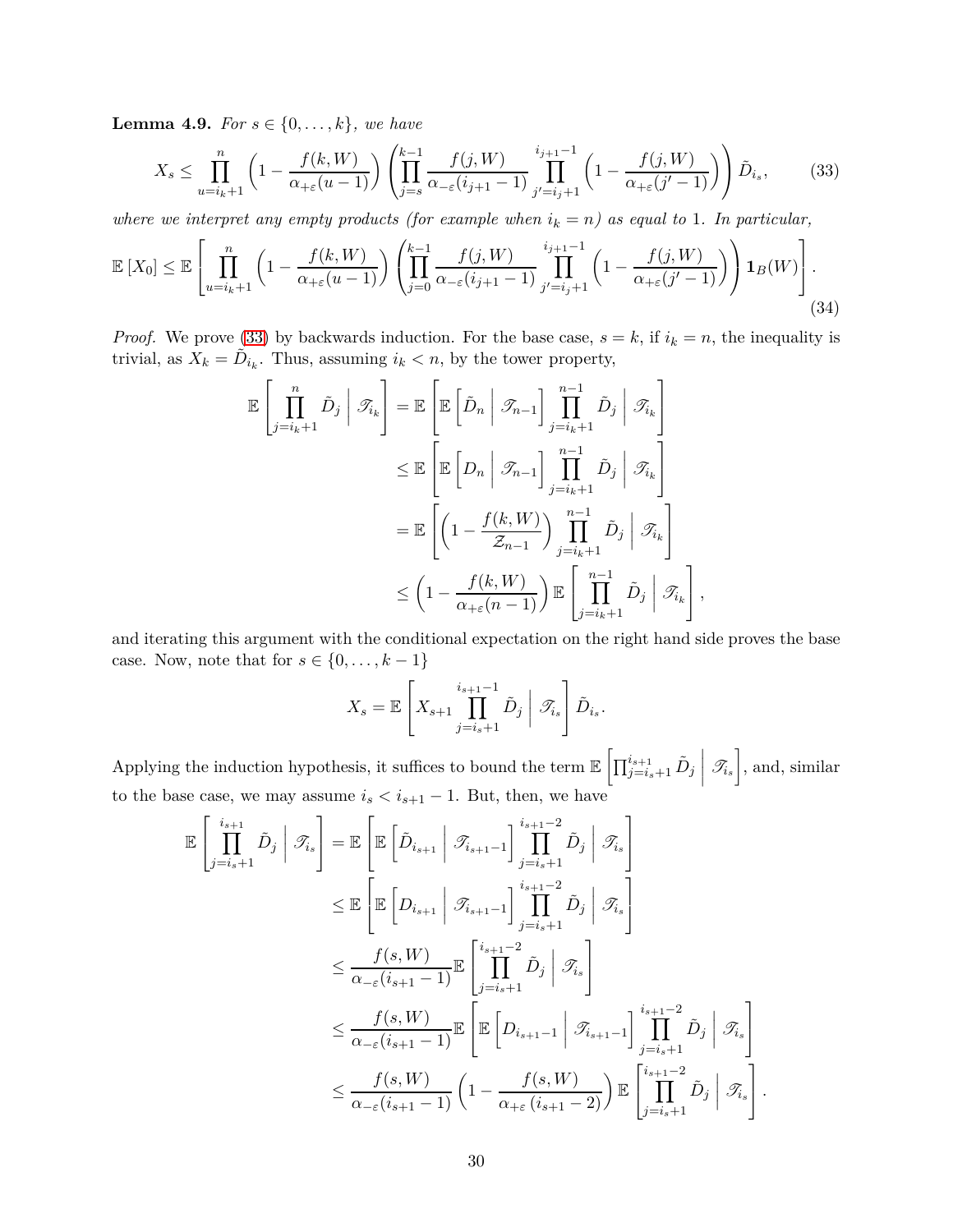Iterating these bounds the inductive step follows in a similar manner to the base case. Finally, noting that  $\mathbf{1}_{\tilde{D}_i} \leq \mathbf{1}_B(W)$  proves [\(34\)](#page-29-1).  $\Box$ 

The next lemma follows from a simple application of Stirling's formula, i.e., [\(25\)](#page-17-2):

<span id="page-30-2"></span>**Lemma 4.10.** Let  $\eta, C > 0$ . Then, uniformly over  $\eta t \le a \le b$  and  $0 \le \beta \le C$ , we have

$$
\prod_{j=a+1}^{b-1} \left(1 - \frac{\beta}{j-1}\right) = \left(\frac{a}{b}\right)^{\beta} \left(1 + O\left(\frac{1}{t}\right)\right).
$$

*Proof of Proposition [4.7.](#page-28-1)* We take the upper bound  $\mathbb{E}[X_0]$  from Lemma [4.9](#page-29-2) and bound each of the products by applying Lemma [4.10.](#page-30-2) 口

 $\Box$ 

## <span id="page-30-0"></span>**4.4** Deducing Convergence of the Mean of  $N_k(t, B)/\ell t$

In this subsection we deduce a lower bound on  $\liminf_{t\to\infty}$   $\mathbb{E}[N_k(t, B)] / \ell t$  on measurable sets  $B \in$  $\mathscr{F}$  $\mathscr{F}$  $\mathscr{F}$ . In what follows, denote by  $N_{\geq M}(t, B)$  the number of vertices of out-degree  $\geq \ell M$  with weight belonging to *B*. Moreover, let  $N(t, B) = N_{\geq 0}(t, B)$  denote the total number of vertices at time *t* with weight belonging to *B*.

<span id="page-30-3"></span>**Lemma 4.11.** For any measurable set B, we have,  $\limsup_{t\to\infty} \frac{N_{\geq M}(t,B)}{t} \leq \frac{1}{M}$  almost surely.

*Proof.* Since we add  $\ell$  vertices at each time-step, we have  $\limsup_{t\to\infty} \frac{|\mathcal{T}_t|}{\ell t} = 1$ . However,  $|\mathcal{T}_t| \ge$  $MN_{>M}(t,\mathbb{R})$ , since the right-side only provides a lower bound for the number of vertices in the tree incident to those with out-degree at least *M*. The result follows by dividing both sides by  $M\ell t$ and sending *t* to infinity.  $\Box$ 

## <span id="page-30-1"></span>**4.4.1 Proof of Proposition [4.2](#page-25-2)**

*Proof.* Recall that Corollary [4.8](#page-28-2) showed that for each  $B \in \mathcal{F}$  and  $k \in \mathbb{N}_0$ ,

$$
\limsup_{t\to\infty} \mathbb{E}\left[N_k(t,B)\right]/\ell t \leq p_k^{\alpha}(B).
$$

Now, suppose that Proposition [4.2](#page-25-2) fails, so that, in particular there exists some set  $B' \in \mathcal{F}$  and  $k' \in \mathbb{N}_0$  such that

<span id="page-30-4"></span>
$$
\liminf_{t \to \infty} \frac{\mathbb{E}\left[N_{k'}(t, B')\right]}{\ell t} < p_{k'}^{\alpha}(B').
$$

Thus, for some  $\epsilon' > 0$ , we have  $\liminf_{t \to \infty} \frac{\mathbb{E}[N_{k'}(t,B')]}{\ell t} \leq p_{k'}^{\alpha}(B) - \epsilon'$ . Now, using Lemma [4.11,](#page-30-3) choose  $M > \max\left\{k', \frac{2}{\epsilon'}\right\}$  $\frac{2}{\epsilon'}\}$ , so that  $\limsup_{t\to\infty} \frac{N_{\geq M}(t,B^{\prime})}{\ell t} < \epsilon'/2$ . Then, recalling [\(13\)](#page-9-1),

$$
\liminf_{t \to \infty} \mathbb{E} \left[ \sum_{k=0}^{M} \frac{N_k(t, B')}{\ell t} \right] \le \liminf_{t \to \infty} \mathbb{E} \left[ \frac{N_{k'}(t, B')}{\ell t} \right] + \sum_{k \neq k'} \limsup_{t \to \infty} \mathbb{E} \left[ \frac{N_k(t, B')}{\ell t} \right] \tag{35}
$$
\n
$$
\le \left( \sum_{k=0}^{\infty} p_k^{\alpha}(B') \right) - \epsilon' \le \mu(B') - \epsilon'.
$$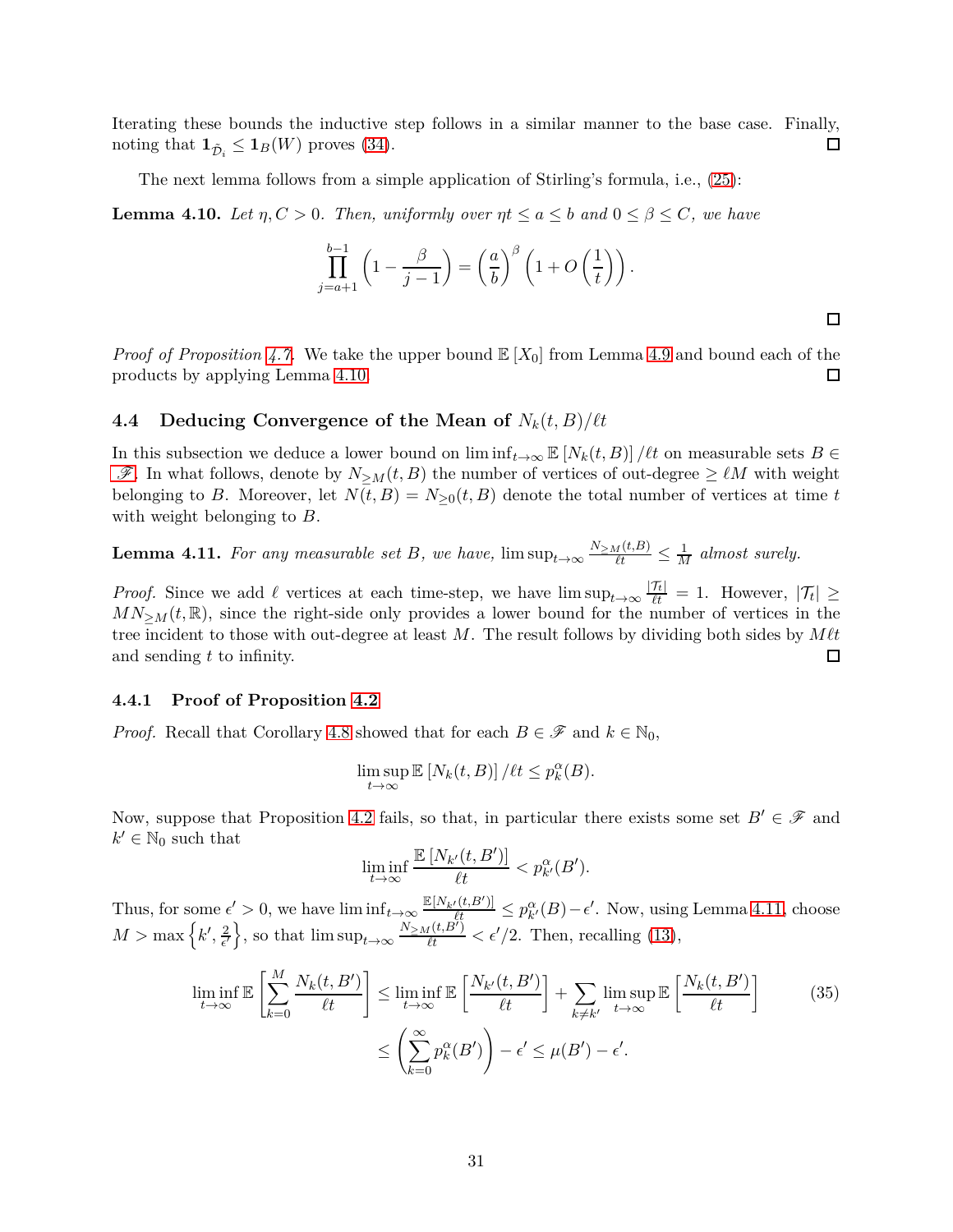On the other hand, by Fatou's Lemma, we have

$$
\liminf_{t \to \infty} \mathbb{E} \left[ \sum_{k=0}^{M} \frac{N_k(t, B')}{\ell t} \right] \ge \mathbb{E} \left[ \liminf_{t \to \infty} \sum_{k=0}^{M} \frac{N_k(t, B')}{\ell t} \right]
$$
\n
$$
= \mathbb{E} \left[ \liminf_{t \to \infty} \left( \frac{N(t, B')}{\ell t} - \frac{N_{\geq M}(t, B')}{\ell t} \right) \right] \ge \mu(B') - \epsilon'/2,
$$
\n(36)

where the last inequality follows from the strong law of large numbers. But then, combining [\(35\)](#page-30-4) and [\(36\)](#page-31-1), we have  $\mu(B') - \epsilon' \ge \mu(B') - \epsilon'/2$ , a contradiction.  $\Box$ 

#### <span id="page-31-0"></span>**4.5 Second Moment Calculations**

In order to bound the second moment, we apply similar calculations to the start of the section to compute asymptotically the number of pairs of vertices of out-degree *kℓ* born after time *ηt*. For vertices *i* and *j*, as in Section [4.3,](#page-27-0) we set  $i_0 := |i/\ell|$  and  $j_0 := |j/\ell|$ , and note that

$$
\mathbb{E}\left[ (N_{\eta,k}(t,B))^2 \right] = \sum_{\eta t < i_0, j_0 \leq t-k} \sum_{j:\lfloor j/\ell \rfloor = j_0} \sum_{i:\lfloor i/\ell \rfloor = i_0} \mathbb{P}\left( d_i(t) = k, W_i \in B, d_j(t) = k, W_j \in B \right). \tag{37}
$$

Note that, in a similar manner to [\(30\)](#page-27-2), we have

<span id="page-31-2"></span><span id="page-31-1"></span>
$$
\mathbb{E}\left[\left|\frac{(N_{\eta,k}(t,B))^2}{\ell^2 t^2} - \frac{(N_k(t,B))^2}{\ell^2 t^2}\right|\right] \leq \eta
$$

so that it suffices to prove that

<span id="page-31-3"></span>
$$
\limsup_{\eta \to 0} \limsup_{t \to \infty} \mathbb{E}\left[\frac{\left(N_{\eta,k}(t,B)\right)^2}{\ell^2 t^2}\right] \le (p_k^{\alpha}(B))^2.
$$

Recall that, for a given *i* we denote by  $\mathcal{I}_k$  a collection of natural numbers  $i_0 < i_1 < \cdots < i_k \leq t$ . Moreover, for a given *j*, we denote by  $\mathcal{J}_k$  a collection of natural numbers  $j_0 < j_1 < \cdots < j_k \leq t$ . Similar to Section [4.3,](#page-27-0) for  $s > j$  we use the notation  $j \rightarrow s$  to denote that *j* is the vertex chosen at the *s*th time-step and likewise, we let  $\mathcal{E}_j(\mathcal{J}_k, B)$  denote the event that  $W_j \in B$  and for all  $s \in \{j_0 + 1, \ldots, t\}, j \rightarrow s$  if and only if  $s \in \mathcal{J}_k$ . Then we have

$$
\mathbb{P}\left(d_i(t) = k, W_i \in B, d_j(t) = k, W_j \in B\right) = \sum_{\mathcal{J}_k \in \binom{\{i_0+1,\ldots,t\}}{k}} \sum_{\mathcal{I}_k \in \binom{\{i_0+1,\ldots,t\}}{k}} \mathbb{P}\left(\mathcal{E}_i(\mathcal{I}_k, B) \cap \mathcal{E}_j(\mathcal{J}_k, B)\right).
$$

Note that the contribution to the above sum corresponding to terms with  $\mathcal{I}_k \cap \mathcal{J}_k \neq \emptyset$ , and  $i \neq j$ , is zero, since it is impossible for distinct vertices to be chosen in a single time-step. But then, the terms corresponding to  $i = j$  contribute at most  $\mathbb{E}[N_{\eta,k}(n, B)] \leq \ell n$  to the right side of [\(37\)](#page-31-2). Next, for any choice of indices with  $\mathcal{I}_k \cap \mathcal{J}_k = \emptyset$ , there are at most  $\ell^2$  pairs of vertices  $(i, j)$  born at respective times  $(i_0, j_0)$  contributing to the sum in [\(37\)](#page-31-2). Recalling the definitions of  $\mathcal{G}_{\varepsilon}(t), \mathcal{G}_{\varepsilon}(N_1, N_2)$  and  $N' = N'(\varepsilon, \delta)$  from [\(31\)](#page-27-3) and below in the previous subsection, in a similar manner to [\(32\)](#page-28-0) we have, for  $t \geq N'/\eta$ ,

$$
\mathbb{E}\left[\left(N_{\eta,k}(t,B)\right)^{2}\right] \leq \ell^{2}\left(\sum_{\eta t < i_{0}, j_{0} \leq t-k}\sum_{\mathcal{I}_{k} \cap \mathcal{J}_{k} = \emptyset} \mathbb{P}\left(\mathcal{E}_{i}(\mathcal{I}_{k}, B) \cap \mathcal{E}_{j}(\mathcal{J}_{k}, B) \cap \mathcal{G}_{\varepsilon}(i_{0}, t)\right) + \delta t^{2}\right) + \ell t. \quad (38)
$$

We then have the following: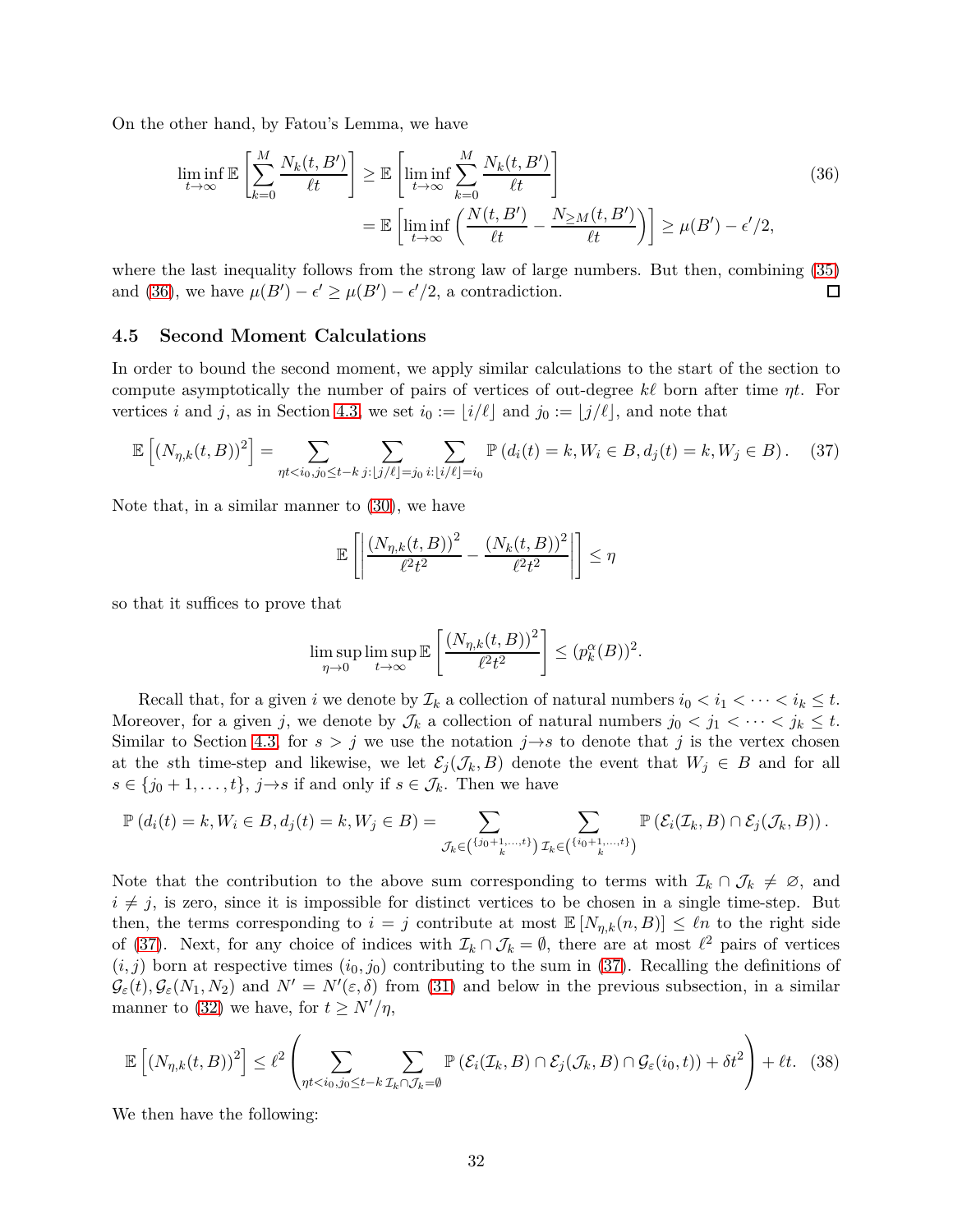<span id="page-32-2"></span>**Proposition 4.12.** Let  $B \in \mathcal{F}$  $B \in \mathcal{F}$  $B \in \mathcal{F}$  and  $0 < \varepsilon, \eta \leq 1/2$ . As  $t \to \infty$ , uniformly in  $\eta t < i_0 \leq j_0 \leq t - k$  $and \mathcal{I}_k \in {i_0+1,\ldots,t \brace k}, \mathcal{J}_k \in {j_0+1,\ldots,t \brace k}$  such that  $\mathcal{I}_k \cap \mathcal{J}_k = \emptyset$ , and the choice of  $\varepsilon$ , we have

$$
\mathbb{P}\left(\mathcal{E}_{i}(\mathcal{I}_{k},B)\cap\mathcal{E}_{j}(\mathcal{J}_{k},B)\cap\mathcal{G}_{\varepsilon}(i_{0},t)\right) \leq (1+O(1/t))\mathbb{E}\left[\left(\frac{i_{k}}{t}\right)^{f(k,W)/\alpha_{+\varepsilon}}\cdot\prod_{s=0}^{k-1}\left(\left(\frac{i_{s}}{i_{s+1}}\right)^{f(s,W)/\alpha_{+\varepsilon}}\frac{f(s,W)}{\alpha_{-\varepsilon}(i_{s+1}-1)}\right)\mathbf{1}_{B}(W)\right] \times \mathbb{E}\left[\left(\frac{j_{k}}{t}\right)^{f(k,W)/\alpha_{+\varepsilon}}\cdot\prod_{s=0}^{k-1}\left(\left(\frac{j_{s}}{j_{s+1}}\right)^{f(s,W)/\alpha_{+\varepsilon}}\frac{f(s,W)}{\alpha_{-\varepsilon}(j_{s+1}-1)}\right)\mathbf{1}_{B}(W)\right].
$$
\n(39)

We leave the details of the proof of this proposition to the reader, as it follows an analogous approach to the proof of Proposition [4.7,](#page-28-1) using a backwards induction argument.

*Proof Sketch.* Let  $u_1, \ldots, u_{2k}$  denote the indices in  $\mathcal{I}_k \cup \mathcal{J}_k$ , and  $f_x(i), f_x(j)$  denote the fitnesses associated with vertex *i* and vertex *j* at time *x*. Then, when we bound the probabilities  $\{i \nrightarrow x\}$  ∩  ${j \nleftrightarrow x}$  for all  $x \in {u_s + 1, \ldots, u_{s+1} - 1}$  from above we obtain terms of the form

<span id="page-32-1"></span>
$$
\prod_{x=u_s+1}^{u_{s+1}-1} \left(1 - \frac{f_x(i) + f_x(j)}{\alpha_{+\varepsilon}(x-1)}\right) = \left(\frac{u_s}{u_{s+1}}\right)^{f_x(i) + f_x(j)} \left(1 + O\left(\frac{1}{t}\right)\right),
$$

where the right side follows from Lemma [4.10.](#page-30-2) Then, when we evaluate the expectation analogous to the expectation appearing in [\(34\)](#page-29-1), we obtain an expectation involving products of terms dependent on  $W_i$  and  $W_j$ , i.e., the weights associated with vertex *i* and vertex *j*. These terms separate into a product of expectations by the independence of the random variables *W<sup>i</sup>* , *W<sup>j</sup>* , and finally, many of the products telescope to yield the right side of [\(39\)](#page-32-1).  $\Box$ 

#### <span id="page-32-0"></span>**4.5.1 Proof of Proposition [4.3](#page-25-3)**

*Proof.* We apply Proposition [4.12](#page-32-2) to bound the summands in [\(38\)](#page-31-3). Then, as we are looking for an upper bound, we may drop the condition  $\mathcal{I}_k \cap \mathcal{J}_k = \emptyset$  when evaluating the sum. But then, by Corollary [4.6,](#page-27-1) we have, uniformly in  $\varepsilon$  and  $\eta$ ,

$$
\sum_{\eta t < i_0, j_0 \leq t} \sum_{\mathcal{I}_k, \mathcal{J}_k} \mathbb{E}\left[ \left( \frac{i_k}{t} \right)^{f(k, W)/\alpha_{+\varepsilon}} \cdot \prod_{s=0}^{k-1} \left( \frac{i_s}{i_{s+1}} \right)^{f(s, W)/\alpha_{+\varepsilon}} \frac{f(s, W)}{\alpha_{-\varepsilon}(i_{s+1} - 1)} \mathbf{1}_B(W) \right] \times \mathbb{E}\left[ \left( \frac{j_k}{t} \right)^{f(k, W)/\alpha_{+\varepsilon}} \cdot \prod_{s=0}^{k-1} \left( \frac{j_s}{j_{s+1}} \right)^{f(s, W)/\alpha_{+\varepsilon}} \frac{f(s, W)}{\alpha_{-\varepsilon}(j_{s+1} - 1)} \mathbf{1}_B(W) \right] \leq \left( \frac{1+\varepsilon}{1-\varepsilon} \right)^{2k} \left( \mathbb{E}\left[ \frac{\alpha_{+\varepsilon}}{f(k, W) + \alpha_{+\varepsilon}} \prod_{s=0}^{k-1} \frac{f(s, W)}{f(s, W) + \alpha_{+\varepsilon}} \mathbf{1}_B(W) \right] \right)^2 + O\left( t^{-1/(k+2)} \right) + C'\eta^{1/k+2},
$$

 $\Box$ 

for some universal constant  $C' > 0$ , depending only on  $B, f$ . The result follows.

## **Acknowledgements**

I would like to thank my supervisor Nikolaos Fountoulakis for his guidance and providing useful feedback on earlier drafts. I would also like to thank Cécile Mailler and Henning Sulzbach, whose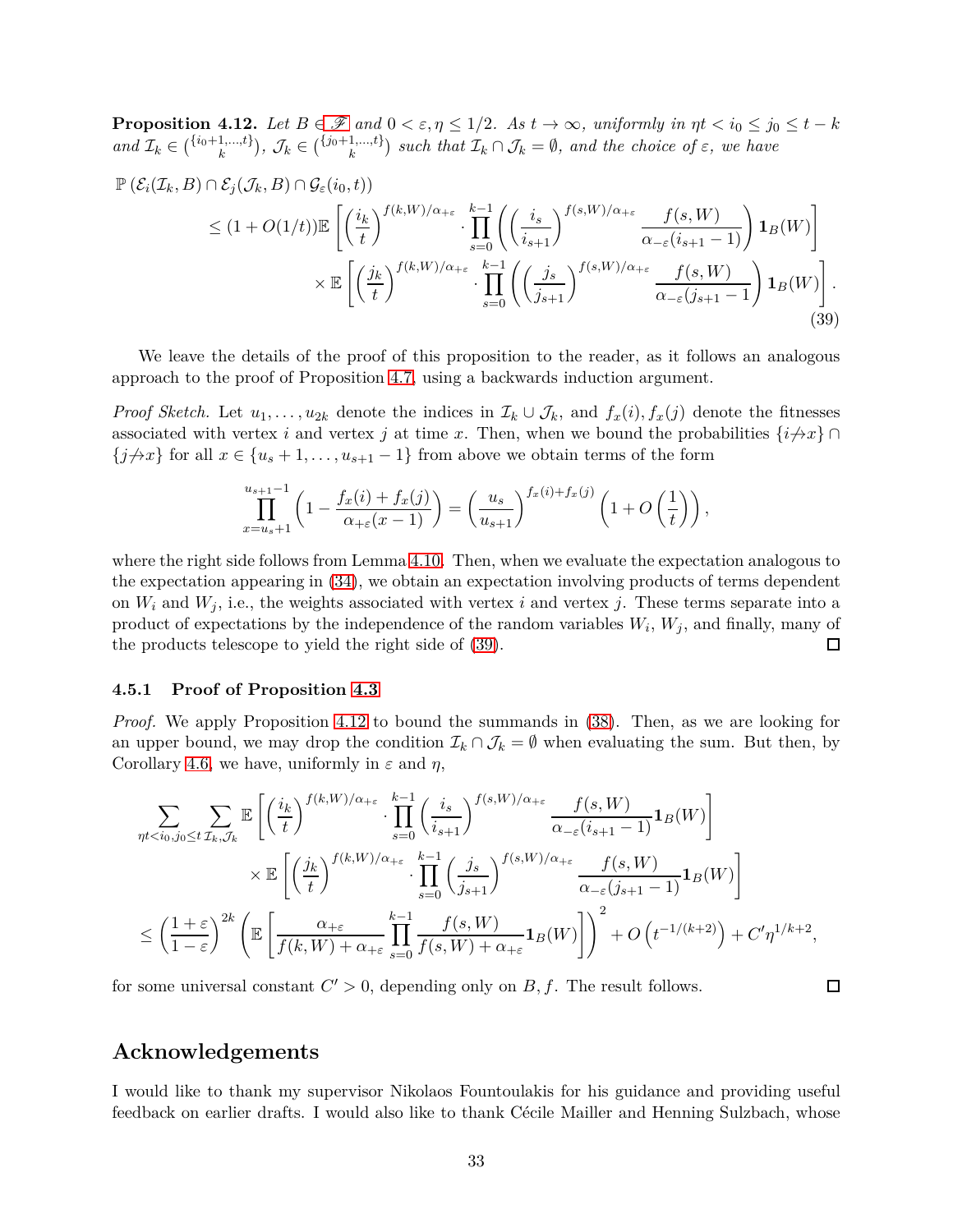collaborative work (along with Nikolaos) on a previous project introduced me to some of the techniques used in this paper. Finally, I would like to thank the anonymous referees for their helpful comments, which greatly improved the presentation of this paper, including the removal of some unnecessary assumptions in the statements of Theorem [3.1](#page-18-1) and Theorem [3.4.](#page-23-0)

## **References**

- <span id="page-33-11"></span>[1] Ton´ci Antunovi´c, Elchanan Mossel, and Mikl´os Z. R´acz, *Coexistence in preferential attachment networks*, Combin. Prob. Comput. **25** (2016), no. 6, 797–822.
- <span id="page-33-3"></span>[2] Albert-L´aszl´o Barab´asi and R´eka Albert, *Emergence of scaling in random networks*, Science **286** (1999), no. 5439, 509–512.
- <span id="page-33-9"></span>[3] Shankar Bhamidi, *Universal techniques to analyze preferential attachment trees: global and local analysis*, 2007, Preprint available at <https://pdfs.semanticscholar.org/e7fb/8c999ff62a5f080e4c329a7a450f41fb1528.pdf>.
- <span id="page-33-13"></span>[4] Ginestra Bianconi, *Growing Cayley trees described by a Fermi distribution*, Phys. Rev. E **66** (2002), 036116.
- <span id="page-33-5"></span>[5] Ginestra Bianconi and Albert-László Barabási, *Bose-Einstein condensation in complex networks.*, Phys. Rev. Lett. **86 24** (2001), 5632–5.
- <span id="page-33-2"></span>[6] B´ela Bollob´as and Oliver Riordan, *Shortest paths and load scaling in scale-free trees.*, Phys. Rev. E (3) **69** (2004), 036114.
- <span id="page-33-1"></span>[7] B´ela Bollob´as, Oliver Riordan, Joel Spencer, and G´abor Tusn´ady, *The degree sequence of a scale-free random graph process*, Random Structures Algorithms **18** (2001), no. 3, 279–290.
- <span id="page-33-6"></span>[8] Christian Borgs, Jennifer Chayes, Constantinos Daskalakis, and Sebastien Roch, *First to market is not everything: an analysis of preferential attachment with fitness*, STOC'07— Proceedings of the 39th Annual ACM Symposium on Theory of Computing, ACM, New York, 2007, pp. 135–144. MR 2402437
- <span id="page-33-12"></span>[9] K. A. Borovkov and V. A. Vatutin, *On the asymptotic behaviour of random recursive trees in random environments*, Adv. in Appl. Probab. **38** (2006), no. 4, 1047–1070. MR 2285693
- <span id="page-33-0"></span>[10] Wen-Chin Chen and Wen-Chun Ni, *Internal path length of the binary representation of heapordered trees*, Inform. Process. Lett. **51** (1994), no. 3, 129 – 132.
- <span id="page-33-7"></span>[11] Steffen Dereich, *Preferential attachment with fitness: unfolding the condensate*, Electron. J. Probab. **21** (2016), Paper No. 3, 38. MR 3485345
- <span id="page-33-10"></span>[12] Steffen Dereich, Cécile Mailler, and Peter Mörters, *Nonextensive condensation in reinforced branching processes*, Ann. Appl. Probab. **27** (2017), no. 4, 2539–2568. MR 3693533
- <span id="page-33-4"></span>[13] Steffen Dereich and Peter Mörters, *Random networks with sublinear preferential attachment*: *degree evolutions*, Electron. J. Probab. **14** (2009), no. 43, 1222–1267. MR 2511283
- <span id="page-33-8"></span>[14] Steffen Dereich and Marcel Ortgiese, *Robust analysis of preferential attachment models with fitness*, Combin. Probab. Comput. **23** (2014), no. 3, 386–411. MR 3189418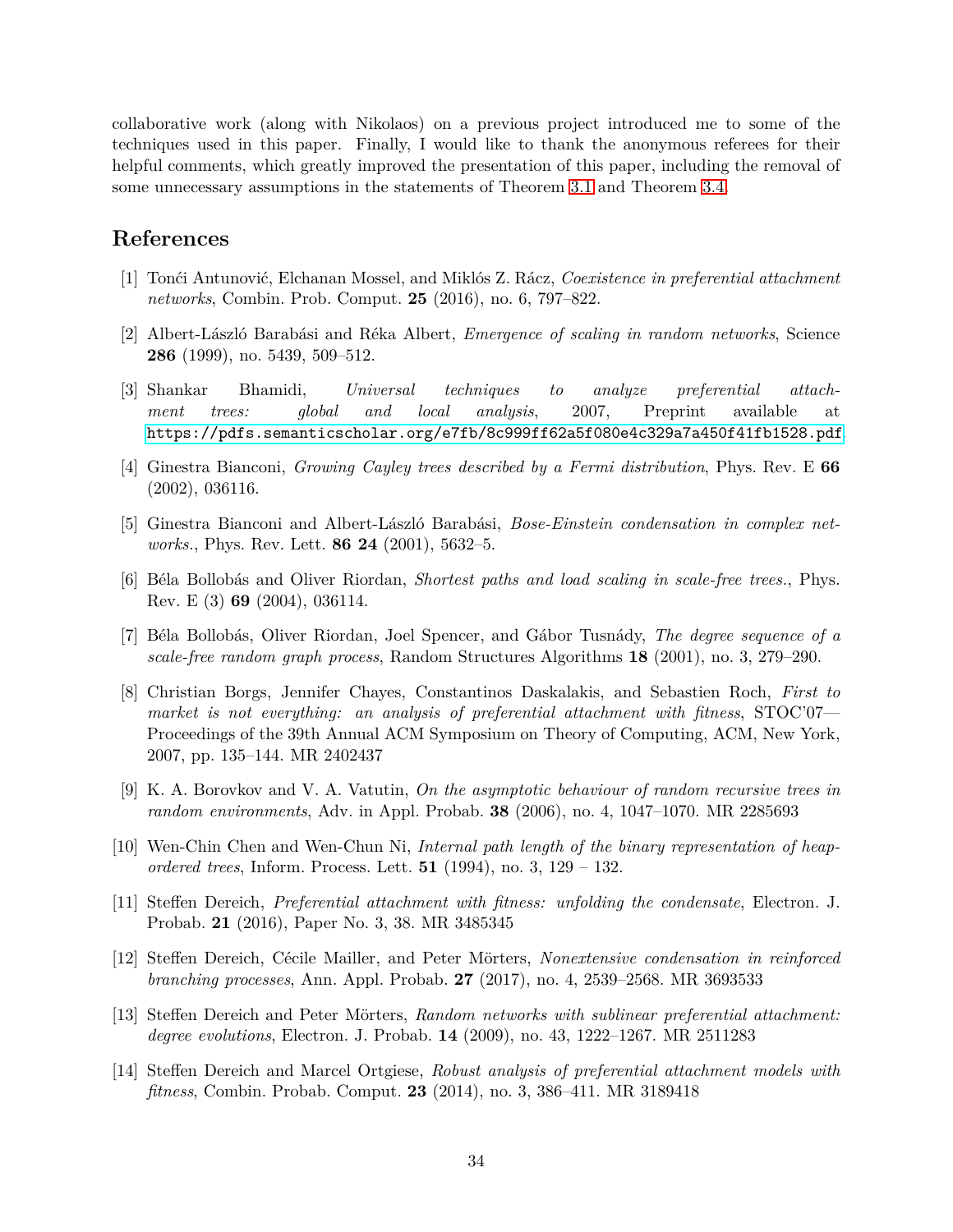- <span id="page-34-2"></span>[15] Michael Drmota, *Random trees: An interplay between combinatorics and probability*, Mathematics and Statistics, Springer Vienna, 2009.
- <span id="page-34-8"></span>[16] G. Ergün and G.J. Rodgers, *Growing random networks with fitness*, Phys. A. **303** (2002), no. 1,  $261 - 272$ .
- <span id="page-34-14"></span>[17] Nikolaos Fountoulakis, Tejas Iyer, C´ecile Mailler, and Henning Sulzbach, *Dynamical models for random simplicial complexes*, arXiv preprint arXiv:1910.12715, 2019.
- <span id="page-34-10"></span>[18] Alessandro Garavaglia, Remco van der Hofstad, and Gerhard Woeginger, *The dynamics of power laws: Fitness and aging in preferential attachment trees*, J. Stat. Phys. **168** (2017), 1137–1179.
- <span id="page-34-12"></span>[19] Ella Hiesmayr and Ümit Islak, *Asymptotic results on Hoppe trees and its variations*, arXiv preprint arXiv:1712.03572, 2017.
- <span id="page-34-16"></span>[20] Remco van der Hofstad, *Random graphs and complex networks volume 1*, Cambridge Series in Statistical and Probabilistic Mathematics, Cambridge University Press, 2016.
- <span id="page-34-7"></span>[21] Cecilia Holmgren and Svante Janson, *Fringe trees, Crump-Mode-Jagers branching processes and m-ary search trees*, Probab. Surv. **14** (2017), 53–154. MR 3626585
- <span id="page-34-13"></span>[22] Svante Janson, *A.s. convergence for infinite colour p´olya urns associated with random walks*, arXiv preprint arXiv:1803.04207, 2018.
- <span id="page-34-11"></span>[23] Jonathan Jordan, *Preferential attachment graphs with co-existing types of different fitnesses*, J. Appl. Probab. **55** (2018), no. 4, 1211–1227. MR 3899937
- <span id="page-34-9"></span>[24] Bas Lodewijks and Marcel Ortgiese, *A phase transition for preferential attachment models with additive fitness*, arXiv preprint arXiv:2002.12863, 2020.
- <span id="page-34-4"></span>[25] Hosam M. Mahmoud, *Distances in random plane-oriented recursive trees*, J. Comput. Appl. Math. **41** (1992), no. 1-2, 237–245, Asymptotic methods in analysis and combinatorics. MR 1181723
- <span id="page-34-1"></span>[26] , *Evolution of random search trees*, Wiley-Interscience series in Discrete Mathematics and Optimization, Wiley, 1992.
- <span id="page-34-5"></span>[27] Hosam M. Mahmoud, R. T. Smythe, and Jerzy Szymański, *On the structure of random planeoriented recursive trees and their branches*, Random Structures Algorithms **4** (1993), no. 2, 151–176. MR 1206674
- <span id="page-34-6"></span>[28] T. F. M´ori, *On random trees*, Studia Sci. Math. Hungar. **39** (2002), no. 1-2, 143–155. MR 1909153
- <span id="page-34-3"></span>[29] Hwa Sung Na and Anatol Rapoport, *Distribution of nodes of a tree by degree*, Math. Biosci. **6** (1970), 313–329. MR 278985
- <span id="page-34-0"></span>[30] D. Najock and C. C. Heyde, *On the number of terminal vertices in certain random trees with an application to stemma construction in philology*, J. Appl. Probab. **19** (1982), no. 3, 675–680. MR 664852
- <span id="page-34-15"></span>[31] Olle Nerman, *On the convergence of supercritical general (C-M-J) branching processes*, Z. Wahrsch. Verw. Gebiete **57** (1981), no. 3, 365–395.